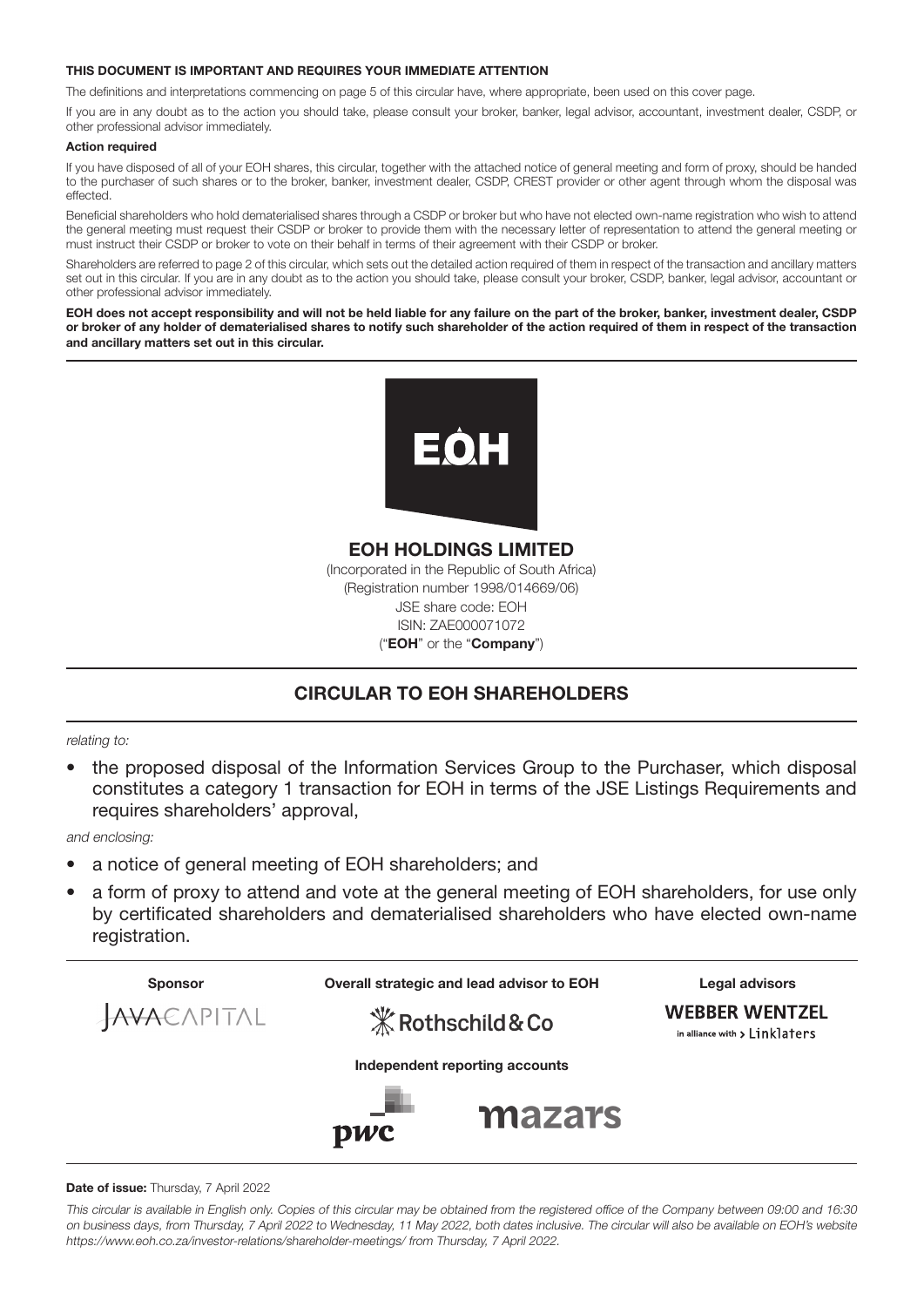## CORPORATE INFORMATION

#### REGISTERED OFFICE OF THE COMPANY

EOH Holdings Limited (Registration number 1998/014669/06) Block D, EOH Business Park Osborne Lane Bedfordview, 2007 (PO Box 59, Bruma, 2026)

#### OVERALL STRATEGIC AND LEAD ADVISOR TO EOH

Rothschild and Co South Africa Proprietary Limited (Registration number: 1999/021764/07) 7th Floor, 144 Oxford 144 Oxford Road Johannesburg 2196 (PO Box 411332, Craighall, 2024)

#### LEGAL ADVISORS

Webber Wentzel 90 Rivonia Road Sandton 2196 (PO Box 61771, Marshalltown 2107)

#### TRANSFER SECRETARIES

Computershare Investor Services Proprietary Limited (Registration number: 2004/003647/07) Rosebank Towers 15 Biermann Avenue Rosebank, 2196 (Private Bag X9000, Saxonwold, 2132)

#### DATE AND PLACE OF INCORPORATION OF THE **COMPANY**

Registered in the Republic of South Africa on 29 July 1998

#### COMPANY SECRETARY

Thiroshnee Naidoo Block D, EOH Business Park Osborne Lane Bedfordview, 2007 (PO Box 59, Bruma, 2026)

#### SPONSOR

Java Capital Trustees and Sponsors Proprietary Limited (Registration number 2006/005780/07) 1 Park Lane Wierda Valley Sandton, 2196 (PO Box 522606, Saxonwold, 2132)

#### INDEPENDENT REPORTING ACCOUNTANTS AND AUDITORS

PricewaterhouseCoopers Inc. (Registration number: 1998/012055/21) 4 Lisbon Lane Waterfall City Jukskei View, 2090 (Private Bag X36, Sunninghill, 2157)

#### INDEPENDENT REPORTING ACCOUNTANTS

Mazars (IRBA Registration number: 900222) Mazars House 54 Glenhove Road Melrose Estate Johannesburg, 2196 (PO Box 6679, Johannesburg 2000)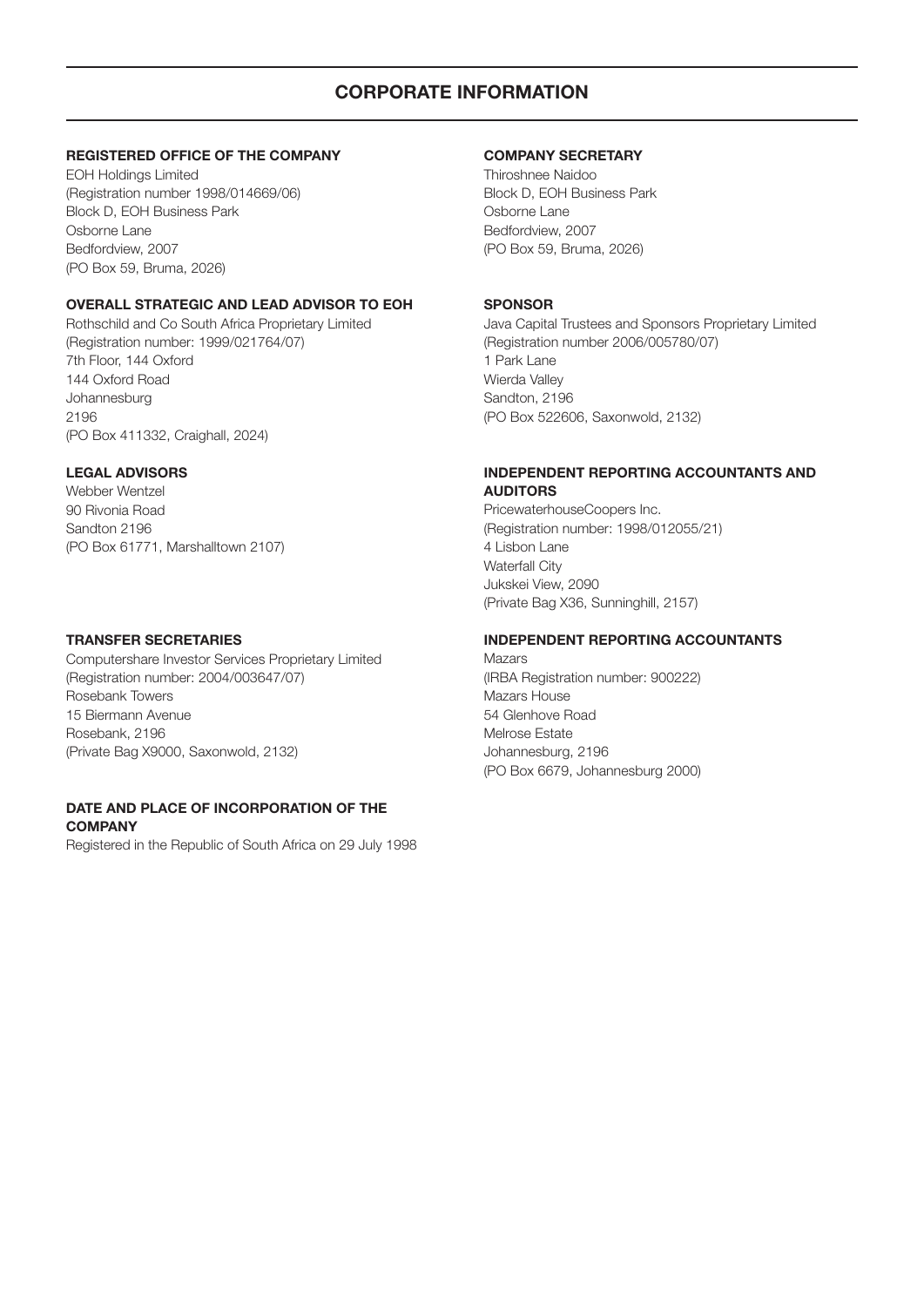## TABLE OF CONTENTS

The definitions and interpretations commencing on page 5 of this circular have, where appropriate, been used in the following table of contents.

|                                                                                                                                                                                                    |                                                                                                                                                                                                                                                                                                                                                                                                                                                                   | Page                                                                                                     |
|----------------------------------------------------------------------------------------------------------------------------------------------------------------------------------------------------|-------------------------------------------------------------------------------------------------------------------------------------------------------------------------------------------------------------------------------------------------------------------------------------------------------------------------------------------------------------------------------------------------------------------------------------------------------------------|----------------------------------------------------------------------------------------------------------|
| <b>Corporate information</b>                                                                                                                                                                       |                                                                                                                                                                                                                                                                                                                                                                                                                                                                   | <b>IFC</b>                                                                                               |
|                                                                                                                                                                                                    | <b>Action required by EOH shareholders</b>                                                                                                                                                                                                                                                                                                                                                                                                                        | 2                                                                                                        |
| <b>Salient dates and times</b>                                                                                                                                                                     |                                                                                                                                                                                                                                                                                                                                                                                                                                                                   |                                                                                                          |
|                                                                                                                                                                                                    | <b>Definitions and interpretations</b>                                                                                                                                                                                                                                                                                                                                                                                                                            | 4                                                                                                        |
|                                                                                                                                                                                                    | <b>PART I - THE TRANSACTION</b>                                                                                                                                                                                                                                                                                                                                                                                                                                   | 5                                                                                                        |
| Introduction<br>1.<br>2.<br>З.<br>4.<br>Approval required<br>5.<br>6.                                                                                                                              | Rationale, strategy and prospects<br>Details of the transaction<br>Suspensive conditions<br>The general meeting                                                                                                                                                                                                                                                                                                                                                   | 12<br>13<br>14<br>15<br>15<br>15                                                                         |
|                                                                                                                                                                                                    | <b>PART II - FINANCIAL INFORMATION</b>                                                                                                                                                                                                                                                                                                                                                                                                                            |                                                                                                          |
| 7.<br>8.                                                                                                                                                                                           | Pro forma financial information<br>Historical financial information                                                                                                                                                                                                                                                                                                                                                                                               | 15<br>16                                                                                                 |
| <b>PART III - GENERAL</b>                                                                                                                                                                          |                                                                                                                                                                                                                                                                                                                                                                                                                                                                   |                                                                                                          |
| 9. Stated capital<br>11. Directors' interests<br>13. Material contracts<br>14. Material changes<br>15. Material loans<br>16. Material risks<br>18. Litigation<br>21. Consents<br><b>Annexure 2</b> | 10. Major and controlling shareholders<br>12. Directors' emoluments<br>17. Statement as to working capital<br>19. Responsibility statement<br>20. Opinion and recommendation<br>22. Preliminary and issue expenses<br>23. Documents available for inspection<br>24. Documents incorporated by reference<br><b>Annexure 1</b> Pro forma financial information<br>Independent reporting accountant's assurance report on the pro forma financial information of EOH | 16<br>17<br>17<br>17<br>17<br>18<br>18<br>18<br>18<br>18<br>18<br>19<br>19<br>19<br>19<br>20<br>21<br>29 |
| Annexure 3                                                                                                                                                                                         | Independent reporting accountant's audit report on the historical financial information on the<br>Information Services Group for the year ended 31 July 2021 and independent reporting accountant's<br>review report for the year ended 31 July 2020                                                                                                                                                                                                              | 31                                                                                                       |
|                                                                                                                                                                                                    | Annexure 4 Independent reporting accountant's review report on the combined historical financial information on<br>the Information Services Group for the year ended 31 July 2019                                                                                                                                                                                                                                                                                 | 34                                                                                                       |
| <b>Annexure 5</b>                                                                                                                                                                                  | Material contracts                                                                                                                                                                                                                                                                                                                                                                                                                                                | 38                                                                                                       |
| <b>Annexure 6</b>                                                                                                                                                                                  | Material loans                                                                                                                                                                                                                                                                                                                                                                                                                                                    | 40                                                                                                       |
|                                                                                                                                                                                                    | <b>Annexure 7</b> Material risks                                                                                                                                                                                                                                                                                                                                                                                                                                  | 42                                                                                                       |
|                                                                                                                                                                                                    | Notice of general meeting of shareholders                                                                                                                                                                                                                                                                                                                                                                                                                         | 43                                                                                                       |
| Form of proxy                                                                                                                                                                                      |                                                                                                                                                                                                                                                                                                                                                                                                                                                                   | 47                                                                                                       |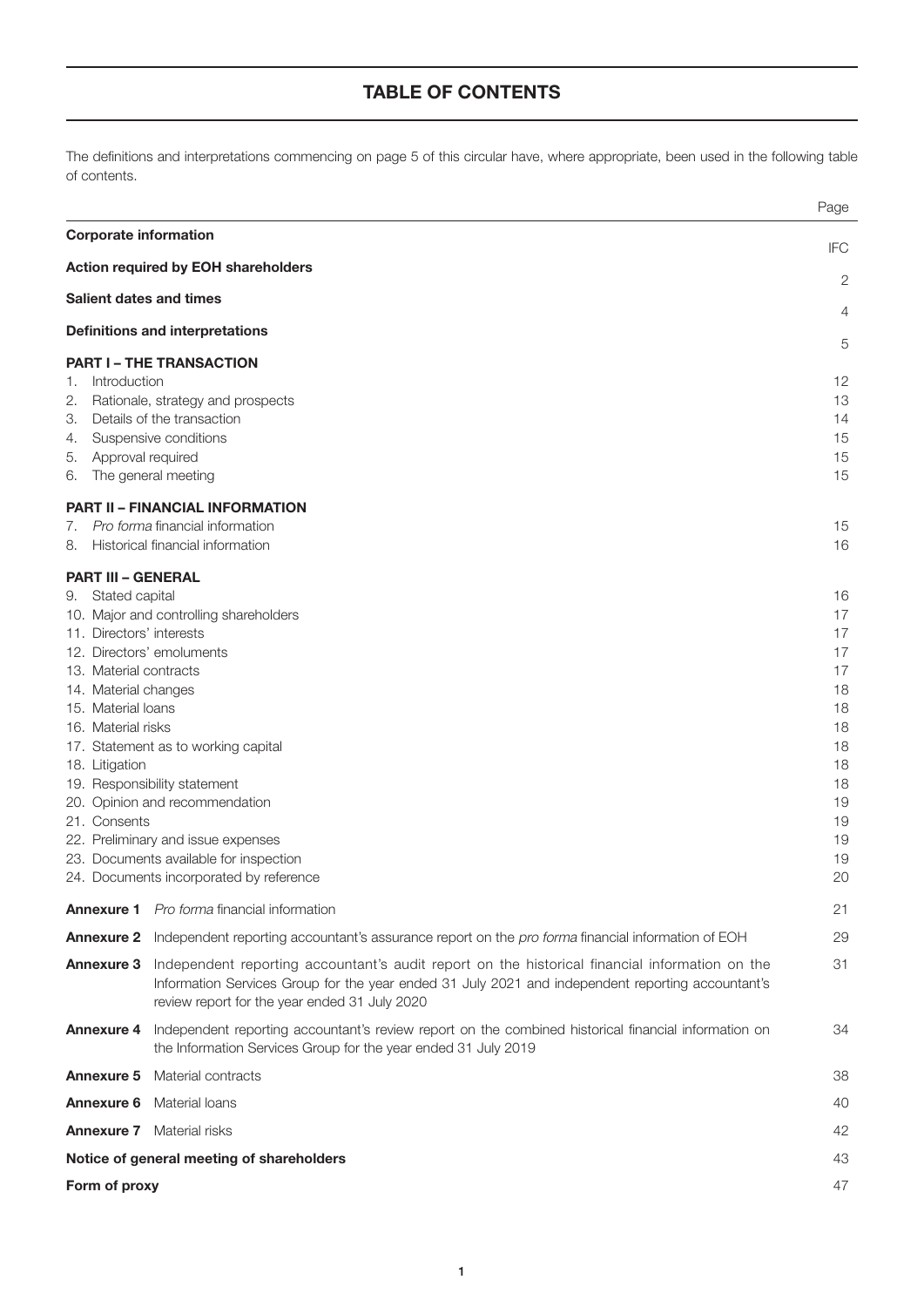## ACTION REQUIRED BY EOH SHAREHOLDERS

The definitions and interpretations commencing on page 5 of this circular have, where appropriate, been used in this section.

#### THE GENERAL MEETING

A general meeting of EOH shareholders will be held at 10:00 on Wednesday, 11 May 2022 and will be conducted entirely by electronic participation as contemplated in section 63(2)(a) of the Companies Act and provided for by the Company's MOI for the purpose of considering and, if deemed fit, passing, with or without modification, the resolutions required to be approved by shareholders in order to authorise and implement the transaction. The notice of general meeting is attached to and forms part of this circular.

#### CERTIFICATED SHAREHOLDERS

Certificated shareholders and own-name dematerialised shareholders who are unable to attend the general meeting but who wish to be represented thereat are requested to complete and return the attached form of proxy in accordance with the instructions contained therein. The duly completed forms of proxy are requested to be received by the transfer secretaries by no later than 10:00 on Monday, 9 May 2022. Any form of proxy not delivered by this time may be delivered to the transfer secretaries at the general meeting or to the chairperson of the general meeting prior to the commencement of the general meeting or at any time prior to voting on any resolution proposed at the general meeting.

#### DEMATERIALISED SHAREHOLDERS

Dematerialised shareholders who have not elected own-name registration and who wish to attend the general meeting must instruct their CSDP or broker timeously in order that such CSDP or broker issues them with the necessary letter of representation.

Dematerialised shareholders who have not elected own-name registration and who do not wish to attend the general meeting but wish to vote thereat, must provide their CSDP or broker with their instruction for voting at the general meeting in the manner stipulated in the agreement governing the relationship between such shareholders and their CSDP or broker. These instructions must be provided to the CSDP or broker by the cut-off time and date advised by the CSDP or broker for instructions of this nature. Such shareholders should **not** complete the form of proxy.

#### EOH does not accept responsibility and will not be held liable for any failure on the part of the CSDP of a dematerialised shareholder to notify such shareholder of the general meeting or any business to be conducted thereat.

#### ELECTRONIC PARTICIPATION

The Company has retained the services of Computershare to host the general meeting on an interactive platform and to facilitate electronic participation and voting by shareholders.

Shareholders who wish to electronically participate in and/or vote at the general meeting are required to register online at www. smartagm.co.za by no later than 10:00 on Monday, 9 May 2022. Shareholders may still register online to participate in and/or vote electronically at the general meeting after this date and time, provided, however, that for those shareholders to participate and/or vote electronically at the general meeting, they must be verified and registered before the commencement of the general meeting.

As part of the registration process you will be requested to upload proof of identification (i.e., SA identity document, SA driver's license or passport) and authority to do so (where acting in a representative capacity), as well as to provide details, such as your name, surname, email address and contact number. Following successful registration, the transfer secretary will provide you with a meeting ID number, username and password in order to connect electronically to the general meeting. General meeting participation will be through the Lumi app or website by following the steps set out at www.smartagm.co.za. While the Company will bear all costs for hosting the general meeting by way of a remote interactive electronic platform, shareholders will be liable for their own network charges in relation to electronic participation in and/ or voting at the general meeting. Any such charges will not be for the account of the Company and/or Computershare. Neither the Company nor Computershare can be held accountable in the case of loss of network connectivity or other network failure due to insufficient airtime, internet connectivity, internet bandwidth and/or power outages which prevents any such shareholder from participating in and/or voting at the general meeting.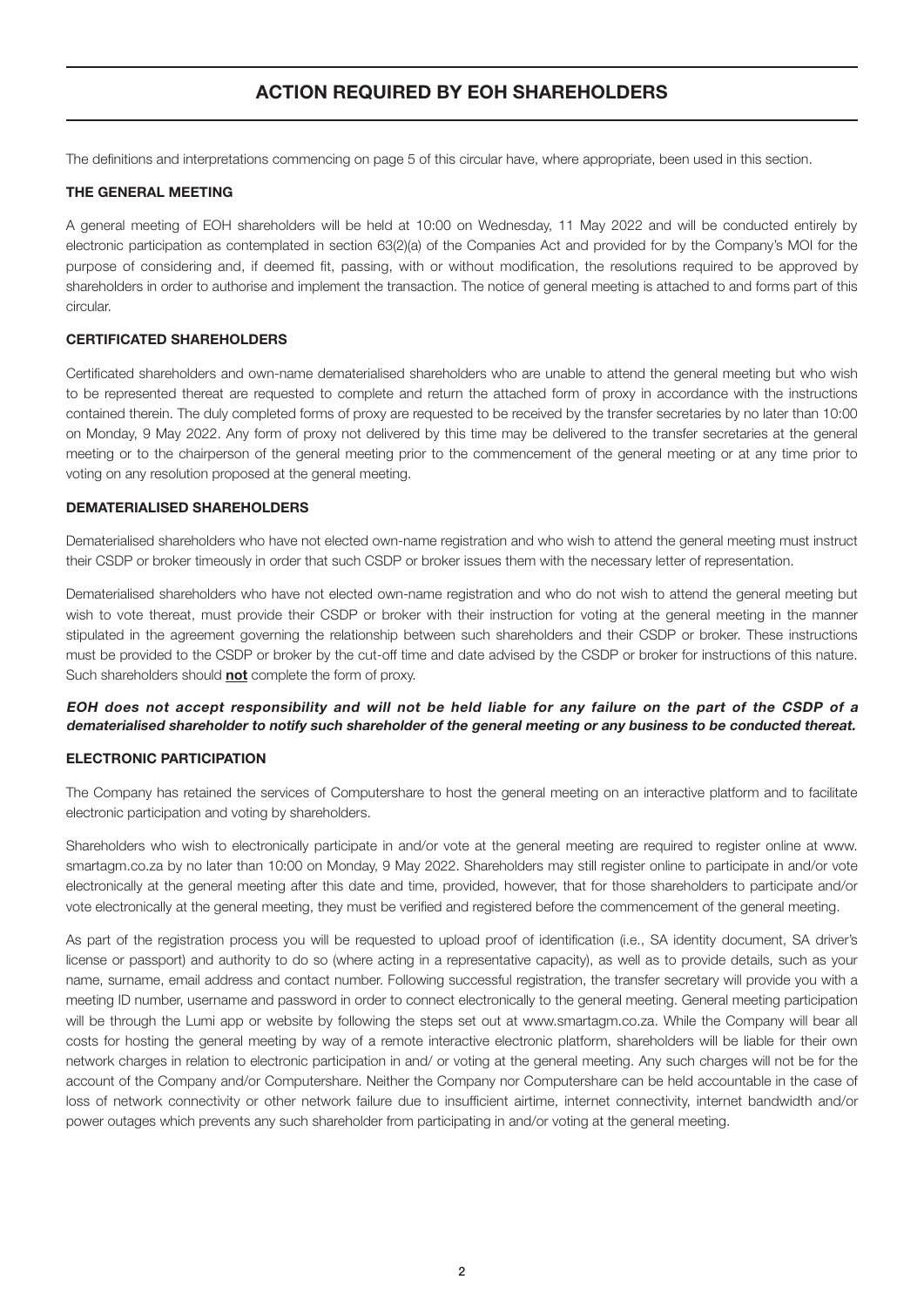#### VOTING PROCEDURE AND QUORUM FOR THE GENERAL MEETING

The quorum requirement for the general meeting to begin or for a matter to be considered at the general meeting is at least three shareholders present in person or represented by proxy (and if the shareholder is a body corporate, the representative of the body corporate), and entitled to vote at the general meeting. In addition:

- the general meeting may not begin until sufficient persons are present in person or represented by proxy to exercise, in aggregate, at least 25% of the voting rights that are entitled to be exercised in respect of at least one matter to be decided at the general meeting; and
- a matter to be decided at the general meeting may not begin to be considered unless sufficient persons are present in person or represented by proxy to exercise, in aggregate, at least 25% of all of the voting rights that are entitled to be exercised in respect of that matter at the time the matter is called on the agenda.

Every shareholder present in person or represented by proxy and entitled to exercise voting rights at the general meeting shall be entitled to vote on a show of hands, irrespective of the number of voting rights that shareholder would otherwise be entitled to exercise. On a poll, any person who is present at the general meeting, whether as a shareholder or as proxy for a shareholder, has the number of votes determined in accordance with the voting rights associated with the shares held by that shareholder.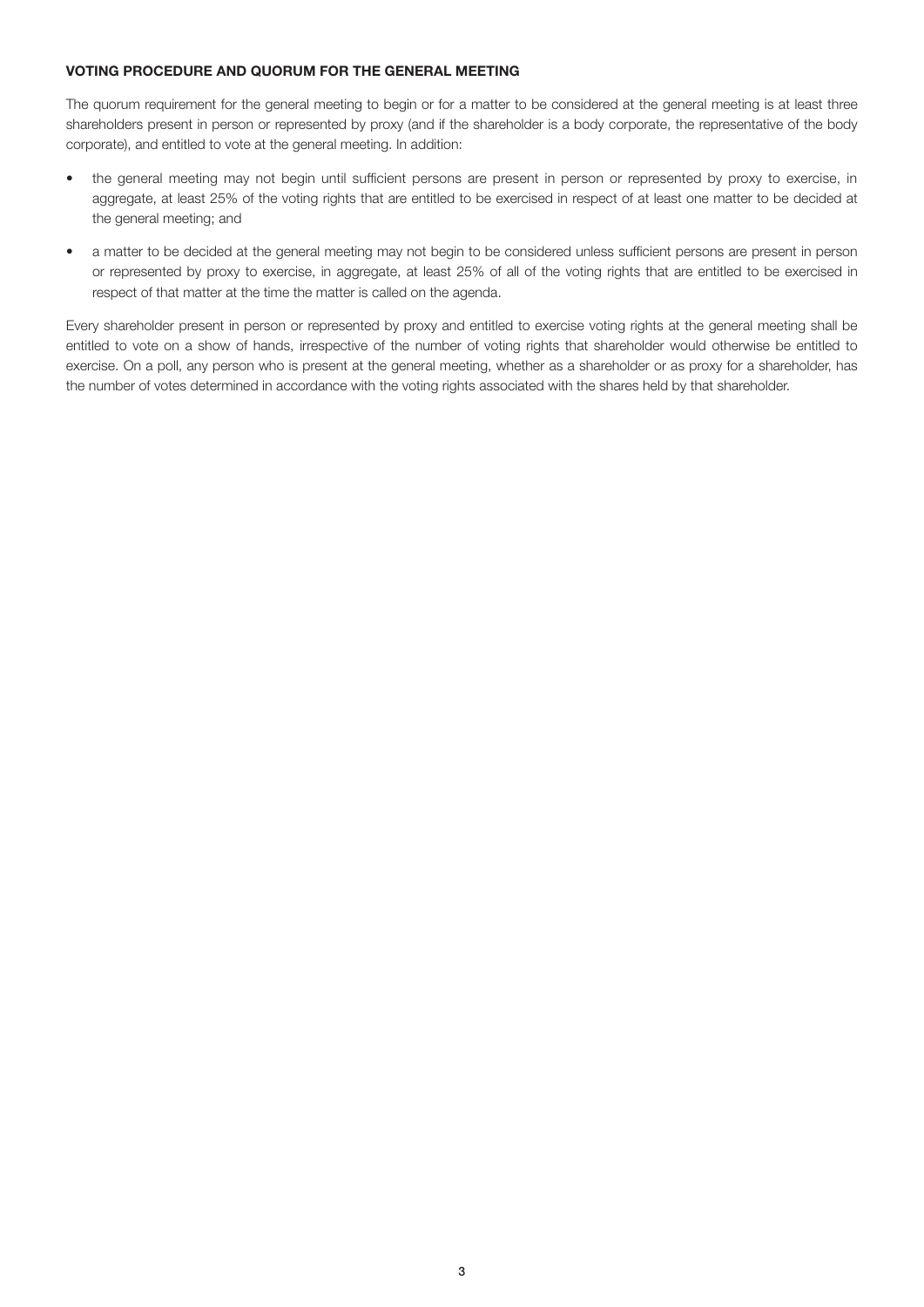## SALIENT DATES AND TIMES

|                                                                                                                                                                                                                                                                                          | 2022              |
|------------------------------------------------------------------------------------------------------------------------------------------------------------------------------------------------------------------------------------------------------------------------------------------|-------------------|
| Record date to receive the circular and notice of general meeting                                                                                                                                                                                                                        | Friday, 1 April   |
| Circular and notice of general meeting distributed                                                                                                                                                                                                                                       | Thursday, 7 April |
| Announcement relating to the distribution of the circular and notice of general meeting released on<br><b>SENS and ANS</b>                                                                                                                                                               | Thursday, 7 April |
| Announcement relating to the issue of the circular and notice of general meeting published in the press                                                                                                                                                                                  | Friday, 8 April   |
| Last day to trade on the JSE in order to be eligible to participate in and vote at the general meeting                                                                                                                                                                                   | Tuesday, 3 May    |
| Voting record date                                                                                                                                                                                                                                                                       | Friday, 6 May     |
| Recommended last day to lodge forms of proxy for the general meeting with the transfer secretaries,<br>by 10:00 (forms of proxy not lodged with the transfer secretaries in time may be handed to the<br>chairperson of the general meeting immediately before the commencement thereof) | Monday, 9 May     |
| General meeting held at 10:00                                                                                                                                                                                                                                                            | Wednesday, 11 May |
| Results of the general meeting released on SENS and ANS on or before                                                                                                                                                                                                                     | Thursday, 12 May  |
| Results of general meeting published in the press on or before                                                                                                                                                                                                                           | Friday, 13 May    |

#### Notes:

- 1. All dates and times in this circular are local dates and times in South Africa and are subject to change. Any changes will be released on SENS and ANS.
- 2. EOH shareholders are referred to page 2 of this circular for information on the action required to be taken by them.
- 3. Share certificates may not be dematerialised or rematerialised between Wednesday, 4 May 2022 and Friday, 6 May 2022, both days inclusive.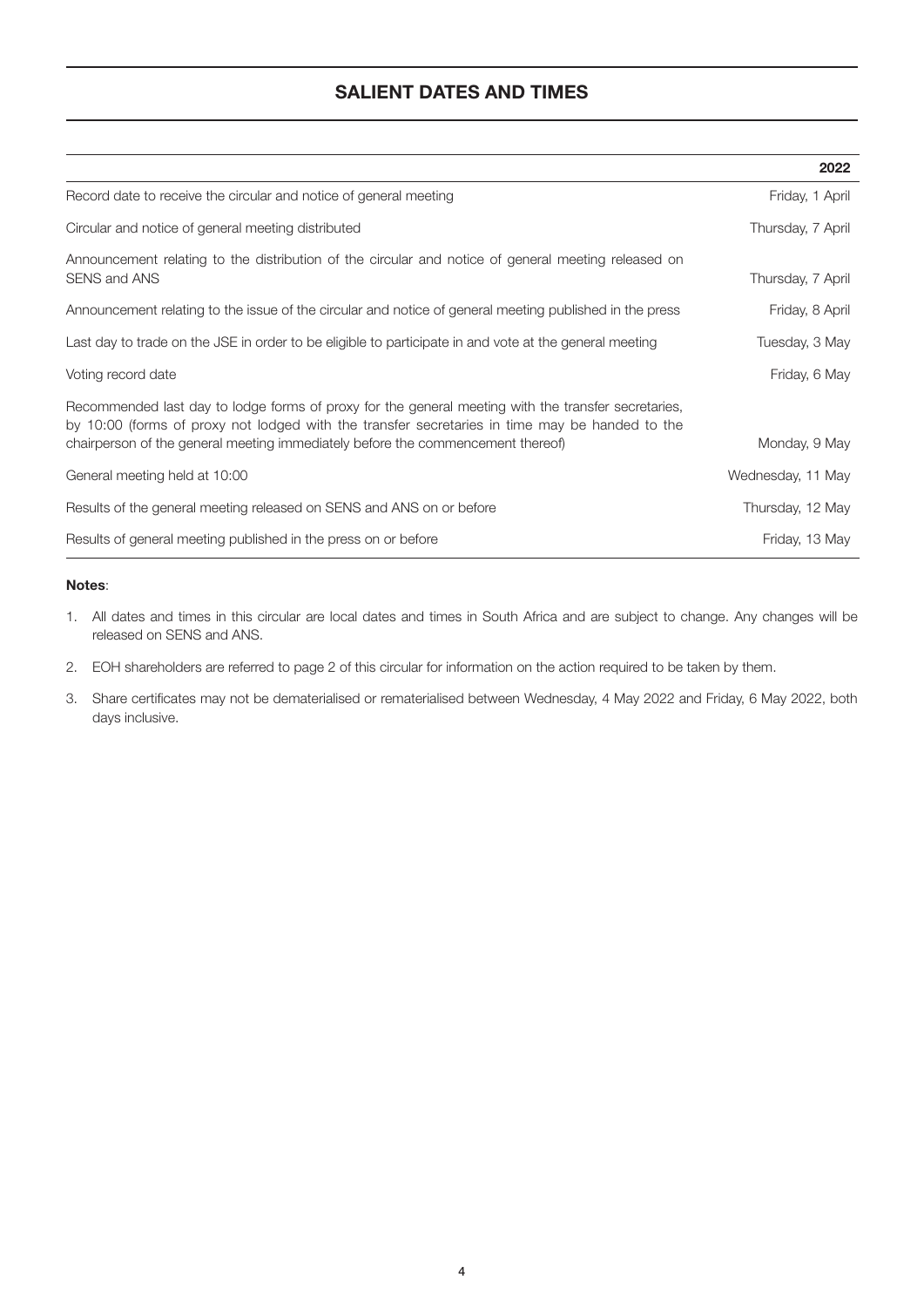## DEFINITIONS AND INTERPRETATIONS

In this circular and the annexures to it, unless the context indicates otherwise, references to the singular include the plural and vice versa, words denoting one gender include the others, expressions denoting natural persons include juristic persons and associations of persons and vice versa, and the words in the first column have the meanings stated opposite them in the second column.

| "A2X"                                             | the exchange operated by A2X Proprietary Limited (Registration number 2014/147138/07),<br>a private company incorporated and registered in accordance with the laws of South Africa,<br>and licensed as an exchange under the Financial Markets Act, No. 19 of 2012, as amended<br>from time to time; |
|---------------------------------------------------|-------------------------------------------------------------------------------------------------------------------------------------------------------------------------------------------------------------------------------------------------------------------------------------------------------|
| "Agreement"                                       | the sale of shares agreement dated 10 March 2022 entered into between the Seller, the<br>Purchaser and Information Services Group, including the first addendum to the Agreement<br>dated 29 March 2022;                                                                                              |
| "ANS"                                             | A2X news service;                                                                                                                                                                                                                                                                                     |
| "board" or "board of directors"<br>or "directors" | the board of directors of EOH;                                                                                                                                                                                                                                                                        |
| "business day"                                    | any day other than a Saturday, Sunday or an official public holiday in South Africa;                                                                                                                                                                                                                  |
| "certificated shareholders"                       | shareholders who hold certificated shares;                                                                                                                                                                                                                                                            |
| "certificated shares"                             | shares in respect of which physical share certificates have been or will be issued;                                                                                                                                                                                                                   |
| "circular"                                        | this circular dated Thursday, 7 April 2022, including all annexures;                                                                                                                                                                                                                                  |
| "Closing Date"                                    | the last business day of the month on which the last of the suspensive conditions are<br>fulfilled or waived, as the case may be, in accordance with paragraph 4;                                                                                                                                     |
| "Companies Act"                                   | the Companies Act, No. 71 of 2008, as amended from time to time;                                                                                                                                                                                                                                      |
| "Company" or "EOH"                                | EOH Holdings Limited, (Registration number 1998/014669/06), a public company<br>incorporated and registered in accordance with the laws of South Africa and listed on the<br>JSE;                                                                                                                     |
| "CPI"                                             | consumer price index;                                                                                                                                                                                                                                                                                 |
| "CSDP"                                            | a Central Securities Depositary Participant in South Africa, appointed to hold and<br>administer dematerialised shares;                                                                                                                                                                               |
| "dematerialised shareholder"                      | shareholders who hold dematerialised shares;                                                                                                                                                                                                                                                          |
| "dematerialised shares"                           | shares which have been incorporated into the Strate system, title to which is not<br>represented by physical documents of title;                                                                                                                                                                      |
| <b>"DHA MOU"</b>                                  | the memorandum of understanding between XDS and the Department of Home Affairs<br>executed on or about 24 April 2017, as amended from time to time;                                                                                                                                                   |
| "disposal" or "transaction"                       | The proposed disposal by EOH of the Information Services Group to the Purchaser, in<br>consideration for cash consideration, as more fully detailed in this circular;                                                                                                                                 |
| "effective date"                                  | the commencement of business on 1 August 2021;                                                                                                                                                                                                                                                        |
| "debt"                                            | comprises:                                                                                                                                                                                                                                                                                            |
|                                                   | - loans, borrowings and indebtedness, together with any interest accrued on such<br>amounts, owed to any banking, financial, credit, lending or other similar institution or<br>organisation or any institutional investor or individual;                                                             |
|                                                   | - deferred income balance, less any trade receivable balance recognised relating to the                                                                                                                                                                                                               |

deferred income account;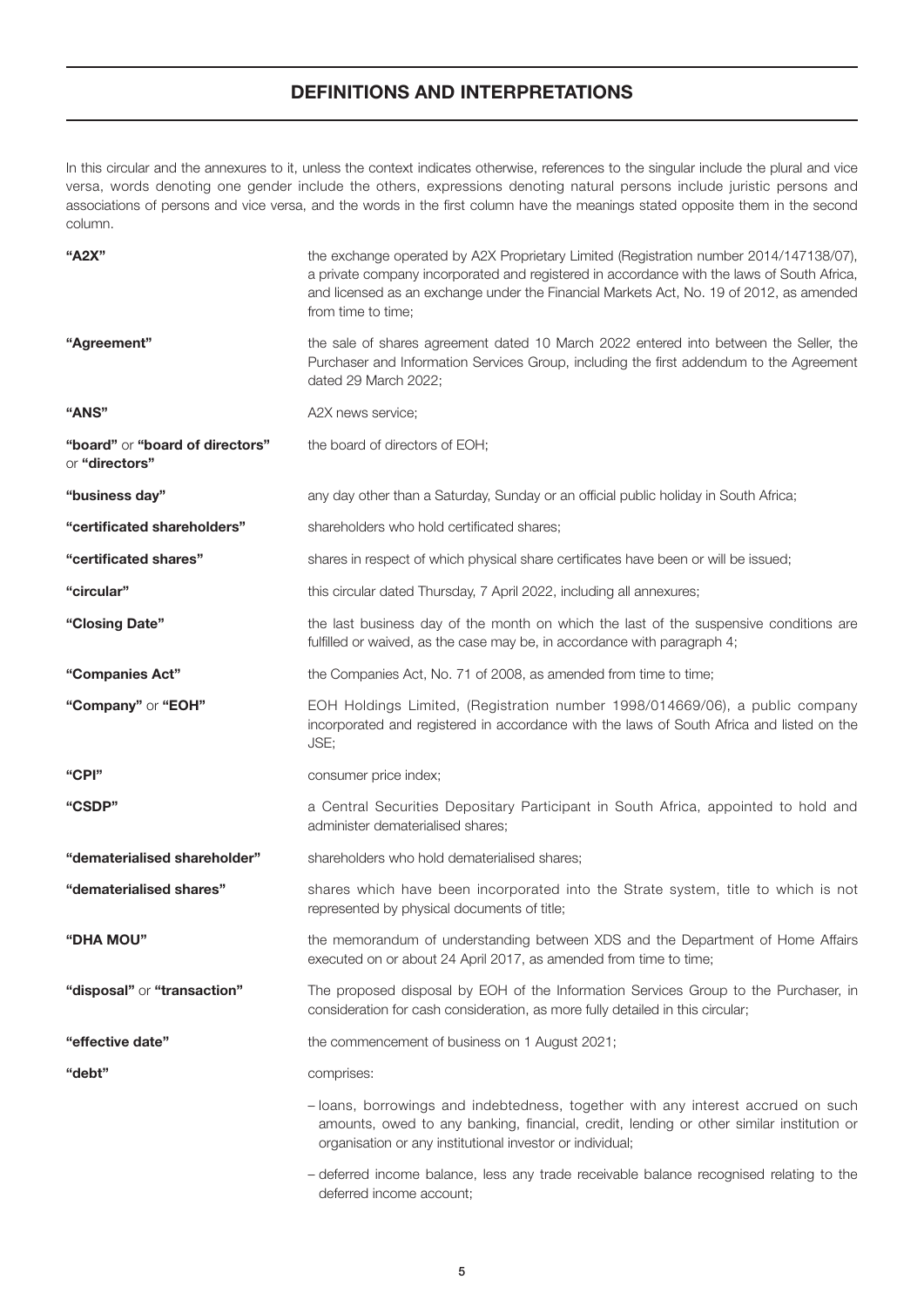|                                                                | - any financial obligations in relation to the share ownership awards; and                                                                                                                                                                                                                                                                                                                                                                                                                                                                                                                                                                                                             |
|----------------------------------------------------------------|----------------------------------------------------------------------------------------------------------------------------------------------------------------------------------------------------------------------------------------------------------------------------------------------------------------------------------------------------------------------------------------------------------------------------------------------------------------------------------------------------------------------------------------------------------------------------------------------------------------------------------------------------------------------------------------|
|                                                                | - corporate income tax payable,                                                                                                                                                                                                                                                                                                                                                                                                                                                                                                                                                                                                                                                        |
|                                                                | as reflected in the FY2021 AFS.                                                                                                                                                                                                                                                                                                                                                                                                                                                                                                                                                                                                                                                        |
| "FY2021 AFS"                                                   | the annual audited financial statements of each of HTCSA, MIE, XDS and ZenAptix, being<br>the balance sheets, profit and loss accounts, cash flow statements, and the notes thereto<br>(including any notes, reports, statements or documents included in or annexed or attached<br>to them) and the associated director's and auditor's reports, for the year ended on 31 July<br>2021;                                                                                                                                                                                                                                                                                               |
| "general meeting"                                              | the general meeting of EOH shareholders to be held at 10:00 on Wednesday, 11 May 2022<br>to be conducted entirely by electronic participation as contemplated in section 63(2)(a) of<br>the Companies Act and provided for by the Company's MOI, convened for the purpose of<br>considering, and if deemed fit passing, with or without modification, the resolutions set out<br>in the notice of general meeting which is attached to and forms part of this circular;                                                                                                                                                                                                                |
| "group" or "EOH group"                                         | the Company and its subsidiaries;                                                                                                                                                                                                                                                                                                                                                                                                                                                                                                                                                                                                                                                      |
| "HTCSA"                                                        | Hoonar Tekwurks Consulting South Africa Proprietary Limited, (Registration number<br>2011/131002/07), a private company incorporated in accordance with the laws of South<br>Africa and a wholly-owned subsidiary of EOH Mthombo;                                                                                                                                                                                                                                                                                                                                                                                                                                                      |
| "IFRS"                                                         | International Financial Reporting Standards as issued by the International Accounting<br>Standards Board;                                                                                                                                                                                                                                                                                                                                                                                                                                                                                                                                                                              |
| "independent reporting<br>accountants" or "PwC"<br>or "Mazars" | PricewaterhouseCoopers Inc., (Registration number 1998/012055/21), the independent<br>reporting accountants in respect of the pro forma financial information contained in the<br>circular and in respect of the combined historical financial information of the Information<br>Services Group for the years ended 31 July 2021 and 31 July 2020 incorporated by<br>reference, and Mazars, (IRBA registration number: 900222) the independent reporting<br>accountants in respect of the combined historical financial information of the Information<br>Services Group for the year ended 31 July 2019, full details of which are set out in the<br>"Corporate Information" section; |
| "Information Services Group" or<br>"Information Services"      | collectively, HTCSA, MIE, XDS and ZenAptix and their subsidiaries;                                                                                                                                                                                                                                                                                                                                                                                                                                                                                                                                                                                                                     |
| "Insurance Policy"                                             | the written non-recourse warranty, representation and indemnity policy taken out by the<br>Purchaser with a third party underwriter to provide indemnity and warranty cover to the<br>Purchaser, without any recourse to the Seller, against claims that the Purchaser may have<br>against the Seller in respect of Insured Warranties;                                                                                                                                                                                                                                                                                                                                                |
| "Insured Warranties"                                           | all warranties covered in terms of the Insurance Policy as detailed in the Agreement, but<br>excludes a breach of a Title Warranty or a claim under a Specific Indemnity;                                                                                                                                                                                                                                                                                                                                                                                                                                                                                                              |
| "Java Capital" or "JSE sponsor"                                | Java Capital Trustees and Sponsors Proprietary Limited (Registration number<br>2006/005780/07), in its capacity as sponsor to the Company a private company<br>incorporated and registered in accordance with the laws of South Africa, full details of<br>which are set out in the "Corporate Information" section;                                                                                                                                                                                                                                                                                                                                                                   |
| "JSE"                                                          | the exchange operated by the JSE Limited (Registration number 2005/022939/06), a public<br>company incorporated and registered in accordance with the laws of South Africa and<br>licensed as an exchange under the Financial Markets Act, No. 19 of 2012, as amended<br>from time to time;                                                                                                                                                                                                                                                                                                                                                                                            |
| "JSE Listings Requirements"                                    | the Listings Requirements of the JSE, as amended from time to time;                                                                                                                                                                                                                                                                                                                                                                                                                                                                                                                                                                                                                    |
| "last practicable date"                                        | Friday, 25 March 2022, being the last practicable date prior to the finalisation of this circular;                                                                                                                                                                                                                                                                                                                                                                                                                                                                                                                                                                                     |
| "Leakage"                                                      | comprises:                                                                                                                                                                                                                                                                                                                                                                                                                                                                                                                                                                                                                                                                             |
|                                                                | - any ex gratia payments made, assets transferred by, liabilities assumed, indemnified or<br>incurred by the Information Services Group to or for the benefit of any of their directors,<br>any member of the Information Services Group, the Seller or any associates of the Seller,<br>where there is no binding obligation or liability to make such payment;                                                                                                                                                                                                                                                                                                                       |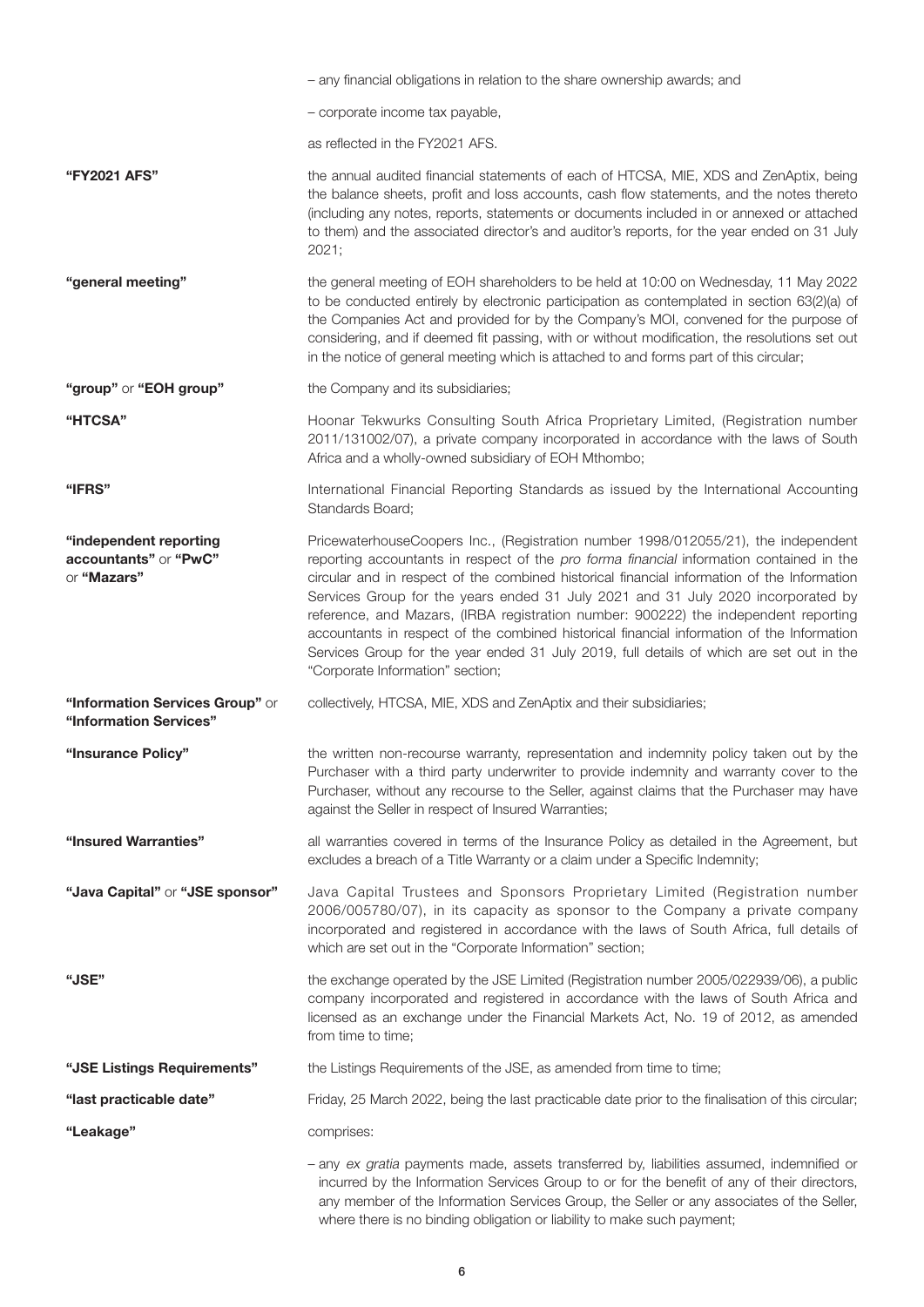|                           | - any professional advisers' fees, consultancy fees, transaction bonuses, finders fees,<br>brokerage or other commission payments made by the Information Services Group<br>directly in respect of the transaction;                                                                                                                                                                                                                                                                                                                                                                                                                                                                                                                                       |
|---------------------------|-----------------------------------------------------------------------------------------------------------------------------------------------------------------------------------------------------------------------------------------------------------------------------------------------------------------------------------------------------------------------------------------------------------------------------------------------------------------------------------------------------------------------------------------------------------------------------------------------------------------------------------------------------------------------------------------------------------------------------------------------------------|
|                           | - any dividend, bonus or other distribution of capital or income declared, paid or made<br>(whether in cash or in specie), or any repurchase, redemption, repayment or return of<br>share or loan capital (or any other relevant securities), by the Information Services Group<br>to or for the benefit of the Seller, any member of the Information Services Group or any<br>associate of the Seller not attributable to earnings of the Information Services Group<br>before the effective date;                                                                                                                                                                                                                                                       |
|                           | - any waiver by the Information Services Group of any economic benefit or amount owed to<br>the Information Services Group by any member of the Information Services Group, the<br>Seller or any associate of the Seller;                                                                                                                                                                                                                                                                                                                                                                                                                                                                                                                                 |
|                           | - any bonus payments made by the Information Services Group to or in respect of<br>employees and secondees, except to the extent that such bonus payments are (i)<br>provided or accounted for in the FY2021 AFS and the supporting information to the<br>FY2021 AFS or (ii) pursuant to a legal obligation agreed prior to the Locked Box Date that<br>is binding in respect of the relevant employee or (iii) consistent with prior practice before<br>the Locked Box Date; and                                                                                                                                                                                                                                                                         |
|                           | - any payments made or any assets transferred by the Information Services Group to or for<br>the benefit of any member of the Information Services Group, the Seller or any associate<br>of the Seller, which payment or transfer (i) is not in the ordinary course of business or<br>trading and (ii) is not on arms' length terms,                                                                                                                                                                                                                                                                                                                                                                                                                      |
|                           | but does not include any Permitted Leakage;                                                                                                                                                                                                                                                                                                                                                                                                                                                                                                                                                                                                                                                                                                               |
| "Lenders"                 | FirstRand Bank Limited (acting through its Rand Merchant Bank Division), The Standard<br>Bank of South Africa Limited (acting through its Corporate and Investment Division), Sanlam<br>Life Insurance Limited (acting through its Sanlam Investment Management Division), Sanlam<br>Life Insurance Limited (acting through its Sanlam Capital Markets Division), Sanlam Life<br>Insurance Limited (acting through its Structured Solutions Division), Sanlam Investment<br>Management Proprietary Limited, and Absa Bank Limited (acting through its Corporate and<br>Investment Banking Division);                                                                                                                                                      |
| "Lender Agreements"       | collectively, (i) the common terms agreement entered into between the Seller (as borrower),<br>the lenders, the debt guarantor on or about 24 March 2017; (ii) the facility agreement<br>entered into between the Seller (as borrower), the lenders and the debt guarantor and<br>various other parties, dated 21 December 2018; and (iii) each other agreement or<br>document entered into between the lenders and the Information Services Group or the<br>EOH group from time to time regarding the EOH senior funding arrangements;                                                                                                                                                                                                                   |
| "Lightrock"               | LR Grape Holding Limited, (Company number: 1370432) a private company incorporated<br>under the laws of England and Wales and the holding company of the Purchaser, whose<br>directors are Shakir Merali and Mark Pleaner, and whose ultimate beneficial shareholder is<br>H.S.H. Reigning Prince Hans-Adam II. von und zu Liechtenstein;                                                                                                                                                                                                                                                                                                                                                                                                                 |
| "Locked Box Date"         | 23h59 on 31 July 2021;                                                                                                                                                                                                                                                                                                                                                                                                                                                                                                                                                                                                                                                                                                                                    |
| "Material Adverse Change" | any adverse event, circumstance, effect, occurrence or state of affairs, which arises after<br>the Signature Date of the Agreement but prior to the Closing Date (save for any event,<br>circumstance, information, effect, occurrence or state of affairs resulting directly or indirectly<br>from the classification of the Covid-19 outbreak as a national disaster in terms of the<br>Disaster Management Act 57 of 2020 and any regulations and directives issued in terms of<br>the Disaster Management Act 57 of 2020 to control the spread of the Covid-19 outbreak)<br>which has an effect on any or all of the businesses, operations, assets, liabilities, condition<br>(financial or otherwise) of the Information Services Group, and which: |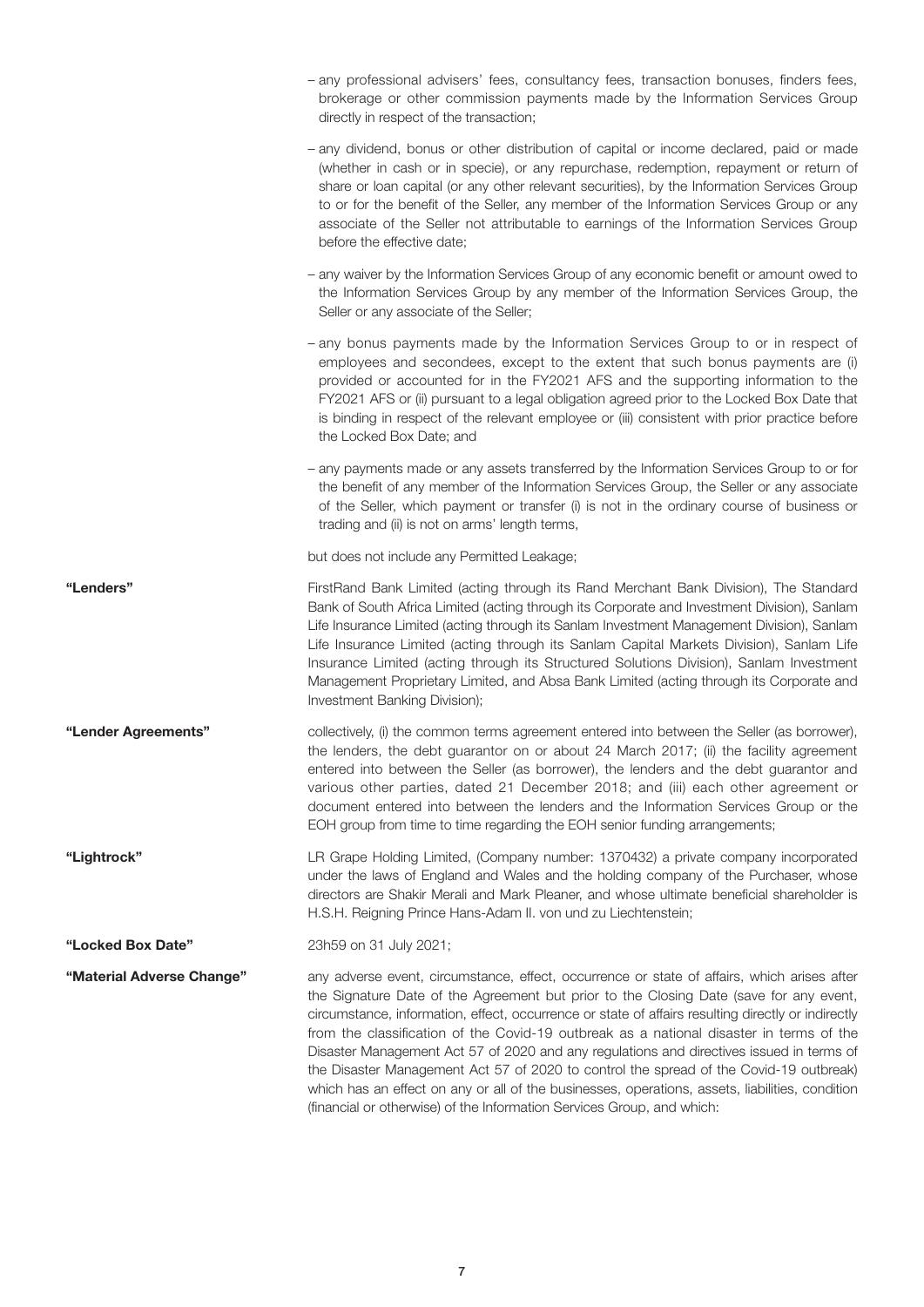|                         | - is reasonably expected to result in the forecasted EBITDA of the Information Services<br>Group for the year ending 31 July 2022 (which forecasted EBITDA shall exclude any<br>effects related to any Leakage comprising EOH Group allocated overheads or any<br>Permitted Leakages subject to the R500,000 per month cap) being less than R84 000<br>000 other than an effect arising from an act or omission of the Purchaser, or a breach of<br>any covenant imposed by any third party lender with respect to facilities granted to the<br>Information Services Group. For the avoidance of doubt, no bonus payments will be paid<br>by the Information Services Group if the resultant effect is that the forecasted EBITDA will<br>be less than R85,000,000 and this does not result in adverse impact on running of the<br>business;                                                                                                                                                                                                                                                                                                                                                                                                                               |
|-------------------------|----------------------------------------------------------------------------------------------------------------------------------------------------------------------------------------------------------------------------------------------------------------------------------------------------------------------------------------------------------------------------------------------------------------------------------------------------------------------------------------------------------------------------------------------------------------------------------------------------------------------------------------------------------------------------------------------------------------------------------------------------------------------------------------------------------------------------------------------------------------------------------------------------------------------------------------------------------------------------------------------------------------------------------------------------------------------------------------------------------------------------------------------------------------------------------------------------------------------------------------------------------------------------|
|                         | - is reasonably expected to result in a reduction of 30% of the net asset value of the<br>Information Services Group at the effective date, excluding any reduction in the net asset<br>value resulting directly or indirectly from any changes in the accounting standards of the<br>Information Services Group that the Information Services Group is required to implement<br>as a matter of law;                                                                                                                                                                                                                                                                                                                                                                                                                                                                                                                                                                                                                                                                                                                                                                                                                                                                       |
|                         | - is reasonably expected to materially impair the reputation of the Information Services<br>Group and/or the Purchaser; or                                                                                                                                                                                                                                                                                                                                                                                                                                                                                                                                                                                                                                                                                                                                                                                                                                                                                                                                                                                                                                                                                                                                                 |
|                         | - results in any member of the Information Services Group being subject to an insolvency<br>event;                                                                                                                                                                                                                                                                                                                                                                                                                                                                                                                                                                                                                                                                                                                                                                                                                                                                                                                                                                                                                                                                                                                                                                         |
| "material contracts"    | restrictive funding arrangements and/or a contract entered into otherwise than in the<br>ordinary course of the business carried on, or proposed to be carried on, by the Company<br>and (i) entered into within the two years prior to the date of this circular; or (ii) entered into at<br>any time and containing an obligation or settlement that is material to a Company as at the<br>date of this circular;                                                                                                                                                                                                                                                                                                                                                                                                                                                                                                                                                                                                                                                                                                                                                                                                                                                        |
| "MIE"                   | Managed Integrity Evaluation Proprietary Limited, (Registration number 2003/016541/07), a<br>private company incorporated and registered in accordance with the laws of South Africa<br>and a wholly-owned subsidiary of EOH Mthombo;                                                                                                                                                                                                                                                                                                                                                                                                                                                                                                                                                                                                                                                                                                                                                                                                                                                                                                                                                                                                                                      |
| "MOI"                   | the memorandum of incorporation of the Company;                                                                                                                                                                                                                                                                                                                                                                                                                                                                                                                                                                                                                                                                                                                                                                                                                                                                                                                                                                                                                                                                                                                                                                                                                            |
| "NAV"                   | net asset value;                                                                                                                                                                                                                                                                                                                                                                                                                                                                                                                                                                                                                                                                                                                                                                                                                                                                                                                                                                                                                                                                                                                                                                                                                                                           |
| "Net Adjustment Amount" | comprises the debt adjustment amount and/or the working capital adjustment amount<br>calculated as follows:                                                                                                                                                                                                                                                                                                                                                                                                                                                                                                                                                                                                                                                                                                                                                                                                                                                                                                                                                                                                                                                                                                                                                                |
|                         | - debt adjustment amount: (i) the value of the debt as at the Locked Box Date as set out in<br>the FY2021 AFS which if greater than R24 300 000, then the base purchase price will be<br>reduced by an amount equal to the excess of the debt over R24 300 000; or (ii) if the<br>value of the debt as at the Locked Box Date as set out in the FY2021 AFS is less than<br>R24 300 000, then the base purchase price will be increased by an amount equal to the<br>excess over R24 300 000;                                                                                                                                                                                                                                                                                                                                                                                                                                                                                                                                                                                                                                                                                                                                                                               |
|                         | - working capital adjustment amount: (i) the value of the cash as at the Locked Box Date as<br>set out in the FY2021 AFS, which if greater than R15 000 000 then the base purchase<br>price shall be increased by an amount equal to the excess over R15 000 000; or (ii) if the<br>value of the cash as at the Locked Box Date as set out in the FY2021 AFS is less than<br>R15 000 000 then the base purchase price shall be reduced by an amount equal to the<br>excess over R15 000 000; and (iii) if the value of net working capital is less than<br>normalised working capital, then the base purchase price shall be reduced to an amount<br>equal to the excess of the normalised working capital over the net working capital; or (iv) if<br>the value of the net working capital is greater than the normalised working capital, then<br>the base purchase price shall be increased by an amount equal to the excess of the net<br>working capital over the normalised working capital. For the purposes of this definition<br>"net working capital" is defined as the current assets net of current Liabilities, excluding<br>cash and debt, as determined in accordance with the FY2021 AFS and normalised<br>working capital means an amount of R38 000 000; |
| "net working capital"   | current assets plus cash, less current liabilities, excluding cash and debt calculated in the<br>manner set out in the Agreement;                                                                                                                                                                                                                                                                                                                                                                                                                                                                                                                                                                                                                                                                                                                                                                                                                                                                                                                                                                                                                                                                                                                                          |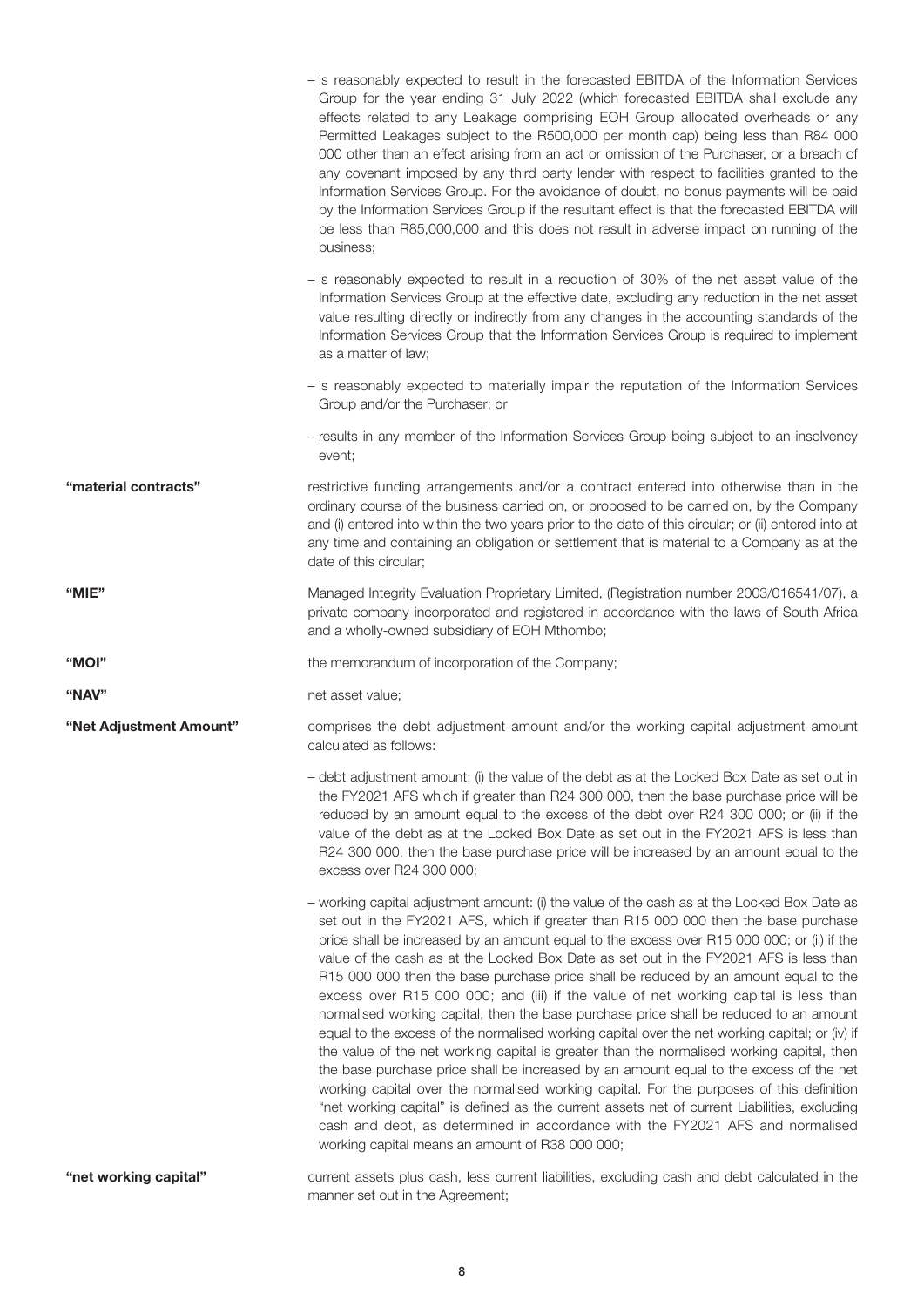#### own-name dematerialised shareholders"

dematerialised shareholders who have elected own-name registration;

"Permitted Leakage" **comprises**:

- any dividend, bonus or other distribution of capital or income declared, paid or made (whether in cash or in specie) or any repurchase, redemption, repayment or return of share or loan capital (or any other relevant securities) by the Information Services Group to or for the benefit of the Seller attributable to earnings of the Information Services Group before the effective date;
- any payments made by the Information Services Group that have been provided for in the FY2021 AFS and the supporting information to the FY2021 AFS;
- the payment or repayment of any amounts of principal or interest (together with the accrual of any such interest) in respect of any loans owing from time to time by the Information Services Group to any member of the Information Services Group;
- all payments made in the ordinary course and on arm's length terms and for value received, including all ordinary course payments of salaries, emoluments, expenses, benefits and bonuses to any employee that are made (or to be made) by the Information Services Group pursuant to the terms of any service or employment contract that (i) existed at the Locked Box Date or (ii) was entered into after the Locked Box Date in respect of an employee appointed in the ordinary course of business and at marketrelated remuneration, excluding in each case any amendment thereof other than in respect of normal inflationary increases. For the avoidance of doubt, transaction bonuses do not constitute Permitted Leakage;
- director's fees paid by the Information Services Group to their executive directors in the ordinary course of its business;
- any payments, repayments or liabilities assumed, indemnified or incurred in respect of the funding of any member of the Information Services Group in the ordinary course of business and in respect of existing facilities;
- any matter undertaken at the written request or with the written consent of the Purchaser;
- any payments made in the ordinary or usual course of trading or business of the Information Services Group to the Seller or any member of the Information Services Group in respect of the purchase or sale of goods or the provision of services on terms (including as to the actual cost, mark-up and management or administration fee components of such payments) no more favourable to the Information Services Group than those applicable to the purchase or sale of such goods or the provision of such services during the period prior to the Locked Box Date (save for any increase in price or variation of the terms at which such goods are sold or services supplied which increase or variation is applicable to the basis on which such goods or services are sold or provided to members of the Information Services Group generally) and otherwise consistent with prior practice before the Locked Box Date; including for the avoidance of doubt and without limitation: (i) services in relation to information technology software applications and related matters; (ii) business administration services; (iii) human resources services; (iv) internal auditing services; (v) information technology recharges; (vi) payroll services; and (vii) finance and administration services, provided that amounts relating to services other than the services referred to in (i), (v) and (vi) do not in aggregate exceed R500,000 per month, in which case any amount in excess of R500,000 per month shall be deemed a Leakage;
- any payments made by the Information Service Group on terms no less advantageous to the Information Services Group than on an arms' length basis in relation to the procurement of goods or services by or on behalf of a member of the Information Services Group in the ordinary course of the Information Services Group business;
- any pension and provident fund contributions and medical aid fund contributions in respect of the employees and secondees of the Information Services Group; and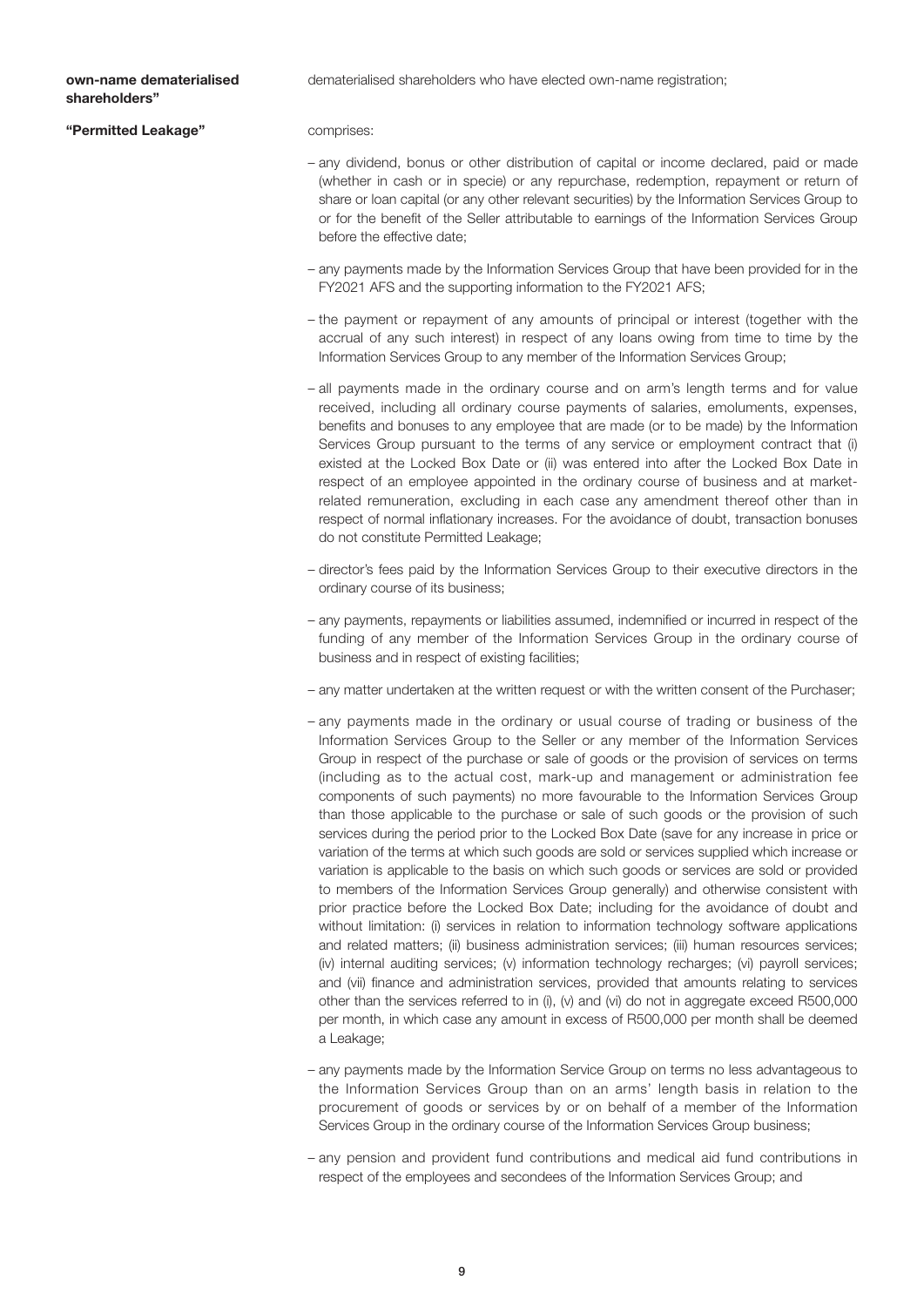| "Strate"                                | Information Services Group conduct in relation to the DHA MOU prior to the effective<br>date; and<br>- any determination made by the South African Revenue Services in relation to the historical<br>treatment of either (i) costs that were historically incurred and paid for by the Seller on an<br>aggregated basis in respect of the Information Services Group and then on-charged to<br>MIE and XDS, which costs were treated as fully deductible for tax purposes by MIE and<br>XDS; and/or (ii) historical overhead charges paid by MIE and XDS to ZenAptix and<br>Afiswitch Proprietary Limited (a wholly-owned subsidiary of EOH Mthombo) and treated<br>as fully deductible for tax purposes by MIE and XDS within the Information Services<br>Group;<br>Strate Proprietary Limited (Registration number 1998/022242/07), a private company<br>incorporated and registered in accordance with the laws of South Africa, a registered<br>central securities depository responsible for the electronic settlement system used by the<br>JSE; |
|-----------------------------------------|--------------------------------------------------------------------------------------------------------------------------------------------------------------------------------------------------------------------------------------------------------------------------------------------------------------------------------------------------------------------------------------------------------------------------------------------------------------------------------------------------------------------------------------------------------------------------------------------------------------------------------------------------------------------------------------------------------------------------------------------------------------------------------------------------------------------------------------------------------------------------------------------------------------------------------------------------------------------------------------------------------------------------------------------------------|
|                                         |                                                                                                                                                                                                                                                                                                                                                                                                                                                                                                                                                                                                                                                                                                                                                                                                                                                                                                                                                                                                                                                        |
|                                         |                                                                                                                                                                                                                                                                                                                                                                                                                                                                                                                                                                                                                                                                                                                                                                                                                                                                                                                                                                                                                                                        |
|                                         | - any claims by a third party for any breach of the DHA MOU and any breach or<br>contravention of any applicable law resulting from or arising as a consequence of the                                                                                                                                                                                                                                                                                                                                                                                                                                                                                                                                                                                                                                                                                                                                                                                                                                                                                 |
|                                         | - any fines levied on XDS by the National Credit Regulator under the National Credit Act,<br>No. 34 of 2005 in respect of the historical abuse of XDS' systems that allowed persons to<br>gain unauthorised and unlawful access to consumer credit information, including any legal<br>fees incurred by XDS in defending, negotiating or settling such fine ("NCR Fine"); and                                                                                                                                                                                                                                                                                                                                                                                                                                                                                                                                                                                                                                                                          |
| "Specific Indemnity"                    | includes:                                                                                                                                                                                                                                                                                                                                                                                                                                                                                                                                                                                                                                                                                                                                                                                                                                                                                                                                                                                                                                              |
| "South Africa"                          | the Republic of South Africa;                                                                                                                                                                                                                                                                                                                                                                                                                                                                                                                                                                                                                                                                                                                                                                                                                                                                                                                                                                                                                          |
| "Signature Date"                        | the date of signature of the Agreement by each party to the agreement, being 10 March<br>2022;                                                                                                                                                                                                                                                                                                                                                                                                                                                                                                                                                                                                                                                                                                                                                                                                                                                                                                                                                         |
| "shareholders" or<br>"EOH shareholders" | the registered holders of shares;                                                                                                                                                                                                                                                                                                                                                                                                                                                                                                                                                                                                                                                                                                                                                                                                                                                                                                                                                                                                                      |
| "shares" or "EOH shares"                | ordinary shares of no-par value in the Company;                                                                                                                                                                                                                                                                                                                                                                                                                                                                                                                                                                                                                                                                                                                                                                                                                                                                                                                                                                                                        |
| "SENS"                                  | the Stock Exchange News Service operated by the JSE;                                                                                                                                                                                                                                                                                                                                                                                                                                                                                                                                                                                                                                                                                                                                                                                                                                                                                                                                                                                                   |
| "Seller" or "EOH Mthombo"               | EOH Mthombo Proprietary Limited, (Registration number 1998/00103/07), a private<br>company incorporated and registered in accordance with the laws of South Africa and a<br>wholly-owned subsidiary of EOH;                                                                                                                                                                                                                                                                                                                                                                                                                                                                                                                                                                                                                                                                                                                                                                                                                                            |
| "Security Agreements"                   | guarantees, suretyships and cession in security and other similar and related security<br>provided by the Information Services Group to the lenders as security for the due and<br>punctual payment and performance of EOH's liabilities and obligations under the Lender<br>Agreements;                                                                                                                                                                                                                                                                                                                                                                                                                                                                                                                                                                                                                                                                                                                                                               |
|                                         | 100 ordinary shares in ZenAptix, representing 100% of the total issued shares of the<br>ZenAptix;                                                                                                                                                                                                                                                                                                                                                                                                                                                                                                                                                                                                                                                                                                                                                                                                                                                                                                                                                      |
|                                         | 100 ordinary shares in XDS, representing 100% of the total issued shares of the XDS; and                                                                                                                                                                                                                                                                                                                                                                                                                                                                                                                                                                                                                                                                                                                                                                                                                                                                                                                                                               |
|                                         | 30 ordinary shares MIE, representing 100% of the total issued shares of the MIE;                                                                                                                                                                                                                                                                                                                                                                                                                                                                                                                                                                                                                                                                                                                                                                                                                                                                                                                                                                       |
| "Sale Shares"                           | 100 ordinary shares in HTCSA, representing 100% of the total issued shares of the HTCSA;                                                                                                                                                                                                                                                                                                                                                                                                                                                                                                                                                                                                                                                                                                                                                                                                                                                                                                                                                               |
| "Rand" or "R"                           | South African Rand;                                                                                                                                                                                                                                                                                                                                                                                                                                                                                                                                                                                                                                                                                                                                                                                                                                                                                                                                                                                                                                    |
|                                         | Bachique 842 Proprietary Limited, (Registration number 2021/940678/07), a private<br>company incorporated under the laws of South Africa a wholly-owned subsidiary of<br>Lightrock of which Shakir Merali is the sole director;                                                                                                                                                                                                                                                                                                                                                                                                                                                                                                                                                                                                                                                                                                                                                                                                                        |
| the "Purchaser"                         |                                                                                                                                                                                                                                                                                                                                                                                                                                                                                                                                                                                                                                                                                                                                                                                                                                                                                                                                                                                                                                                        |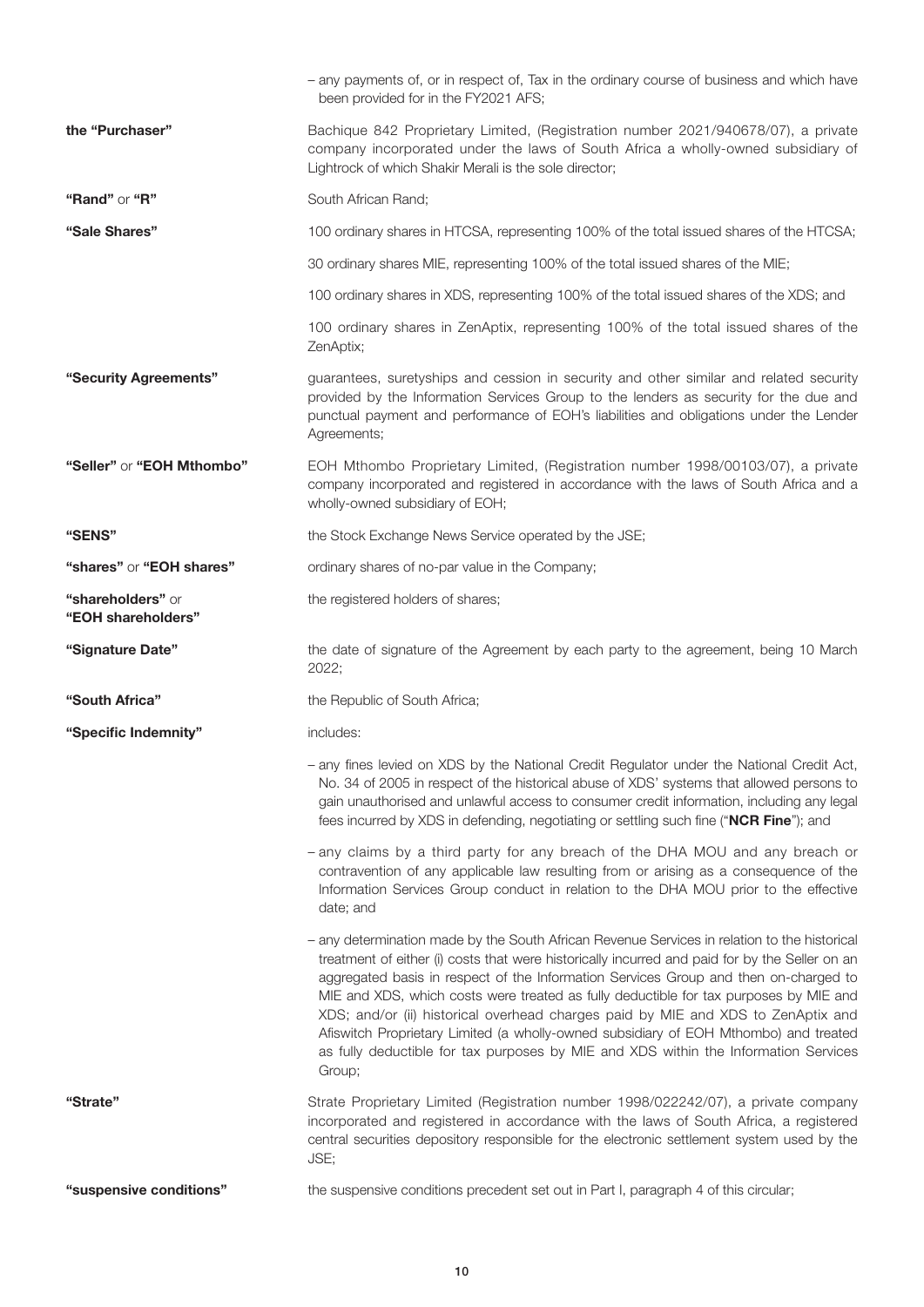| "Sybrin"                                     | collectively Sybrin Limited (Guernsey) (Company registration number 49521) a Guernsey<br>registered company, Sybrin Systems Proprietary Limited (Registration number<br>2005/021840/07), a private company incorporated and registered in accordance with the<br>laws of South Africa, Sybrin SA Proprietary Limited (Registration number 2020/455945/07),<br>a private company incorporated and registered in accordance with the laws of South Africa<br>and wholly-owned subsidiaries of EOH Mthombo, together with all of their interests in their<br>subsidiaries and associates; |
|----------------------------------------------|----------------------------------------------------------------------------------------------------------------------------------------------------------------------------------------------------------------------------------------------------------------------------------------------------------------------------------------------------------------------------------------------------------------------------------------------------------------------------------------------------------------------------------------------------------------------------------------|
| "Title Warranty"                             | warranties provided by the Seller and/or the Information Services Group in relation to the<br>Sale Shares and the capacity and authority of the Seller to conclude the Agreement, as<br>further detailed in the Agreement;                                                                                                                                                                                                                                                                                                                                                             |
| "transfer secretaries" or<br>"Computershare" | Computershare Investor Services Proprietary Limited (Registration number<br>2004/003647/07), a private company incorporated and registered in accordance with the<br>laws of South Africa and the transfer secretaries to the Company, further details of which<br>are set out in the "Corporate Information" section;                                                                                                                                                                                                                                                                 |
| "voting record date"                         | the date on which EOH shareholders must be recorded in the register in order to participate<br>in and vote at the general meeting, being Friday, 6 May 2022;                                                                                                                                                                                                                                                                                                                                                                                                                           |
| "XDS"                                        | Xpert Decision Systems Proprietary Limited, (Registration number 2002/022938/07), a<br>private company incorporated and registered in accordance with the laws of South Africa<br>and a wholly-owned subsidiary of EOH Mthombo; and                                                                                                                                                                                                                                                                                                                                                    |
| "ZenAptix"                                   | ZenAptix Proprietary Limited, (Registration number 2003/006121/07), a private company<br>incorporated and registered in accordance with the laws of South Africa and a wholly-<br>owned subsidiary of EOH Mthombo.                                                                                                                                                                                                                                                                                                                                                                     |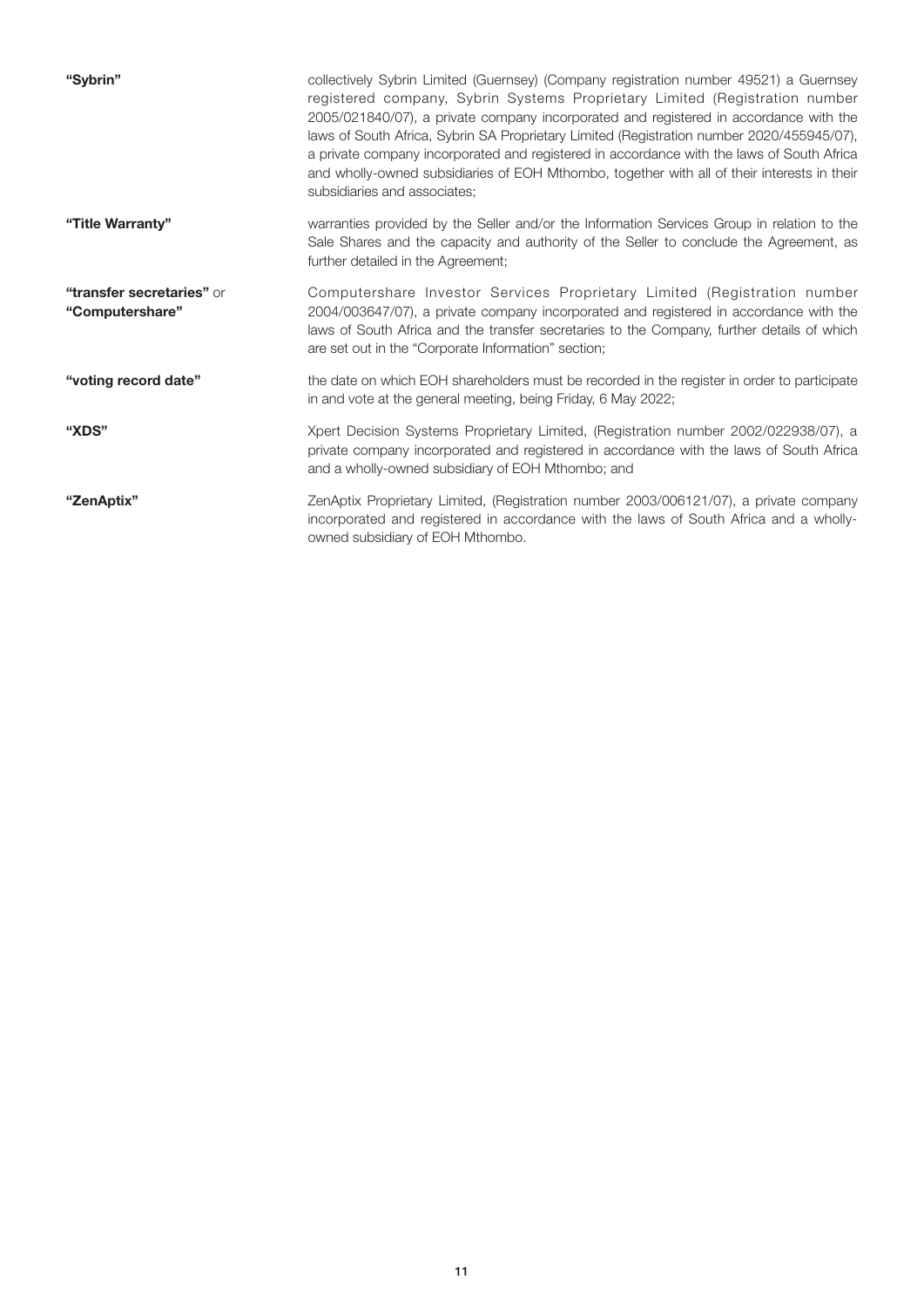

## EOH HOLDINGS LIMITED

(Incorporated in the Republic of South Africa) (Registration number 1998/014669/06) JSE share code: EOH ISIN: ZAE000071072 ("EOH" or the "Company" or the "Group")

#### **Directors**

Andrew Mthembu (Independent non-executive chairman) Stephen van Coller (Chief executive officer) Megan Pydigadu (Chief financial director) Fatima Newman (Chief risk officer) Andrew Marshall (Independent non-executive director) Sipho Naidi *(Independent non-executive director)* Jesmane Boggenpoel (Independent non-executive director) Mike Bosman (Independent non-executive director) Nosipho Molope (Independent non-executive director) Bharti Harie (Independent non-executive director) Jabu Moleketi (Non-executive director)

## CIRCULAR TO EOH SHAREHOLDERS

## PART I: THE TRANSACTION

#### 1. INTRODUCTION

- 1.1. EOH is one of South Africa's largest technology services providers covering the entire ICT value chain including IT managed services, security, automation, cloud solutions, data and development capabilities, proprietary IT product resales, IT consulting and implementation services and with a footprint extending across Africa, UK, Europe and the Middle East.
- 1.2. EOH comprises two key businesses offering different value propositions, being:
	- − iOCO, an ICT business focused on traditional and cutting-edge technology system integration with a range of solutions, products and services across the ICT value chain business process; and
	- − NEXTEC, a diverse set of businesses focused on people outsourcing solutions and intelligent infrastructure at various stages of incubation for growth and scaling.
- 1.3. A third component comprises the IP businesses which were identified for disposal as part of EOH's deleveraging strategy.
- 1.4. As announced on SENS on 11 March 2022, EOH Mthombo entered into the Agreement to dispose of the Sale Shares to the Purchaser for a cash consideration determined with reference to an enterprise value of R445 000 000 and calculated in accordance with paragraph 3.2 below.
- 1.5. The transaction constitutes a category 1 transaction in terms of section 9 of the JSE Listings Requirements, requiring the approval of EOH shareholders by way of an ordinary resolution.
- 1.6. The purpose of this circular is to:
	- provide EOH shareholders with information relating to the transaction and the manner in which it will be implemented, so as to enable shareholders to make an informed decision as to whether or not they should vote in favour thereof; and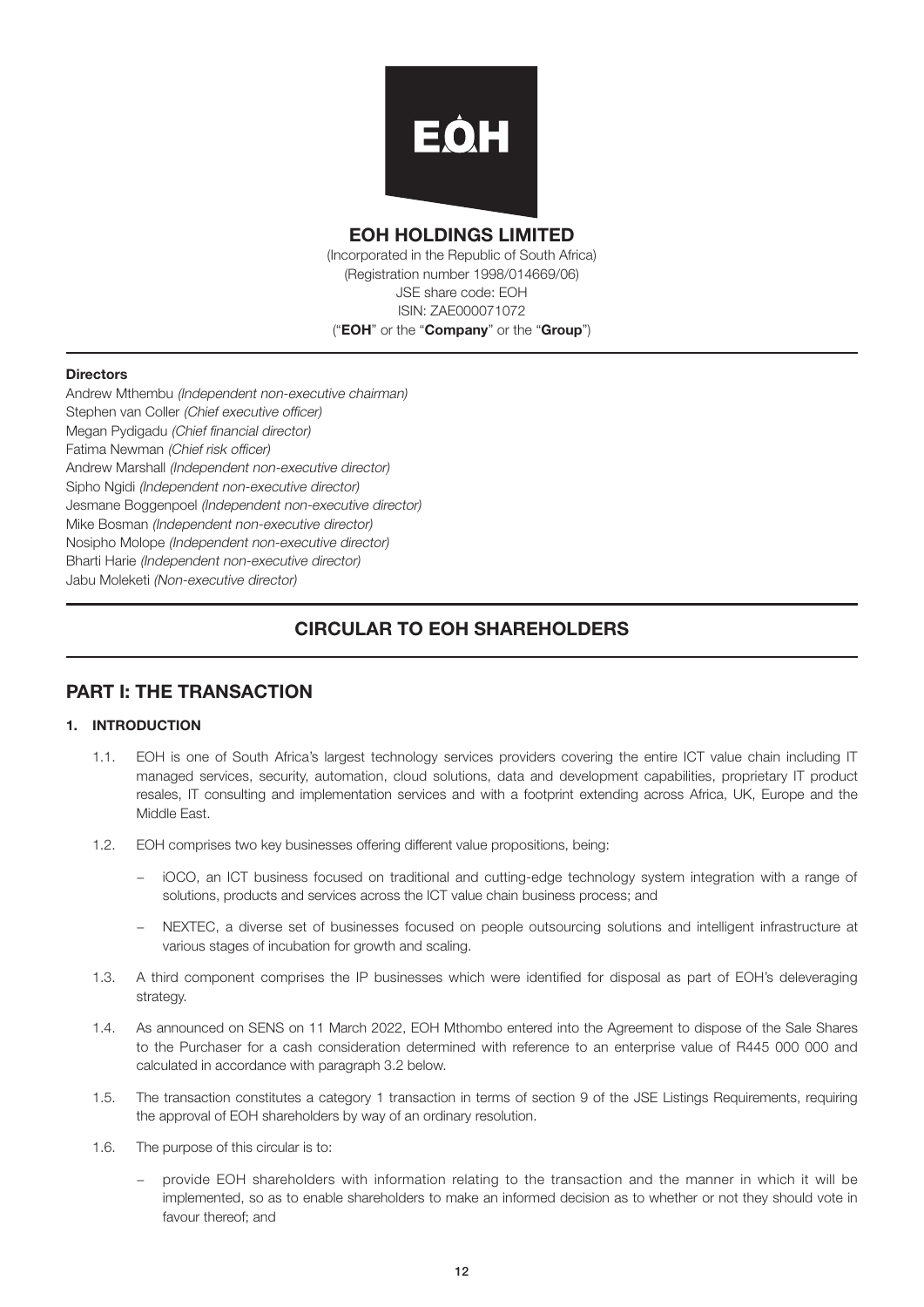− give notice convening the general meeting at which the resolutions necessary to approve and implement the transaction, as more fully detailed in this circular, will be considered and, if deemed fit, approved with or without modification. The notice convening the general meeting is attached to and forms part of this circular.

#### 2. RATIONALE, STRATEGY AND PROSPECTS

- 2.1. Information Services provides credit checks, background screening and big data analytics and technology in South Africa. The Information Services platform provides access to a rich pool of data across its business units, allowing it to provide unique insights to clients.
- 2.2. Information Services has evolved over the years from a data provider to a holistic solution provider for risk mitigation and data analysis tools, with each of the following divisions focusing on a specific sub-set of data-driven solutions:
	- − HTCSA is a global provider in enterprise information, data engineering and risk management;
	- − MIE is a background screening and vetting company in Southern Africa offering services in over 30 African countries, providing over 30,000 qualifications and 50,000 criminal checks per month. In South Africa, MIE operates as a registered credit bureau and owns and operates the National Qualifications Register;
	- − XDS is a credit information bureau in South Africa and is a provider of information and data solutions across multiple industries including banking, retail, debt collections, telecommunications, performing over 3 million consumer credit checks per month; and
	- − ZenAptix is a software development company that utilises an open standards-based fast data platform (Aqueduct) to provide big data, analytics and insights to clients.
- 2.3. The Purchaser is a portfolio company of Lightrock, a global private equity platform that backs purpose-driven entrepreneurs tackling the world's biggest challenges. Since 2007, Lightrock and its predecessors in title have invested in companies that pursue scalable and tech-driven business models around the key impact themes of people, planet, and productivity/tech for good. Lightrock's portfolio includes more than 60 high-growth companies, supported by over 70 professionals based in 5 offices across Europe, Latin America, India and Africa. Lightrock will continue its relationship with LGT Group, the international private banking and asset management group of companies owned by the Princely House of Liechtenstein.
- 2.4. The transaction is in line with EOH's stated strategic intent of disposing of a targeted group of IP companies, as part of EOH's deleveraging strategy. EOH embarked on this strategy in 2019 as one of the pillars of its turnaround plan and through the disposals of CCS, DENIS and Syntell has received cash proceeds to the value of c. R1 billion, which has contributed significantly to reducing the Group's debt burden. The Group's debt at 31 July 2021 was R2 billion with lenders, down from over R4 billion at 31 July 2018.
- 2.5. Approximately R277 000 000 in consideration (after considering price adjustments for performance to EBITDA targets and recent provisional Net Debt and Net Working Capital balances) is expected from the disposal of Sybrin which agreement was concluded in June 2021. Implementation of the Sybrin disposal is conditional on certain suspensive conditions and is expected to occur on or about 31 March 2022 and shareholders will be advised in due course.
- 2.6. In addition, a number of smaller sales processes have been signed and/or closed in recent months with a cash consideration totalling in excess of R100 000 000.
- 2.7. The disposal of Information Services, being the last remaining asset within the IP business segment, represents a significant milestone in EOH's deleveraging strategy. This will bring the total proceeds received from the asset disposals post 31 July 2021 to over R800 000 000, after considering transaction costs. EOH's net debt position is expected to reduce to less than R1.3 billion. The achievement of a more sustainable capital structure will allow EOH flexibility to execute on its long-term growth strategy.
- 2.8. The net asset value of the Information Services Group as at 31 July 2021 was R343 977 027 (R135 649 031 excluding related goodwill and identifiable intangible assets) and the audited profit after tax attributable to the Information Services Group for the year ended 31 July 2021 was R79 084 914 (R37 923 489 excluding identifiable amortisation on group recognised intangible assets and once-off non-cash gain). The EBITDA attributable to the Information Services Group for the year ended 31 July 2021 was R138 445 029 (R88 009 743 excluding the once-off non-cash gain).
- 2.9. The proceeds of the transaction, net of costs, will assist EOH in creating a more sustainable capital structure and will primarily be applied to reduce debt.
- 2.10. EOH is confident that Lightrock is the right partner to unlock Information Services full potential, enabling both future growth and international expansion in its operations.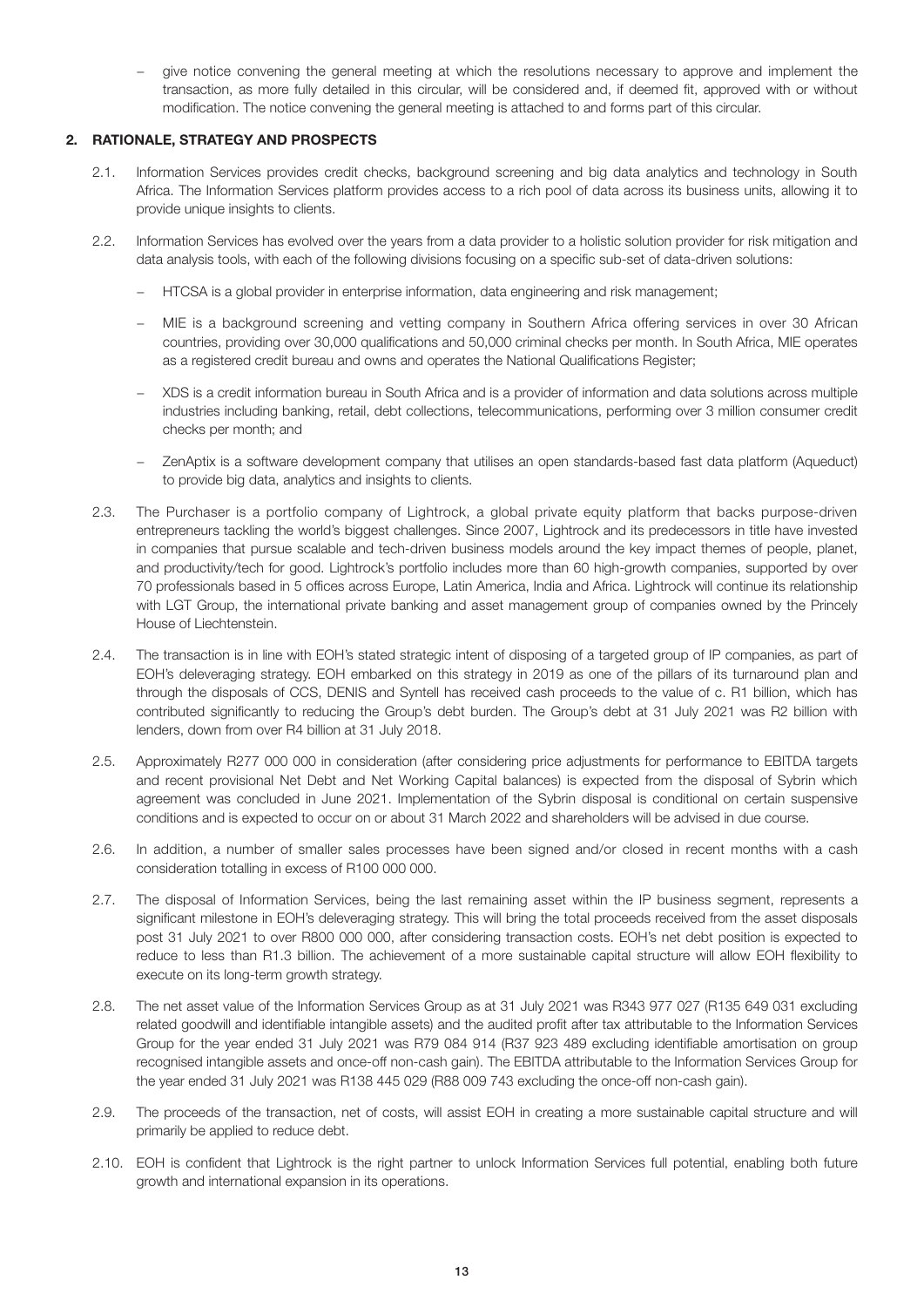#### 3. DETAILS OF THE TRANSACTION

- 3.1. Subject to the fulfilment or waiver, as the case may be, of the suspensive conditions detailed in paragraph 4 below, EOH Mthombo will, on the effective date, dispose of the Sale Shares to the Purchaser as one indivisible transaction for an aggregate cash purchase price calculated with reference to an enterprise value of R445 000 000, being the base value of the Information Services Group before considering the debt adjustment amount and the working capital adjustment amount.
- 3.2. The cash consideration payable shall be an amount equal to:
	- 3.2.1. the base purchase price of R417 000 000; plus
	- 3.2.2. interest accrued at a rate of 7% per annum on the base purchase price in respect of the period following the Locked Box Date up to and including the Closing Date; plus or less (as the case may be)
	- 3.2.3. the Net Adjustment Amount; less
	- 3.2.4. any amount equal to the Leakage that has occurred following the Locked Box Date up to and including the Closing Date.
- 3.3. The Seller undertakes that it shall procure, to the extent that it is able to, that no Leakage shall occur from the Information Services Group during the period from the Locked Box Date up to and including the Closing Date (the "Leakage Period").
- 3.4. In the event of any Leakage during the Leakage Period, the Seller shall pay to the Purchaser by way of an adjustment to the total purchase price, an amount in cash equal to 100% of the amount of the Leakage within 10 business days after the later of the receipt of a demand for payment thereof by the Purchaser and the Closing Date.
- 3.5. Within 20 business days following the Signature Date, the Seller shall deliver to the Purchaser a written calculation of the final purchase price payable based on the FY2021 AFS, whereafter the Purchaser has 10 business days to review and query the contents of the FY2021 AFS and/or the calculation of the final purchase price. In the event of a dispute in relation to the FY2021 AFS or the calculation of the final purchase price which cannot be resolved between the parties, the dispute will be referred to an independent expert for determination.
- 3.6. The aggregate purchase price will be settled wholly in cash on the Closing Date and ownership of the Sale Shares shall pass to the Purchaser on the Closing Date.
- 3.7. Should a Material Adverse Change occur at any time after the date of signature of the Agreement, but not later than 1 business day before the Closing Date, the Purchaser shall be entitled to cancel the Agreement by written notice to the Seller. To enable the Purchaser to determine whether a Material Adverse Change has occurred, the Seller shall, as soon as reasonably possible and in any event within 2 business days of its occurrence, notify the Purchaser in writing of an event which could give rise to a Material Adverse Change.
- 3.8. The Purchaser has concluded the Insurance Policy, effected in the name of the Purchaser, to provide indemnity and warranty cover to the Purchaser without recourse to the Seller in respect of the Insured Warranties in relation to the transaction.
- 3.9. In terms of the Insurance Policy, the Purchaser will maintain warranty and indemnity insurance in respect of the insured warranty claims.
- 3.10. The Seller will only be liable for a breach of a Title Warranty, a claim under the Specific Indemnity and/or any other uninsured claim.
- 3.11. The aggregate liability for the Seller under the Agreement to the Purchaser in respect of:
	- 3.11.1. a breach of a Title Warranty shall be an amount equal to 100% of the final purchase price, less any amount recovered under the Insurance Policy;
	- 3.11.2. a claim under the Specific Indemnity shall be limited to 30% of the final purchase price, provided that in relation to a claim in respect of the NCR Fine shall be limited to R10 000 000; and any claims in respect of the DHA MOU shall be limited to R20 000 000;
	- 3.11.3. any other uninsured claim shall be limited to an amount equal to 30% of the final purchase price;

provided that the total liability of the Seller in respect of all claims shall not exceed 100% of the base purchase price.

 3.12. In addition to the Insured Warranties, the Agreement contains additional warranties and indemnities standard for a transaction of this nature.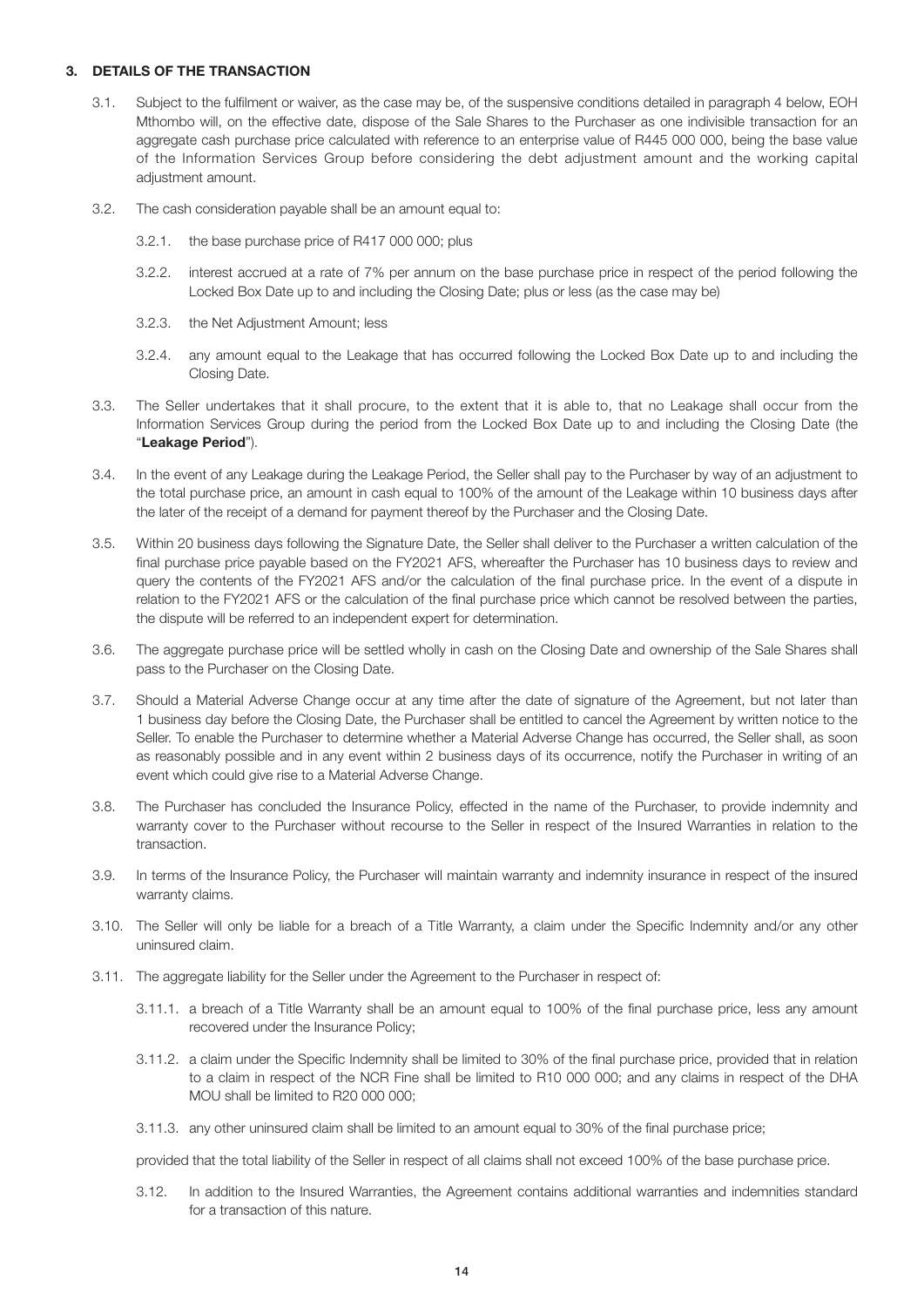#### 4. SUSPENSIVE CONDITIONS

- 4.1. The implementation of the transaction remains subject to the fulfilment and/or waiver of the following suspensive conditions:
	- − on or before 31 May 2022:
	- 4.1.1. unconditional approval from the Financial Surveillance Department ("FSD") of the South African Reserve Bank for approval of Lightrock's investment into the Purchaser, or, if any conditions are imposed by the FSD, such party accepts such conditions;
	- 4.1.2. the shareholders of EOH approving the ordinary resolution as required in terms of section 9 of the JSE Listings Requirements to approve the transaction;
	- 4.1.3. the Seller or the Information Services Group providing proof, to the satisfaction of the Purchaser, that the necessary consents have been obtained from the relevant parties to effect the change of control or change of shareholding in each of the companies comprising the Information Services Group;
	- 4.1.4. the Purchaser and the Seller entering into a transitional services agreement in respect of the Information Services Group on terms acceptable to them, and such agreement having become unconditional in accordance with its terms;
	- − on or before 14 April 2022:
	- 4.1.5. the Seller obtaining the written consents of the Lenders to conclude the Agreement and release each of the companies comprising the Information Services Group as an "Obligor" under the Lender Agreements; and from any and all encumbrances created over the Sale Shares and/or any and all of the assets of the Information Services Group under the Security Agreements; and
	- 4.1.6. the Purchaser and its lenders having entered into a R150 000 000 senior term loan facility agreement on terms acceptable to the Purchaser and such senior term loan facility agreement becoming unconditional.

#### 5. APPROVAL REQUIRED

 An ordinary resolution of shareholders in terms of sections 9.20 of the JSE Listings Requirements will be put to shareholders at the general meeting in order to approve the transaction.

#### 6. THE GENERAL MEETING

 A general meeting of EOH shareholders will be held at 10:00 on Wednesday, 11 May 2022 and will be conducted entirely by electronic participation as contemplated in section 63(2)(a) of the Companies Act and provided for by the Company's MOI for the purpose of considering and, if deemed fit, passing, with or without modification, the resolutions required to be approved by shareholders in order to authorise and implement the transaction. The notice of general meeting is attached to and forms part of this circular.

## PART II: FINANCIAL INFORMATION

#### 7. PRO FORMA FINANCIAL INFORMATION

- 7.1. The pro forma statement of financial position and statement of comprehensive income of EOH, showing the pro forma effects of the transaction (the "pro forma financial information"), is set out in Annexure 1.
- 7.2. The pro forma financial information has been provided for illustrative purposes only to show the effects of the transaction and because of its nature, the pro forma financial information may not fairly represent EOH's financial position, changes in equity, results of operations or cash flows after the transaction.
- 7.3. The pro forma financial information, including the assumptions on which it is based and the financial information from which it has been prepared, is the responsibility of the EOH board of directors. The pro forma financial information has been prepared in accordance with EOH's accounting policies and in compliance with IFRS and are consistent with those applied in the audited annual financial statements of EOH for the year ended 31 July 2021. The pro forma financial information is presented in accordance with the JSE Listings Requirements and the Guide on pro forma financial information issued by the South African Institute of Chartered Accountants ("SAICA").
- 7.4. The pro forma financial effects set out below should be read in conjunction with the pro forma statement of profit or loss and other comprehensive income and pro forma statement of financial position, as contained in Annexure 1.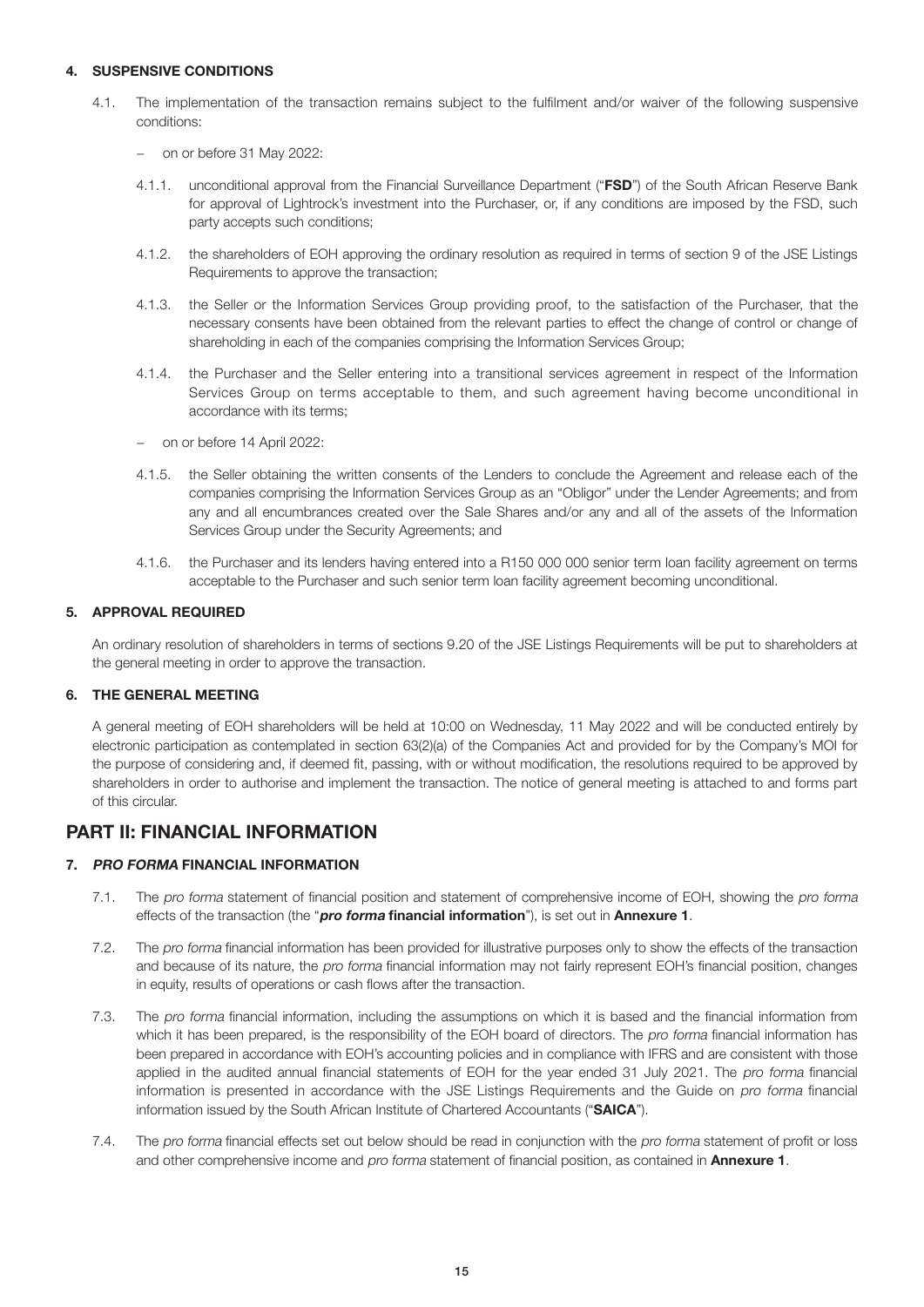#### 7.5. Extracts from the pro forma financial information of EOH are set out below:

|                                                                        | <b>Before the</b><br>transaction | Pro forma<br>after the<br>transaction | Percentage<br>change<br>(%) |
|------------------------------------------------------------------------|----------------------------------|---------------------------------------|-----------------------------|
| Basic earnings per share (cents)                                       | (166)                            | (167)                                 | $1\%$                       |
| - Continuing operations                                                | (192)                            | (142)                                 | 26%                         |
| - Discontinued operations                                              | 26                               | (25)                                  | (196%)                      |
| Headline earnings per share (cents)                                    | (22)                             | (22)                                  | $(0\%)$                     |
| - Continuing operations                                                | (109)                            | (59)                                  | 46%                         |
| - Discontinued operations                                              | 87                               | 37                                    | (57%)                       |
| Net asset value per share (cents)                                      | 89                               | 121                                   | 36%                         |
| Net tangible asset value per share (cents)                             | (436)                            | (404)                                 | 7%                          |
| Actual number of shares in issue (excluding treasury shares)           | 176.545                          | 176.545                               | $0\%$                       |
| Weighted average number of shares in issue (excluding treasury shares) | 168.737                          | 168.737                               | $0\%$                       |

7.6. Detailed notes and assumptions regarding the pro forma financial information are set out in **Annexure 1**. The pro forma financial information should be read in conjunction with the independent reporting accountant's assurance report thereon, as contained in Annexure 2.

#### 8. HISTORICAL FINANCIAL INFORMATION

- 8.1. The combined historical financial information of the Information Services Group for the years ended 31 July 2021, 31 July 2020 and 31 July 2019 has been incorporated by reference in terms of paragraph 11.61 of the JSE Listings Requirements and is available on the Company's website at the following link: https://www.eoh.co.za/investor-relations/ shareholder-meetings.
- 8.2. The combined historical financial information of the Information Services Group for the years ended 31 July 2021, 31 July 2020 and 31 July 2019 are presented in accordance with, and comply with IFRS, except for the deviation permitted by the JSE on request for dispensation in respect of the exclusion of financial guarantee contracts issued by two of the Information Services Group entities to certain EOH lenders. Further details of the exclusion of financial guarantee contracts deviation from IFRS is set out in the "Basis of Preparation" paragraph in the combined historical financial information of the Information Services Group for the years ended 31 July 2021, 31 July 2020 and 31 July 2019. The combined financial information complies with the SAICA Financial Reporting Guides as issued by the Accounting Practices Committee ("APC"), Financial Reporting Pronouncements as issued by the Financial Reporting Standards Council ("FRSC"), the JSE Listings Requirements and the requirements of the Companies Act. The combined historical financial information is incorporated by reference and available on the Company's website at the following link: https:// www.eoh.co.za/investor-relations/shareholder-meetings.
- 8.3. The combined historical financial information is the responsibility of the board of directors.
- 8.4. The independent reporting accountants' reports on the combined historical financial information of the Information Services Group are presented in Annexure 3 and Annexure 4.

## PART III: GENERAL

#### 9. STATED CAPITAL

 The authorised and issued share capital of EOH at the last practicable date and after the implementation of the transaction are set out below.

|                                                               | <b>Stated capital</b> |
|---------------------------------------------------------------|-----------------------|
| Authorised                                                    |                       |
| 500 000 000 ordinary shares of no par value                   |                       |
| 40 000 000 EOH A shares of no par value                       |                       |
| <i>Issued</i>                                                 |                       |
| 168 757 792 ordinary shares of no par value                   | R4 217 285 000        |
| Excluding 7 787 169 ordinary shares which are treasury shares |                       |
| EOH A shares                                                  |                       |
| 40 000 000 EOH A shares of no par value                       |                       |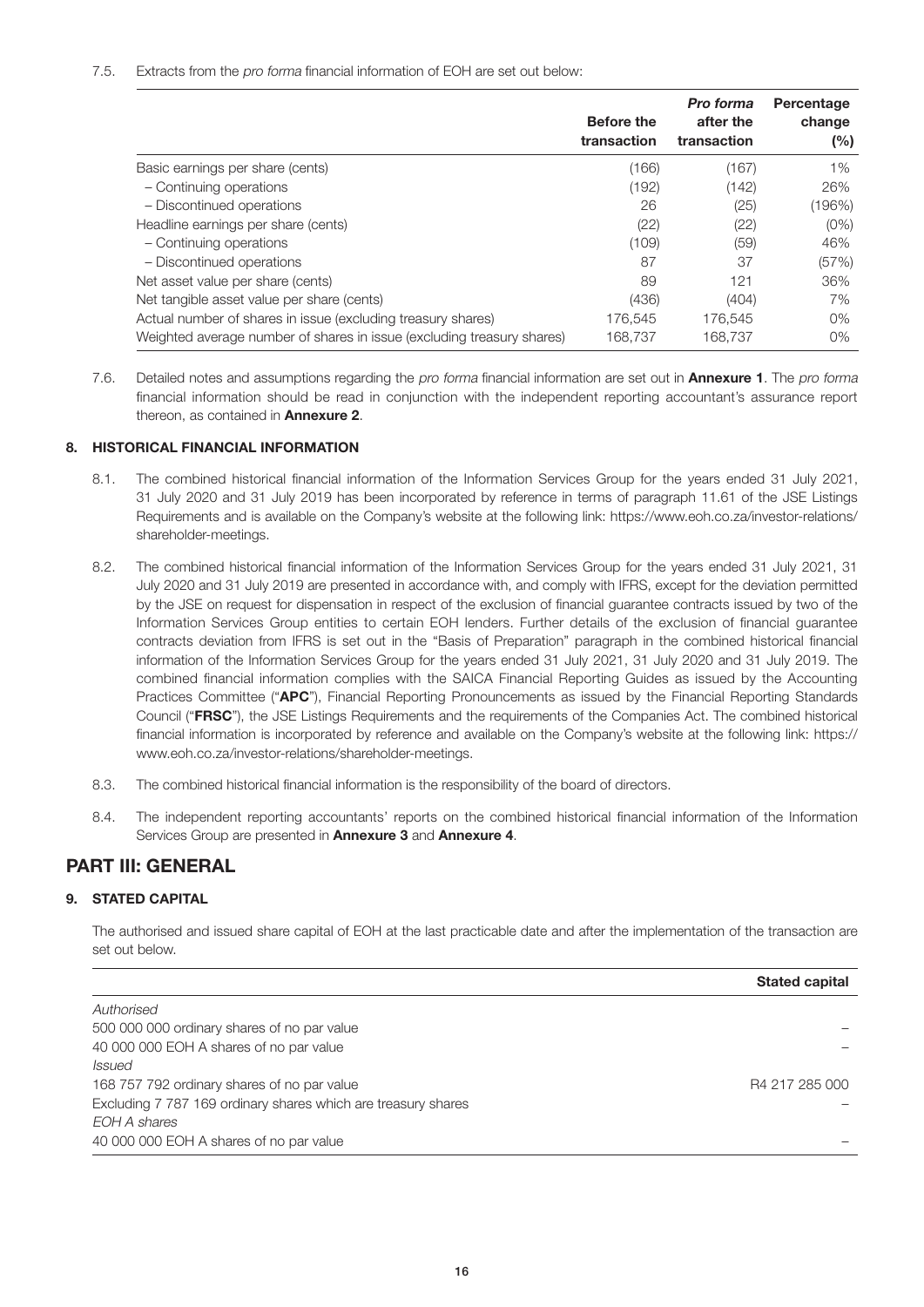#### 10. MAJOR AND CONTROLLING SHAREHOLDERS

10.1. Set out below are the names of EOH shareholders, other than directors, that were, directly or indirectly, beneficially interested in 5% or more of the issued shares as at 31 July 2021:

| <b>Shareholder</b>                             | Total<br>number<br>of shares<br>held<br>indirectly | Percentage<br>of issued<br>share<br>capital<br>$(\%)$ |
|------------------------------------------------|----------------------------------------------------|-------------------------------------------------------|
| Lebashe Investment Group                       | 23 062 458                                         | 13.06                                                 |
| Metal & Engineering Industries Retirement Fund | 19 463 488                                         | 11.02                                                 |
| Foord Asset Management                         | 10 689 240                                         | 6.05                                                  |
| <b>Total</b>                                   | 53 215 186                                         | 30.13                                                 |

10.2. As at the last practicable date, the Company does not have a controlling shareholder and the transaction will not result in the Company having a controlling shareholder.

#### 11. DIRECTORS' INTERESTS

#### 11.1. Directors' interests in EOH shares

 Set out below are the interests of directors in EOH shares as at 31 July 2021. This includes the interests of persons who are no longer directors, but resigned during the last 18 months. Direct and indirect beneficial interests are disclosed, as applicable.

|                    | <b>Number</b><br>of shares<br>held<br>directly | <b>Number</b><br>of shares<br>held<br>indirectly | Percentage<br>of issued<br>share<br>capital |      |
|--------------------|------------------------------------------------|--------------------------------------------------|---------------------------------------------|------|
| <b>Director</b>    |                                                |                                                  | <b>Total</b>                                | (%)  |
| Stephen van Coller | 264 000                                        | $\qquad \qquad$                                  | 264 000                                     | 0.15 |
| Megan Pydigadu     | 17 705                                         |                                                  | 17 705                                      | 0.01 |
| Total              | 281 705                                        | —                                                | 281 705                                     | 0.17 |

 There have been no other changes in the directors' interest in shares of the Company between 31 July 2021 and the last practicable date.

#### 11.2. Directors' interests in transactions

 Save in respect of the directors' interests in EOH shares, as set out in paragraph 11.1, no director of EOH has or had any material beneficial interest, whether direct or indirect, in any transaction that was effected by EOH during the current or immediately preceding financial year or during an earlier financial year and which remains in any respect outstanding or unperformed.

#### 12. DIRECTORS' EMOLUMENTS

 There will be no changes to the directors' remuneration and benefits as disclosed in the EOH annual report for the year ended 31 July 2021 as a result of the transaction.

#### 13. MATERIAL CONTRACTS

Save for:

- 13.1. the Agreement, the salient features of which are set out in paragraph 3;
- 13.2. the loan agreements detailed in in **Annexure 6**; and
- 13.3. the material contracts, the salient features of which are set out in **Annexure 5.**

 no material contracts, being restrictive funding arrangements and/or contracts entered into otherwise than in the ordinary course of business have been entered into either verbally or in writing by EOH any of its major subsidiaries or by any subsidiary within two years prior to the last practicable date or concluded at any time, and which contain an obligation or settlement that is material to the Company and/or its subsidiaries.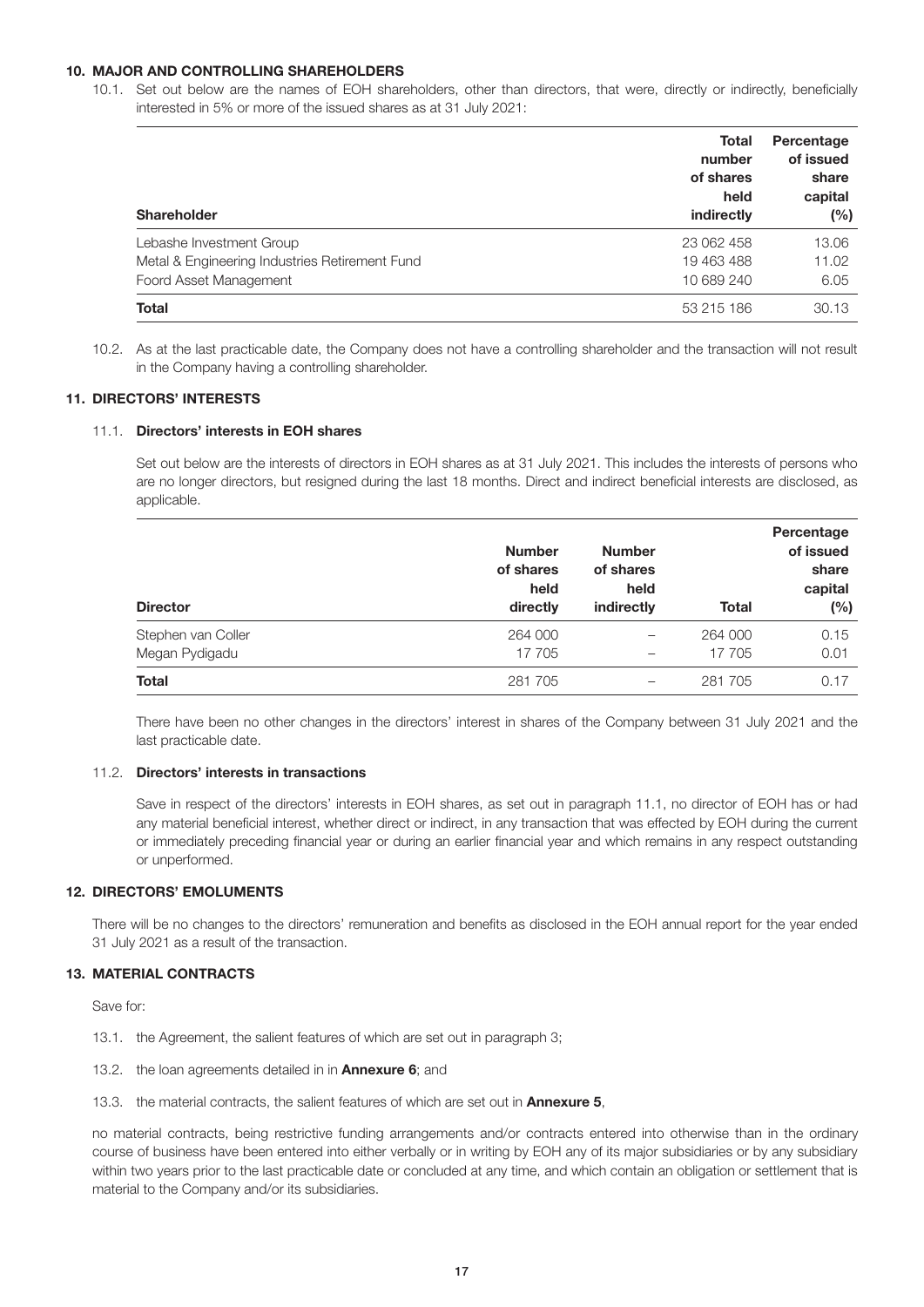#### 14. MATERIAL CHANGES

- 14.1. There has been no change in the trading objects of the Company and its major subsidiaries during the five years preceding the last practicable date. The trading objects of the Company following the implementation of the transaction are set out in paragraph 2 above, and more generally throughout this circular.
- 14.2. Save as disclosed in this circular there has been no material change in the financial or trading position of the group that has occurred since the financial year ended 31 July 2021, being the last financial period in respect of which the Company has published audited annual financial statements.

#### 15. MATERIAL LOANS

 Details of all material loans made to EOH and/or to its subsidiaries that remain outstanding as at the last practicable date, and that will remain outstanding following implementation of the transaction, are set out in **Annexure 6.** 

#### 16. MATERIAL RISKS

Details of the top risks identified by EOH are set out in **Annexure 7**.

#### 17. STATEMENT AS TO WORKING CAPITAL

 Having made a due and careful enquiry as to the working capital requirements of the group for the 12 months following the date of issue of the circular and specifically in regard to the transaction, the board declares that in their opinion that:

- 17.1. the assets of the Company and the group will be in excess of the liabilities of the Company and the group for a period of 12 months after the date of the approval of the circular. For this purpose, the assets and liabilities have been recognised and measured in accordance with the accounting policies used in the latest audited consolidated annual financial statements which comply with the Companies Act;
- 17.2. the share capital and reserves of the Company and the group will be adequate for ordinary business purposes for a period of 12 months after the date of the circular;
- 17.3. subject to the continued support of its funders, the group will, in the ordinary course of business, be able to pay their debts for a period of 12 months after the date of approval of the circular;
- 17.4. the proceeds of the transaction will be utilised to reduce debt which is consistent with EOH's objective of creating a fitfor-purpose capital structure. The working capital available to the group post the implementation of the asset disposal programme, is sufficient for the group's present requirements, that is, for at least the next twelve months following the date on which the circular is to be issued; and
- 17.5. the Company and its subsidiaries have passed the solvency test, and subject to the continued support of its funders, the liquidity test. Since the test was performed, there have been no material changes to the financial position of any Company of the group.

#### 18. LITIGATION

 EOH is involved in various litigation matters arising in the ordinary course of business. Although at this stage it is not possible to predict what the outcome of the various matters will be, nor what portion of any costs will be attributable to EOH, or whether all or any portion of such costs will be covered by insurance or will be recoverable from other sources, management has no reason to believe that the disposition of these matters will have a material effect on the consolidated financial position of EOH.

#### 19. RESPONSIBILITY STATEMENT

 The directors, whose names are given on page 12 of this circular, collectively and individually accept full responsibility for the accuracy of the information contained in this circular and certify that to the best of their knowledge and belief there are no facts that have been omitted which would make any statement false or misleading, that all reasonable enquiries to ascertain such facts have been made, and that the circular contains all information required by the JSE Listings Requirements.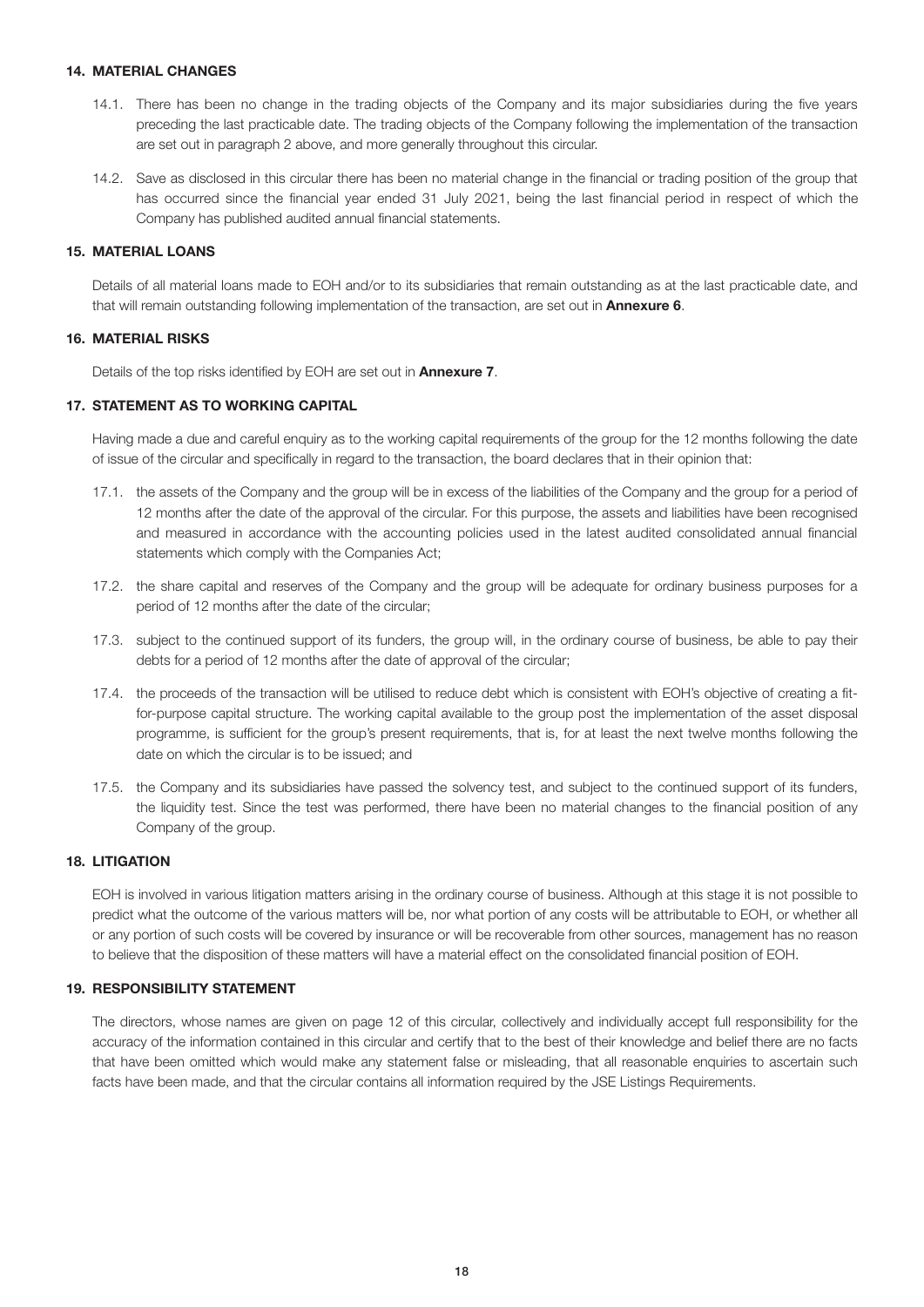#### 20. OPINION AND RECOMMENDATION

- 20.1. The board of directors is of the opinion that the transaction is beneficial to EOH shareholders and, accordingly, recommends that EOH shareholders vote in favour of the resolutions to be proposed at the general meeting. The opinion of the directors as to the prospects of the Company following implementation of the transaction is set out in paragraph 2 above.
- 20.2. Those directors that hold a beneficial interest in EOH shares intend voting in favour of the transaction and all resolutions to be proposed at the general meeting.

#### 21. CONSENTS

- 21.1. The sponsor, corporate advisors, legal advisors, independent reporting accountants, company secretary and the transfer secretaries have each consented in writing to act in the capacities stated and to their names appearing in this circular, which consent has not been withdrawn prior to the issue of this circular.
- 21.2. The independent reporting accountants have consented to the inclusion of their reports in the circular in the form and context in which they appear, which consent has not been withdrawn prior to the issue of this circular. The independent reporting accountants have confirmed that the contents of the circular are not contradictory to the information contained in their reports.

#### 22. PRELIMINARY AND ISSUE EXPENSES

 The estimated total amount of expenses (excluding VAT) incurred by EOH in respect of the transaction within the three years preceding the last practicable date are set out below:

| Fees incurred by EOH                    | <b>Recipient</b> | R'000   |
|-----------------------------------------|------------------|---------|
| JSE sponsor fees                        | Java Capital     | 650     |
| Corporate advisory fees                 | Rothschild & Co. | 13 500  |
| Independent reporting accountant's fees | <b>PwC</b>       | 5 0 0 0 |
|                                         | Mazars           | 150     |
| Legal advisory fees                     | Webber Wentzel   | 2 500   |
| Printing and posting costs              | <b>Bastion</b>   | 100     |
| <b>JSE</b> documentation fees           | <b>JSE</b>       | 105     |
| Contingency costs                       |                  | 350     |
| <b>Total</b>                            |                  | 22 355  |

#### 23. DOCUMENTS AVAILABLE FOR INSPECTION

 The following documents, or copies thereof, will be available for inspection at the registered office of the Company and the sponsor between 09:00 and 16:30 from Thursday, 7 April 2022 to Wednesday, 11 May 2022, both days inclusive. Copies of these documents will also be available for inspection electronically and may be obtained from the Company by sending a request to IR@EOH.co.za,

- 23.1. this circular;
- 23.2. the MOI;
- 23.3. the memorandum of incorporation of each of the Company's major subsidiaries;
- 23.4. the Agreement;
- 23.5. the material contracts referenced in paragraph 13 and **Annexure 5**;
- 23.6. service agreements with directors, managers or secretary/ies entered into during the three years preceding the last practicable date;
- 23.7. the signed reports by the independent reporting accountant as set out in Annexure 2, Annexure 3 and Annexure 4;
- 23.8. the audited annual financial statements of the Company for the financial years ended 31 July 2021, 31 July 2020 and 31 July 2019; and
- 23.9. the written consents referenced in paragraph 21.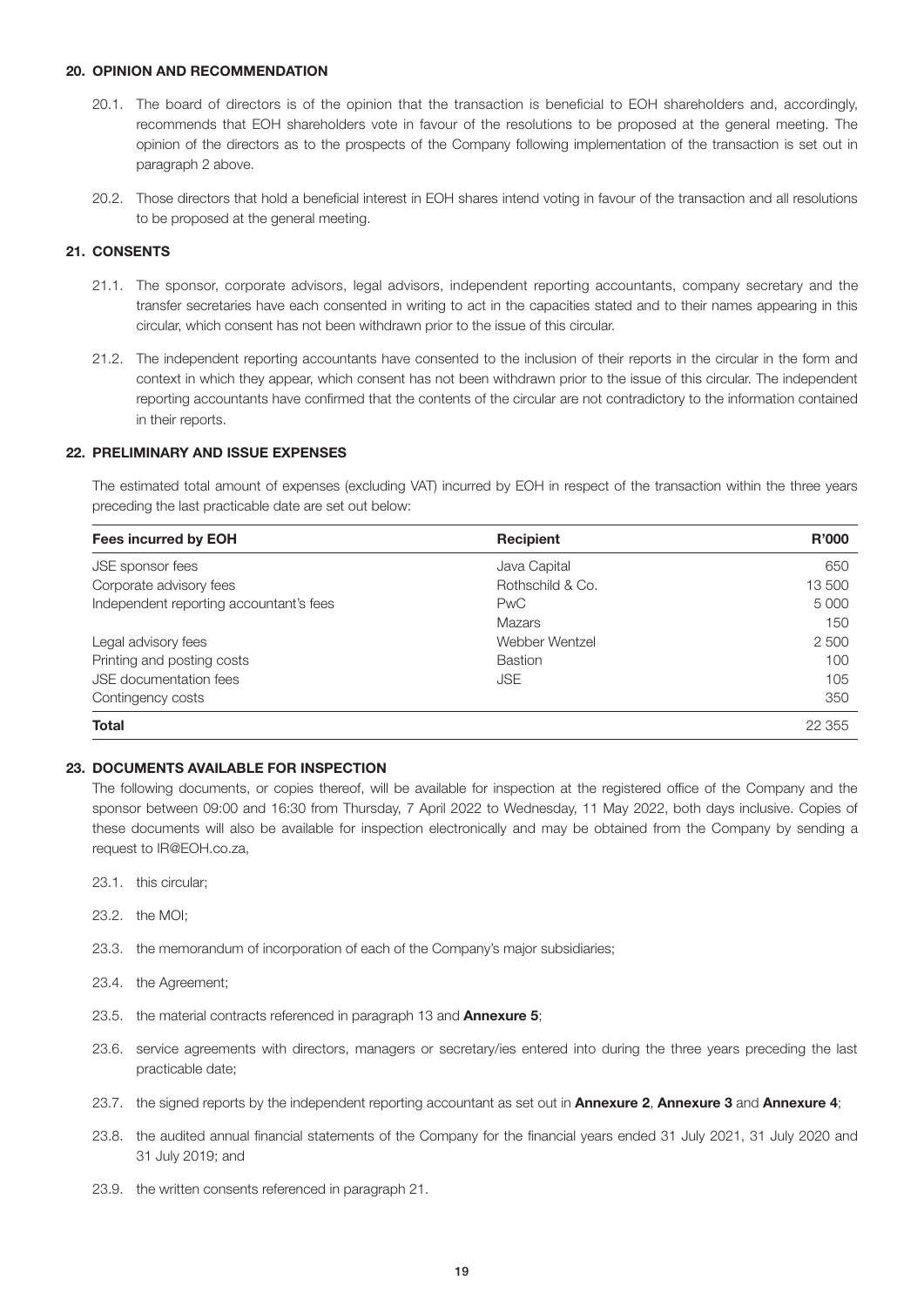#### 24. DOCUMENTS INCORPORATED BY REFERENCE

 The following information has been incorporated by reference and is available for viewing on the Company's website at: https://www.eoh.co.za/investor-relations/shareholder-meeting.

- 24.1. the combined historical financial information of the Information Services Group for the years ended 31 July 2021, 31 July 2020; and
- 24.2. the combined historical financial information of the Information Services Group for the year ended 31 July 2019.

\_\_\_\_\_\_\_\_\_\_\_\_\_\_\_\_\_\_\_\_\_\_\_\_\_\_\_\_\_\_\_\_\_\_\_\_\_\_\_\_\_\_\_\_\_\_\_\_\_\_\_\_\_\_\_\_\_\_\_\_\_\_\_\_\_\_\_\_\_\_\_\_\_\_\_\_

Signed by Megan Pydigadu for and on behalf of the Board of EOH in terms of a round robin resolution of the Board authorising Megan Pydigadu to sign on their behalf.

Megan Pydigadu Chief Financial Officer

30 March 2022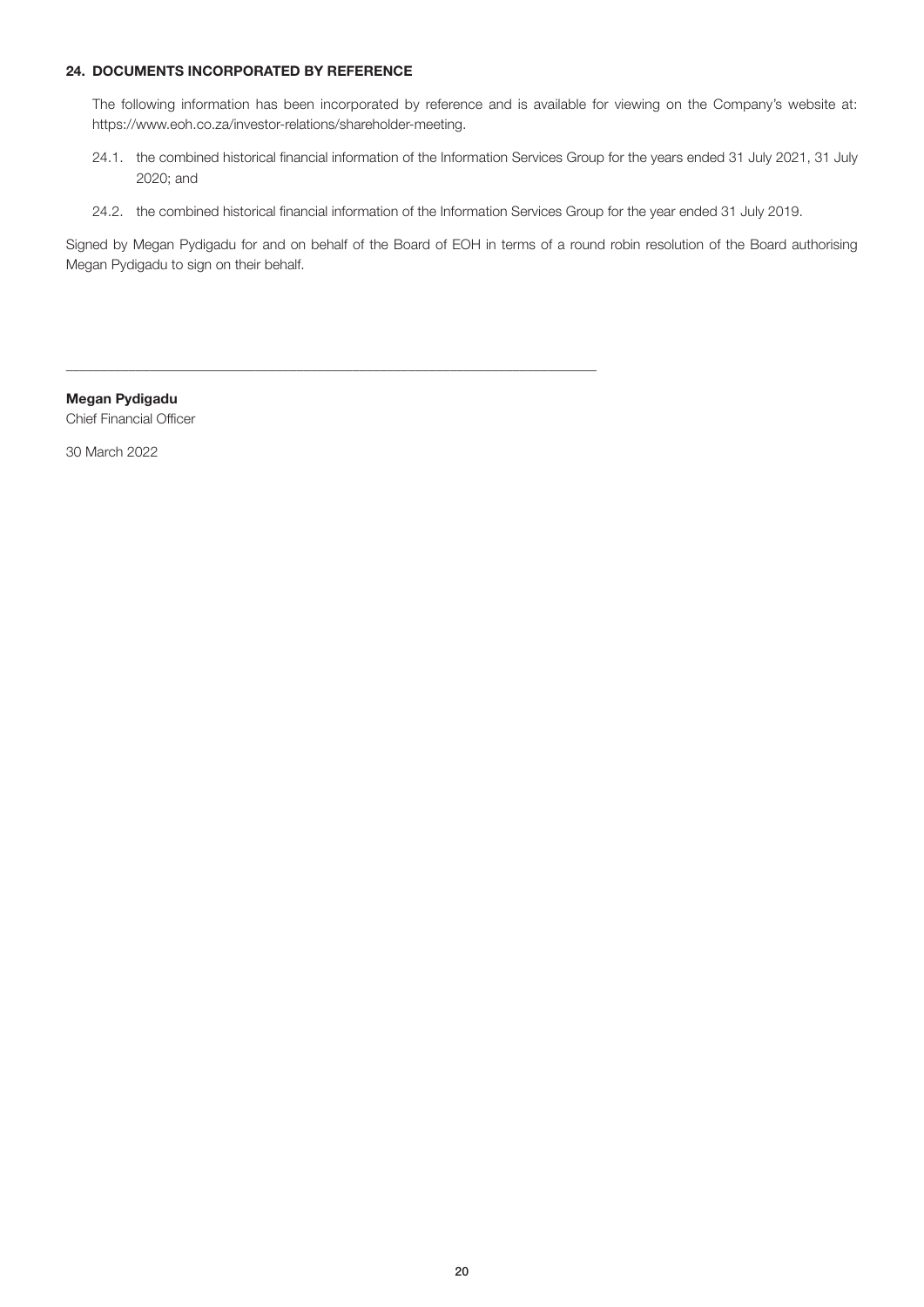### PRO FORMA FINANCIAL INFORMATION

Set out below is the pro forma statement of financial position and statement of comprehensive income of EOH, showing the pro forma effects of the transaction (the "pro forma financial information").

The pro forma financial information set out in **Annexure 1** is the responsibility of the board of directors of the Company and is provided for illustrative purposes only and, because of their pro forma nature, may not fairly present the group's financial position, changes in equity, results of operations or cash flows.

The pro forma financial information has been prepared to illustrate the impact of EOH Mthombo's proposed disposal of 100% of the issued ordinary shares in the Information Services Group (collectively, HTCSA, MIE, XDS and ZenAptix) on the published consolidated financial statements for the year ended 31 July 2021, had the transaction occurred on 1 August 2020 for the purposes of the statement of comprehensive income and on 31 July 2021 for the purposes of the statement of financial position. The pro forma financial information has been prepared using accounting policies that comply with IFRS and that are consistent with those applied in the published audited group financial results of EOH for the year ended 31 July 2021. The pro forma financial information is presented in accordance with the JSE Listings Requirements, the Guide on pro forma Financial Information issued by the South African Institute of Chartered Accountants and ISAE 3420 (Assurance Engagements to Report on the Compilation of pro forma Financial Information Included in a Prospectus).

The directors of the Company are responsible for the compilation, contents and preparation of the pro forma financial information. Their responsibility includes determining that the pro forma financial information has been properly compiled on the basis stated, which is consistent with the accounting policies of the EOH Group and that the pro forma adjustments are appropriate for purposes of the pro forma financial information disclosed pursuant to the JSE Listings Requirements.

The pro forma financial information should be read in conjunction with the independent reporting accountant's assurance report thereon, as contained in Annexure 2.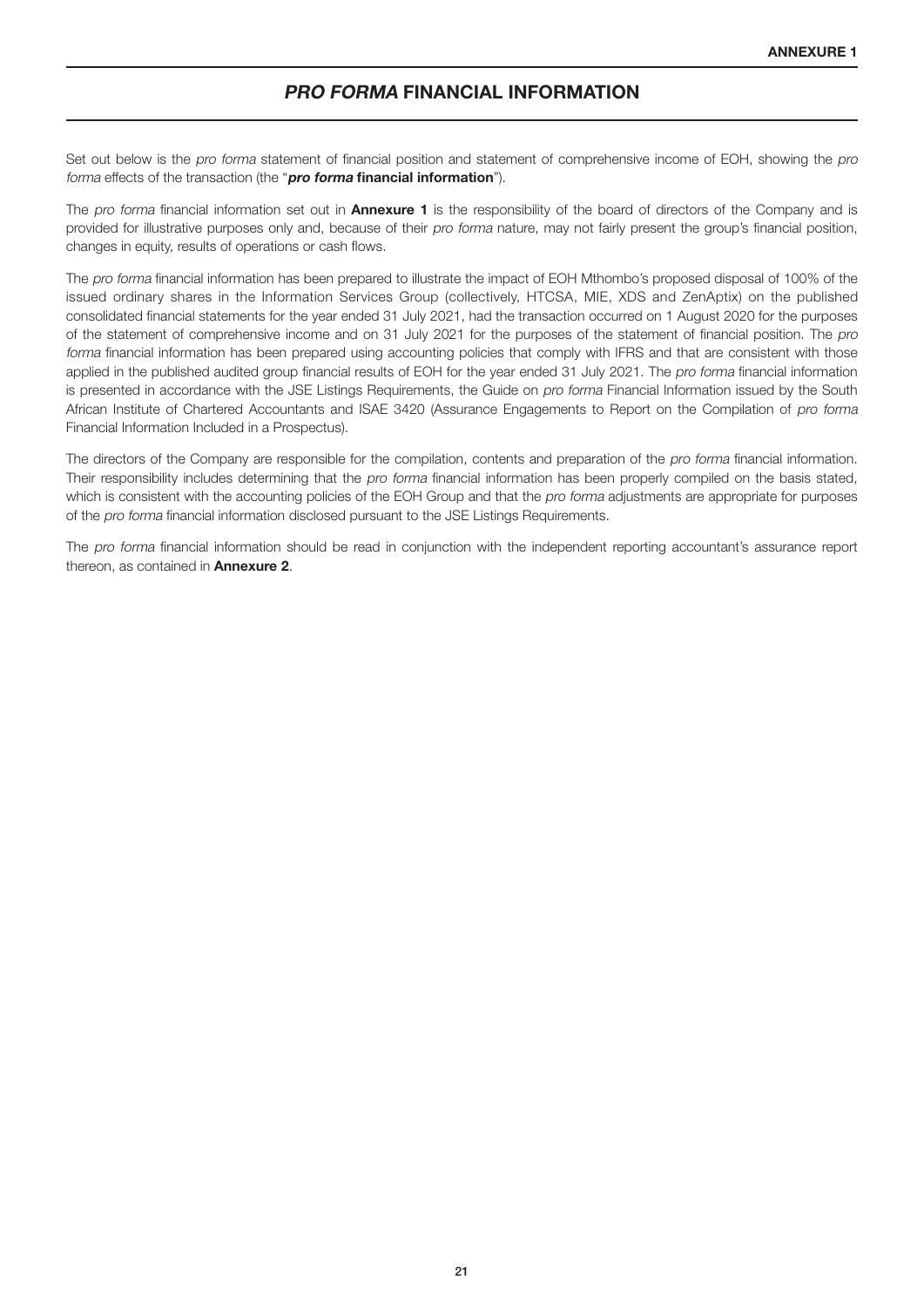#### PRO FORMA CONSOLIDATED STATEMENT OF COMPREHENSIVE INCOME FOR THE YEAR ENDED 31 JULY 2021

The pro forma consolidated statement of comprehensive income for the year ended 31 July 2021 has been prepared to show the impact of the transaction as if it was effective 1 August 2020.

| R'000                                                                                                                 | <b>Before</b><br>disposal of<br>Information<br><b>Services</b><br>Group | Dere-<br>cognition of<br>Information<br><b>Services</b><br>Group | <b>Reversal</b><br>of inter-<br>company<br>and consoli-<br>dation<br>transactions | Profit on<br>the<br>transaction | <b>Application</b><br>of proceeds | Pro forma<br>after<br>disposal of<br>Information<br><b>Services</b><br>Group |
|-----------------------------------------------------------------------------------------------------------------------|-------------------------------------------------------------------------|------------------------------------------------------------------|-----------------------------------------------------------------------------------|---------------------------------|-----------------------------------|------------------------------------------------------------------------------|
| <b>Notes</b>                                                                                                          | 1                                                                       | $\overline{2}$                                                   | 3                                                                                 | 4                               | 5                                 | 6                                                                            |
| <b>Continuing operations</b>                                                                                          |                                                                         |                                                                  |                                                                                   |                                 |                                   |                                                                              |
| Revenue                                                                                                               | 6,874,212                                                               |                                                                  | 7,120                                                                             |                                 |                                   | 6,881,332                                                                    |
| Cost of sales                                                                                                         | (5, 150, 725)                                                           | —                                                                | (1,539)                                                                           |                                 |                                   | (5, 152, 264)                                                                |
| <b>Gross profit</b>                                                                                                   | 1,723,487                                                               |                                                                  | 5,581°                                                                            |                                 |                                   | 1,729,068                                                                    |
| Net financial asset impairment losses<br>Operating expenses                                                           | (86,998)<br>(1,600,152)                                                 | -                                                                | $(20,639)^b$                                                                      | 56,054                          |                                   | (86,998)<br>(1,564,737)                                                      |
| Operating loss before interest and                                                                                    |                                                                         |                                                                  |                                                                                   |                                 |                                   |                                                                              |
| equity-accounted loss                                                                                                 | 36,337                                                                  |                                                                  | (15,058)                                                                          | 56,054                          |                                   | 77,333                                                                       |
| Investment income                                                                                                     | 9,829                                                                   |                                                                  |                                                                                   |                                 |                                   | 9,829                                                                        |
| Share of equity-accounted profit<br>Finance costs                                                                     | 2,972<br>(277, 745)                                                     |                                                                  |                                                                                   |                                 | 29,900                            | 2,972<br>(247, 845)                                                          |
| <b>Loss before taxation</b>                                                                                           | (228, 607)                                                              | -                                                                | (15,058)                                                                          | 56,054                          | 29,900                            | (157, 711)                                                                   |
| <b>Taxation</b>                                                                                                       | (97, 249)                                                               |                                                                  |                                                                                   |                                 | (1, 397)                          | (98, 646)                                                                    |
| Profit/(loss) for the year from<br>continuing operations<br>Profit/(loss) for the year from                           | (325, 856)                                                              |                                                                  | (15,058)                                                                          | 56,054                          | 28,503                            | (256, 357)                                                                   |
| discontinued operations                                                                                               | 46,054                                                                  | (79,085)                                                         | $6,562^\circ$                                                                     |                                 |                                   | (26, 469)                                                                    |
| Loss for the year<br>Other comprehensive income<br>Difference on translation of foreign                               | (279, 802)                                                              | (79,085)                                                         | (8, 496)                                                                          | 56,054                          | 28,503                            | (282, 826)                                                                   |
| operations<br>Reclassification of foreign currency<br>translation differences on loss of control<br>and joint control | (21, 588)<br>13,498                                                     |                                                                  |                                                                                   |                                 |                                   | (21, 588)<br>13,498                                                          |
| Total comprehensive loss for the year                                                                                 | (287, 892)                                                              | (79,085)                                                         | (8, 496)                                                                          | 56,054                          | 28,503                            | (290, 916)                                                                   |
|                                                                                                                       |                                                                         |                                                                  |                                                                                   |                                 |                                   |                                                                              |
| (Loss)/profit attributable to:<br>Owners of EOH Holdings Limited                                                      | (279, 655)                                                              | (79,085)                                                         | (8, 496)                                                                          | 56,054                          | 28,503                            | (282, 679)                                                                   |
| Continuing operations                                                                                                 | (324, 364)                                                              |                                                                  |                                                                                   | 56,054                          | 28,503                            | (239, 807)                                                                   |
| Discontinued operations                                                                                               | 44,709                                                                  | (79,085)                                                         | (8, 496)                                                                          |                                 |                                   | (42, 872)                                                                    |
| Non-controlling interest                                                                                              | (147)                                                                   |                                                                  |                                                                                   |                                 |                                   | (147)                                                                        |
| Continuing operations<br>Discontinued operations                                                                      | (1, 492)<br>1,345                                                       |                                                                  |                                                                                   |                                 |                                   | (1, 492)<br>1,345                                                            |
|                                                                                                                       | (279, 802)                                                              | (79,085)                                                         | (8, 496)                                                                          | 56,054                          | 28,503                            | (282, 826)                                                                   |
| Total comprehensive (loss)/profit<br>attributable to:                                                                 |                                                                         |                                                                  |                                                                                   |                                 |                                   |                                                                              |
| Owners of EOH Holdings Limited                                                                                        | (289, 459)                                                              | (79,085)                                                         | (8,496)                                                                           | 56,054                          | 28,503                            | (292, 483)                                                                   |
| Continuing operations                                                                                                 | (334, 168)                                                              |                                                                  |                                                                                   | 56,054                          | 28,503                            | (249, 611)                                                                   |
| Discontinued operations                                                                                               | 44,709                                                                  | (79,085)                                                         | (8,496)                                                                           |                                 |                                   | (42, 872)                                                                    |
| Non-controlling interest                                                                                              | 1,567                                                                   |                                                                  |                                                                                   |                                 |                                   | 1,567                                                                        |
| Continuing operations                                                                                                 | 222                                                                     |                                                                  |                                                                                   |                                 |                                   | 222                                                                          |
| Discontinued operations                                                                                               | 1,345<br>(287, 892)                                                     | (79,085)                                                         | (8, 496)                                                                          | 56,054                          | 28,503                            | 1,345<br>(290, 916)                                                          |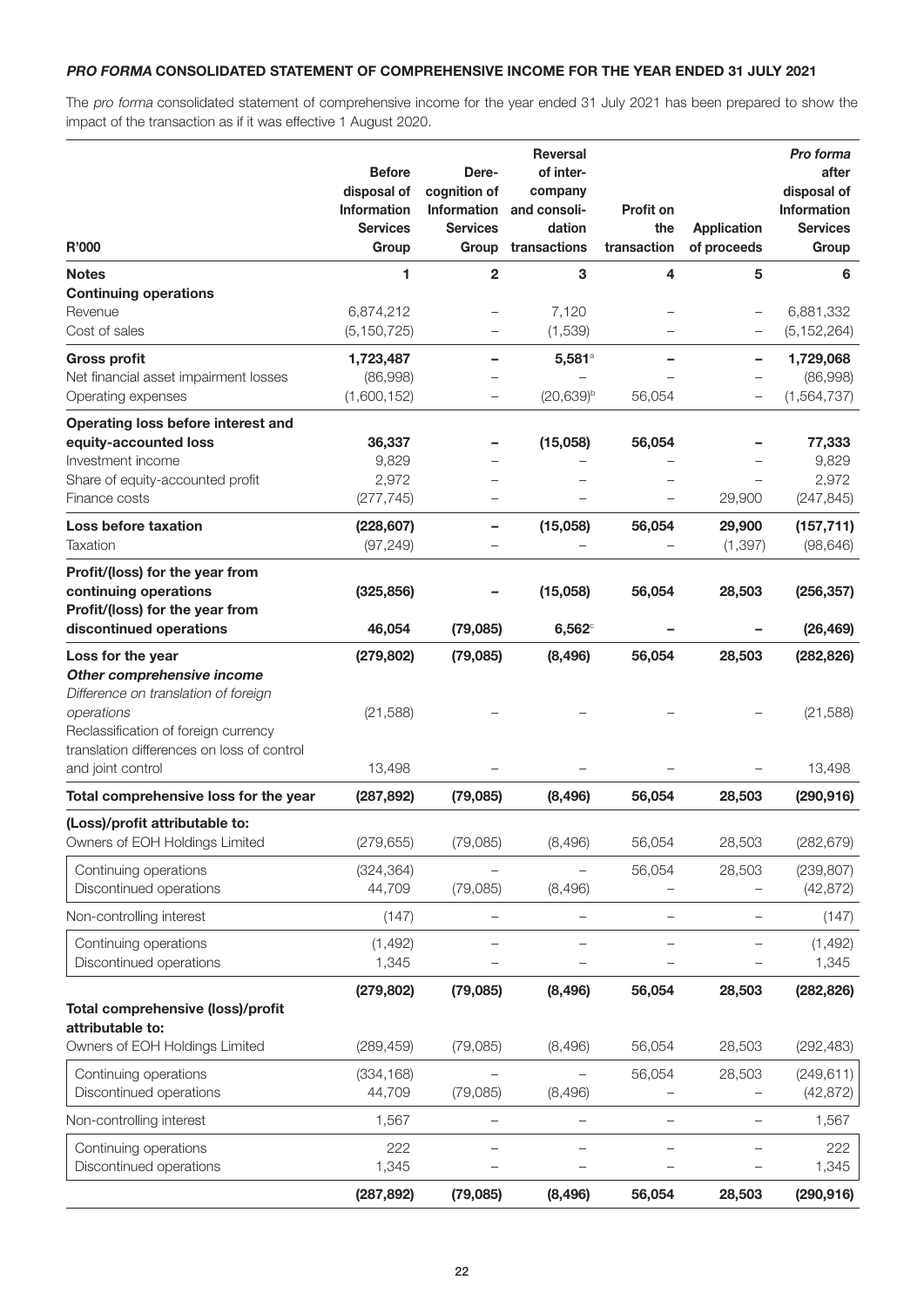| R'000                                                                      | <b>Before</b><br>disposal of<br><b>Information</b><br><b>Services</b> | Dere-<br>cognition of<br>Information<br><b>Services</b> | <b>Reversal</b><br>of inter-<br>company<br>and consoli-<br>dation<br>transactions | <b>Profit on</b><br>the | <b>Application</b>       | Pro forma<br>after<br>disposal of<br>Information<br><b>Services</b> |
|----------------------------------------------------------------------------|-----------------------------------------------------------------------|---------------------------------------------------------|-----------------------------------------------------------------------------------|-------------------------|--------------------------|---------------------------------------------------------------------|
|                                                                            | Group                                                                 | Group                                                   |                                                                                   | transaction             | of proceeds              | Group                                                               |
| <b>Notes</b><br><b>Headline Earnings Reconciliation</b>                    | 1                                                                     | $\mathbf{2}$                                            | 3                                                                                 | 4                       | 5                        | 6                                                                   |
| Loss attributable to ordinary equity                                       |                                                                       |                                                         |                                                                                   |                         |                          |                                                                     |
| holders: Continuing operations<br>Adjustments:                             | (324, 364)                                                            |                                                         |                                                                                   | 56,054                  | 28,503                   | (239, 807)                                                          |
| Loss on disposal of property, plant and<br>equipment                       | 6,141                                                                 |                                                         |                                                                                   |                         |                          | 6,141                                                               |
| Loss on sale of subsidiaries and equity-                                   |                                                                       |                                                         |                                                                                   |                         |                          |                                                                     |
| accounted investments<br>IAS 36 Impairment of intangible assets and        | (16, 889)                                                             |                                                         |                                                                                   |                         | $\overline{\phantom{0}}$ | (16, 889)                                                           |
| property, plant and equipment                                              | 8,938                                                                 |                                                         |                                                                                   |                         | —                        | 8,938                                                               |
| IAS 36 Impairment of goodwill<br>IFRS 5 remeasurement to fair value less   | 136,359                                                               |                                                         |                                                                                   |                         | $\overline{\phantom{0}}$ | 136,359                                                             |
| costs to sell                                                              | 9,833                                                                 |                                                         |                                                                                   |                         |                          | 9,833                                                               |
| Total tax effect on adjustments<br>Total non-controlling interest effects  | (3,878)                                                               |                                                         |                                                                                   |                         |                          | (3,878)                                                             |
| on adjustments                                                             | (1)                                                                   | $\overline{\phantom{0}}$                                |                                                                                   |                         |                          | (1)                                                                 |
| <b>Headline (loss)/earnings</b>                                            | (183, 861)                                                            | -                                                       |                                                                                   | 56,054                  | 28,503                   | (99, 304)                                                           |
| Loss attributable to ordinary equity<br>holders: Discontinued operations   | 44,709                                                                | (79,085)                                                | (8, 496)                                                                          |                         |                          | (42, 872)                                                           |
| Adjustments:<br>(Profit)/ Loss on disposal of property, plant              |                                                                       |                                                         |                                                                                   |                         |                          |                                                                     |
| and equipment                                                              | 683                                                                   | 33                                                      |                                                                                   |                         |                          | 716                                                                 |
| Loss/ (Profit) on sale of subsidiaries &                                   |                                                                       |                                                         |                                                                                   |                         |                          |                                                                     |
| equity-accounted investments sold                                          | 56,589                                                                |                                                         |                                                                                   |                         | $\overline{\phantom{0}}$ | 56,589                                                              |
| Foreign exchange (gains)/losses<br>Impairment of intangible assets and PPE | 11,840                                                                | (67)<br>5,576                                           |                                                                                   |                         | $\overline{\phantom{0}}$ | (67)<br>17,416                                                      |
| Impairment of goodwill                                                     |                                                                       |                                                         |                                                                                   |                         |                          |                                                                     |
| Remeasurement to fair value less costs                                     |                                                                       |                                                         |                                                                                   |                         |                          |                                                                     |
| to sell                                                                    | 36,374                                                                |                                                         |                                                                                   |                         |                          | 36,374                                                              |
| Total tax effect on adjustments                                            | (3,469)                                                               | (1, 569)                                                |                                                                                   |                         |                          | (5,038)                                                             |
| Total non-controlling interest effects                                     |                                                                       |                                                         |                                                                                   |                         |                          |                                                                     |
| on adjustments                                                             |                                                                       | (1)                                                     |                                                                                   |                         |                          | (1)                                                                 |
| <b>Headline (loss)/earnings</b><br>Loss attributable to ordinary equity    | 146,726                                                               | (75, 113)                                               | (8, 496)                                                                          |                         |                          | 63,117                                                              |
| holders: Total                                                             | (279, 655)                                                            | (79,085)                                                | (8, 496)                                                                          | 56,054                  | 28,503                   | (282, 679)                                                          |
| Adjustments:                                                               |                                                                       |                                                         |                                                                                   |                         |                          |                                                                     |
| (Profit)/ Loss on disposal of property, plant                              |                                                                       |                                                         |                                                                                   |                         |                          |                                                                     |
| and equipment                                                              | 6,824                                                                 | 33                                                      |                                                                                   |                         |                          | 6,857                                                               |
| Loss/ (Profit) on sale of subsidiaries &                                   |                                                                       |                                                         |                                                                                   |                         |                          |                                                                     |
| equity-accounted investments sold<br>Foreign exchange (gains)/losses       | 39,700                                                                | (67)                                                    |                                                                                   |                         |                          | 39,700<br>(67)                                                      |
| Impairment of intangible assets and PPE                                    | 20,778                                                                | 5,576                                                   |                                                                                   |                         |                          | 26,354                                                              |
| Impairment of goodwill                                                     | 136,359                                                               |                                                         |                                                                                   |                         |                          | 136,359                                                             |
| Remeasurement to fair value less costs                                     |                                                                       |                                                         |                                                                                   |                         |                          |                                                                     |
| to sell                                                                    | 46,207                                                                |                                                         |                                                                                   |                         |                          | 46,207                                                              |
| Total tax effect on adjustments<br>Total non-controlling interest effects  | (7, 347)                                                              | (1, 569)                                                |                                                                                   |                         |                          | (8,916)                                                             |
| on adjustments                                                             | (1)                                                                   | (1)                                                     |                                                                                   |                         |                          | (2)                                                                 |
| <b>Headline (loss)/earnings</b>                                            | (37, 135)                                                             | (75, 113)                                               | (8, 496)                                                                          | 56,054                  | 28,503                   | (36, 187)                                                           |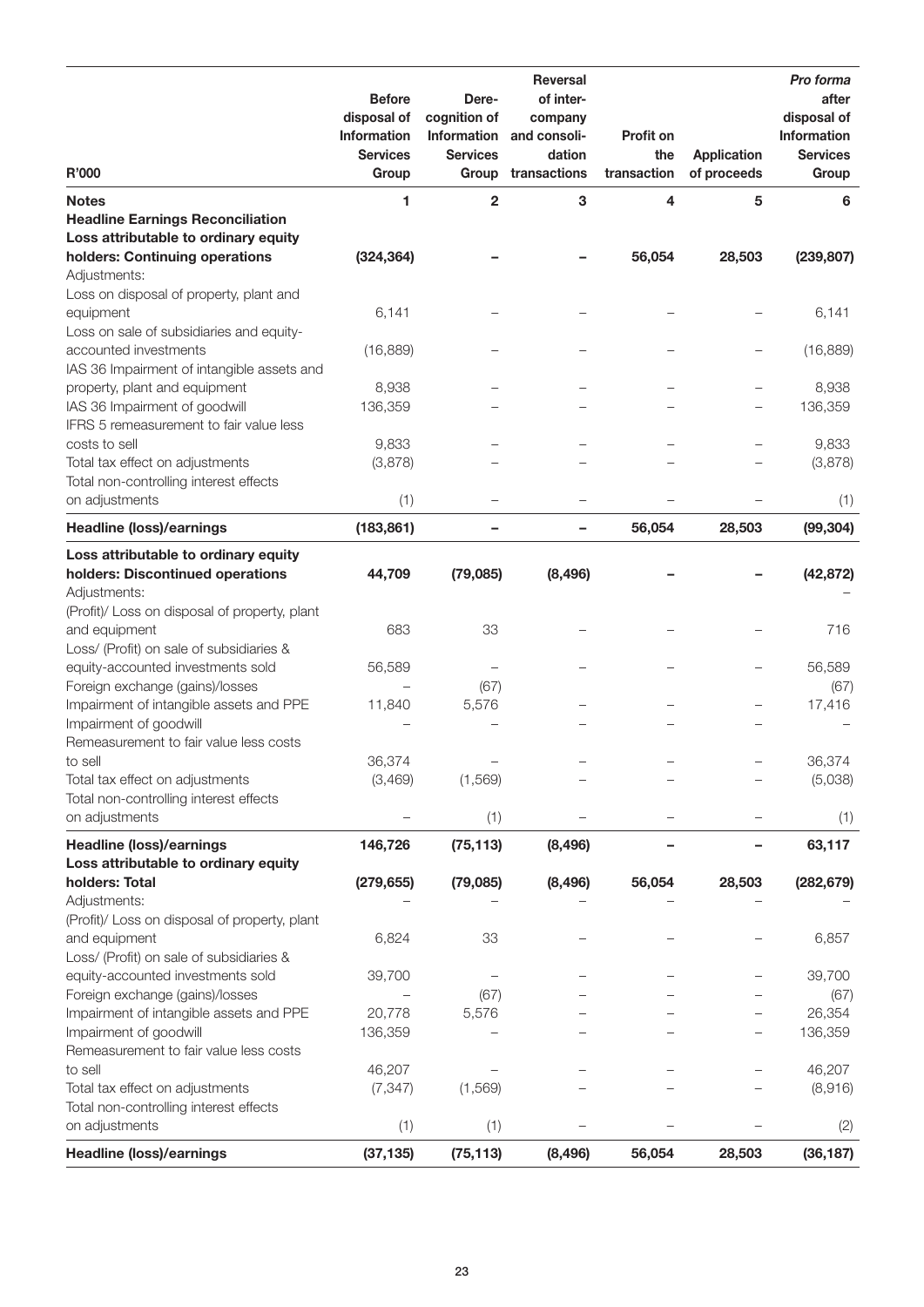| <b>R'000</b>                                            | <b>Before</b><br>disposal of<br><b>Information</b><br><b>Services</b><br>Group | Dere-<br>cognition of<br>Information<br><b>Services</b><br>Group | <b>Reversal</b><br>of inter-<br>company<br>and consoli-<br>dation<br>transactions | <b>Profit on</b><br>the<br>transaction | Application<br>of proceeds | Pro forma<br>after<br>disposal of<br><b>Information</b><br><b>Services</b><br>Group |
|---------------------------------------------------------|--------------------------------------------------------------------------------|------------------------------------------------------------------|-----------------------------------------------------------------------------------|----------------------------------------|----------------------------|-------------------------------------------------------------------------------------|
| <b>Notes</b>                                            | 1                                                                              | $\mathbf{2}$                                                     | 3                                                                                 | 4                                      | 5                          | 6                                                                                   |
| Weighted average number of shares                       |                                                                                |                                                                  |                                                                                   |                                        |                            |                                                                                     |
| (in thousands)                                          | 168,737                                                                        |                                                                  |                                                                                   |                                        |                            | 168,737                                                                             |
| Diluted weighted average number of shares               |                                                                                |                                                                  |                                                                                   |                                        |                            |                                                                                     |
| (in thousands)                                          | 168,737                                                                        |                                                                  |                                                                                   |                                        |                            | 168,737                                                                             |
| Basic and diluted (loss)/earnings per<br>share (cents): |                                                                                |                                                                  |                                                                                   |                                        |                            |                                                                                     |
| <b>EPS: Basic and diluted</b>                           | (166)                                                                          |                                                                  |                                                                                   |                                        |                            | (167)                                                                               |
| Continuing operations                                   | (192)                                                                          |                                                                  |                                                                                   |                                        |                            | (142)                                                                               |
| Discontinuing operations                                | 26                                                                             |                                                                  |                                                                                   |                                        |                            | (25)                                                                                |
| <b>HEPS: Basic and diluted</b>                          | (22)                                                                           |                                                                  |                                                                                   |                                        |                            | (22)                                                                                |
| Continuing operations                                   | (109)                                                                          |                                                                  |                                                                                   |                                        |                            | (59)                                                                                |
| Discontinuing operations                                | 87                                                                             |                                                                  |                                                                                   |                                        |                            | 37                                                                                  |

#### Notes and assumptions

- 1. The 'Before' column has been extracted without adjustment from the published audited consolidated financial results of EOH for the year ended 31 July 2021 (available on the EOH website: https://www.eoh.co.za/investor-relations/financial-results/).
- 2. Represents the derecognition of 100% of the income and expenses of the Information Services Group after EOH Mthombo sells 100% equity interest and losses control therein. The "Derecognition of Information Services Group" column is based on the combined carve-out historical financial information of the Information Services Group for the year ended 31 July 2021 which has been incorporated by reference in terms of paragraph 11.61 of the JSE Listings Requirements and is available on the Company's website at the following link: https://www.eoh.co.za/investor-relations/shareholder-meeting. As the Information Services Group is presented as a discontinued operation in the annual financial statements of EOH, the related post-tax profit of the Information Services Group is presented on a single line on the face of the statement of comprehensive income.
- 3. Represents adjustments as follows:
	- a) the elimination of consolidation entries relating to normal trade transactions concluded between the Information Services Group and other EOH Group businesses.
	- b) Reversal of group charges such as corporate, IT and facilities on the basis that such costs will continue to be incurred by the EOH Group post the Information Services transaction:

|                                                                                                         | <b>R'000</b> |
|---------------------------------------------------------------------------------------------------------|--------------|
| Total EOH Group charge                                                                                  | (26, 639)    |
| Less direct costs incurred at EOH Group on behalf of the Information Services Group, which shall not be |              |
| incurred going forward                                                                                  | 6.000        |
|                                                                                                         | (20, 639)    |

c) Adjustments to Discontinued operations as follows:

|                                                                                                                                                                                                                          | <b>R'000</b> |
|--------------------------------------------------------------------------------------------------------------------------------------------------------------------------------------------------------------------------|--------------|
| Reversal of the amortisation of intangibles which arose on acquisition of the Information Services Group<br>Elimination of consolidation entries relating to normal trade transactions concluded between the Information | 12.143       |
| Services Group and other EOH Group businesses                                                                                                                                                                            | (5,581)      |
|                                                                                                                                                                                                                          | 6.562        |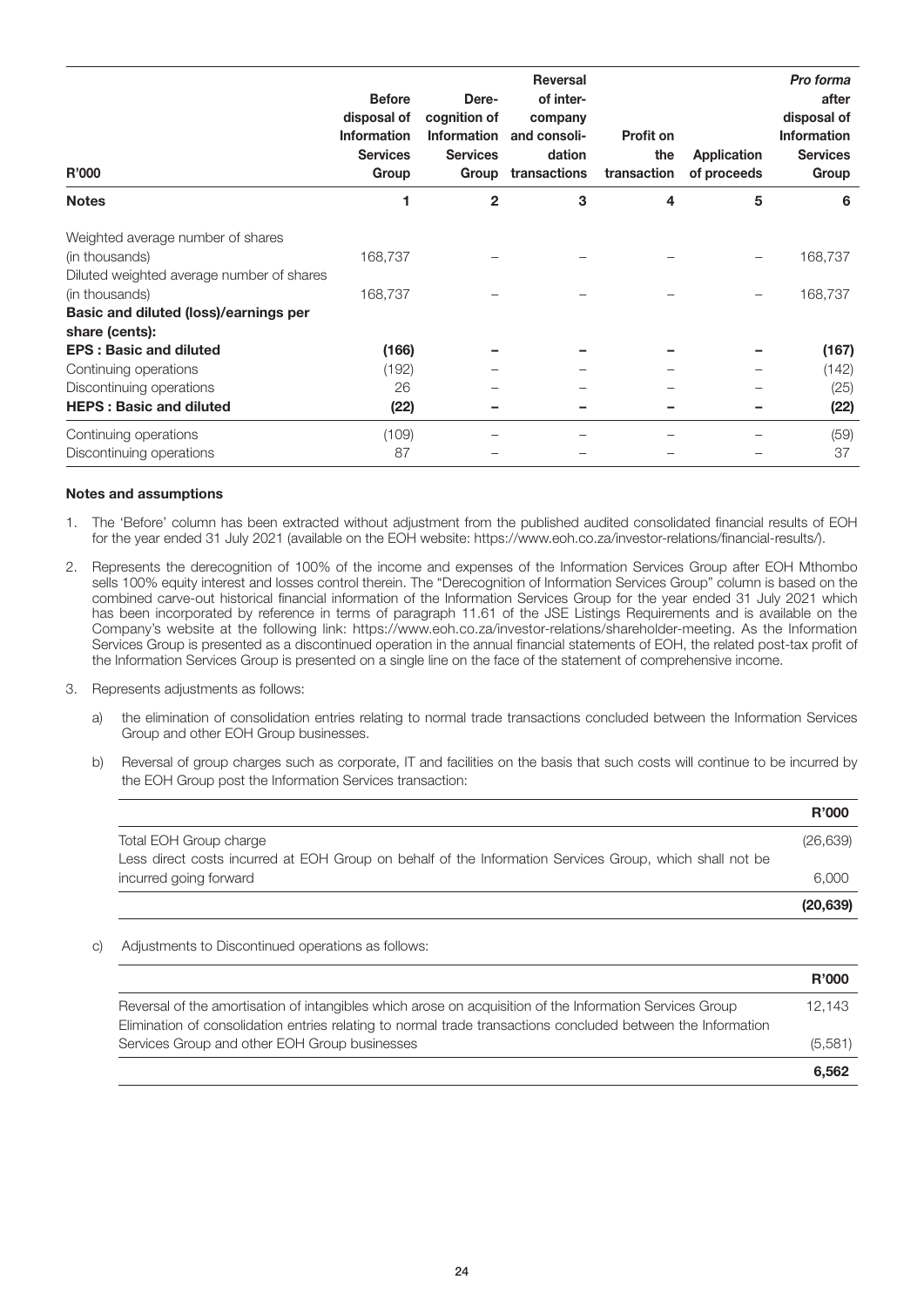4. Represents the once-off profit on disposal of the Information Services Group. The profit on disposal has been determined using the net cash consideration and the net asset value of the Information Services Group at 31 July 2021.

| less: Taxation (refer to note 4.3)<br>Net profit on sale of the Information Services Group   | 56,054       |
|----------------------------------------------------------------------------------------------|--------------|
| Profit on sale of the Information Services Group                                             | 56,054       |
| Consolidation entries (refer to note 4.2)                                                    | (12, 143)    |
| Add pre-transaction dividend (refer note 4.1)                                                | 19.425       |
| Less: Net asset value of the Information Services Group at 31 July 2021                      | (343, 977)   |
| Cash consideration net of transaction costs                                                  | 392,749      |
| Less: Once-off transaction costs related to the transaction                                  | (22, 355)    |
| Cash consideration (refer to note 4 of the <i>pro forma</i> statement of financial position) | 415.104      |
|                                                                                              | <b>R'000</b> |

- 4.1 In terms of the Agreement, a pre-transaction dividend (post 31 July 2021) of R19,425,000 is payable by the Information Services Group to EOH.
- 4.2 Represents the reversal of the amortisation of intangibles which arose on acquisition of the Information Services Group. The combined carved out historic financial information of the Information Services Group reflects the ongoing amortisation of these intangible assets. However, at EOH Group these assets are not subject to amortisation upon classification of the Information Services Group as a discontinued operation in terms of IFRS 5 – Non-current assets held for sale and discontinued operations.
- 4.3 No taxation charge is raised in respect of the capital gain on the transaction due to the gain being off-set by accumulated tax losses.
- 5. The cash consideration net of the once-off transaction costs is assumed to be applied to reduce EOH Mthombo's interest bearing debt. The resultant interest saving has been calculated using a weighted average interest rate of c.7.8% for the revolving credit facility with RMB, c.7.6% for the SPV bullet term facility and c.7.4% for the SPV – Amortising Term Facility, being the average interest rates incurred on the various debt facilities, for the twelve month period ended 31 July 2021 as follows:

|                                                     | 28,503   |
|-----------------------------------------------------|----------|
| Tax thereon                                         | (1, 397) |
| Interest savings on long term interest-bearing debt | 29,900   |

6. All adjustments are recurring in nature except where otherwise stated.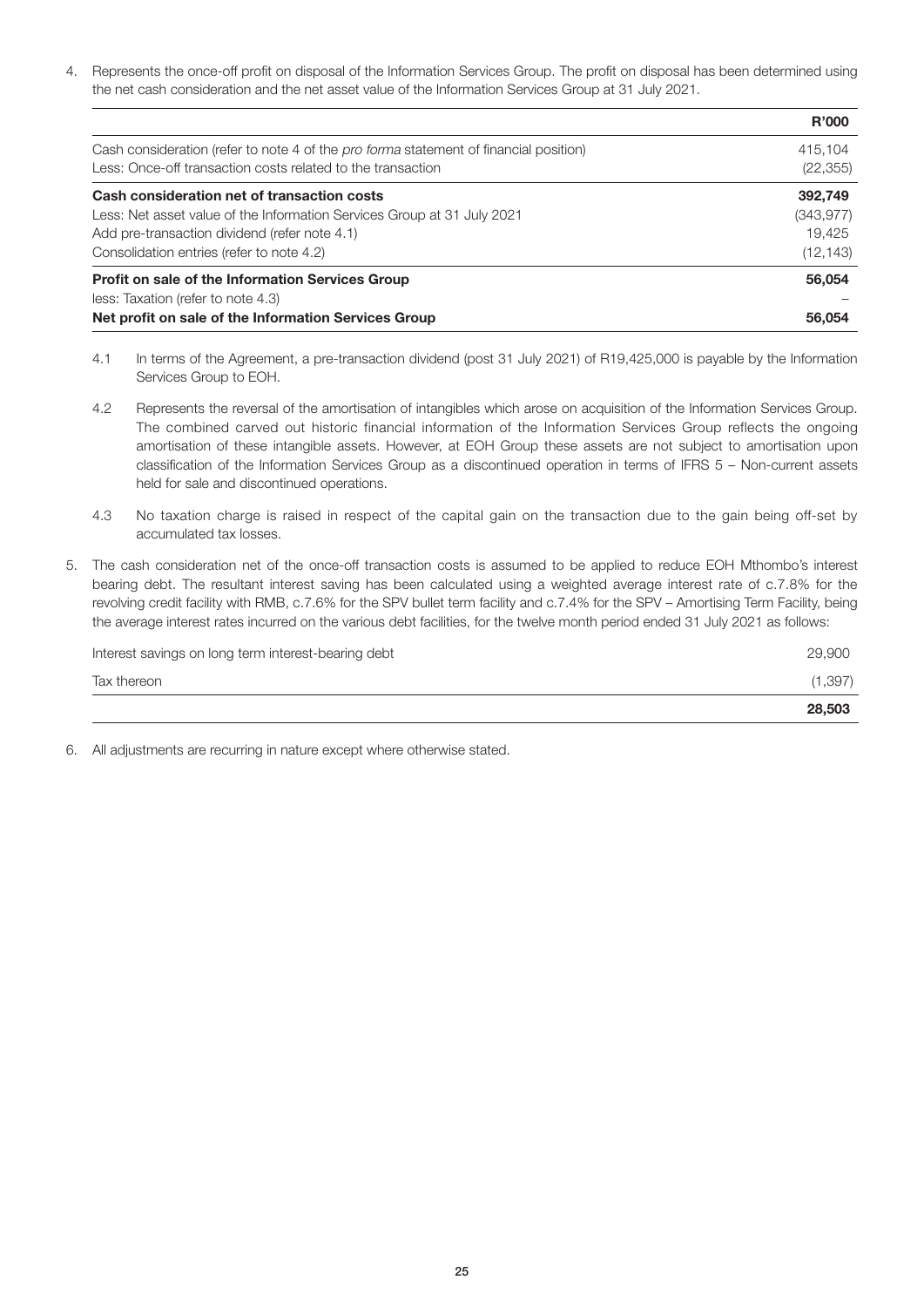#### PRO FORMA CONSOLIDATED STATEMENT OF FINANCIAL POSITION AS AT 31 JULY 2021

The pro forma consolidated statement of financial position as at 31 July 2021 has been prepared to show the impact of the transaction as if it was effective 31 July 2021.

|                                                    |                 |                          | <b>Reversal</b>                      |                          | Pro forma          |
|----------------------------------------------------|-----------------|--------------------------|--------------------------------------|--------------------------|--------------------|
|                                                    | <b>Before</b>   | Dere-                    | of inter-                            |                          | after              |
|                                                    |                 | disposal of cognition of | company                              |                          | disposal of        |
|                                                    |                 |                          | Information Information and consoli- |                          | <b>Information</b> |
|                                                    | <b>Services</b> | <b>Services</b>          |                                      | dation Application       | <b>Services</b>    |
| <b>R'000</b>                                       | Group           |                          | Group transactions of proceeds       |                          | Group              |
| <b>Notes</b>                                       | 1               | $\overline{2}$           | 3                                    | 4                        | 5                  |
| <b>Assets</b>                                      |                 |                          |                                      |                          |                    |
| <b>Non-current assets</b>                          |                 |                          |                                      |                          |                    |
| Property, plant, equipment and right-of-use assets | 341,464         |                          |                                      |                          | 341,464            |
| Intangible assets                                  | 64,493          |                          |                                      |                          | 64,493             |
| Goodwill                                           | 745,844         |                          |                                      | $\overline{\phantom{0}}$ | 745,844            |
| Investments in subsidiaries                        |                 |                          |                                      |                          |                    |
| Equity-accounted investments                       | 8,260           |                          |                                      |                          | 8,260              |
| Other financial assets                             |                 |                          |                                      |                          |                    |
| Deferred taxation                                  | 116,853         |                          |                                      | $\overline{\phantom{0}}$ | 116,853            |
| Finance lease receivables                          | 8,030           |                          |                                      | $\equiv$                 | 8,030              |
|                                                    | 1,284,944       | $\overline{\phantom{0}}$ | -                                    | $\overline{\phantom{0}}$ | 1,284,944          |
| <b>Current assets</b>                              |                 |                          |                                      |                          |                    |
| Inventory                                          | 112,548         |                          |                                      |                          | 112,548            |
| Loans to group companies                           |                 |                          |                                      | $\overline{\phantom{0}}$ |                    |
| Other financial assets                             | 11,058          |                          |                                      |                          | 11,058             |
| Finance lease receivables                          | 101,299         |                          |                                      | $\qquad \qquad -$        | 101,299            |
| Current taxation receivable                        | 38,563          |                          |                                      | $\overline{\phantom{0}}$ | 38,563             |
| Trade and other receivables                        | 1,928,570       |                          |                                      |                          | 1,928,570          |
| Cash and cash equivalents                          | 824,902         |                          | (2, 519)                             | $\overline{\phantom{0}}$ | 822,383            |
|                                                    | 3,016,940       |                          | (2,519)                              | ۰                        | 3,014,421          |
| <b>Assets held for sale</b>                        | 1,118,510       | (420, 723)               | 23,584                               | $\qquad \qquad -$        | 721,371            |
| <b>Total assets</b>                                | 5,420,394       | (420, 723)               | 21,065                               | $\equiv$                 | 5,020,736          |
| <b>EQUITY AND LIABILITIES</b>                      |                 |                          |                                      |                          |                    |
| <b>Equity</b>                                      |                 |                          |                                      |                          |                    |
| Stated capital                                     | 4,217,285       | (0)                      |                                      |                          | 4,217,285          |
| Shares to be issued to vendors                     | 393             |                          |                                      |                          | 393                |
| Other reserves                                     | 598,500         |                          |                                      |                          | 598,500            |
| Foreign Currency Translation Reserve (FCTR)        | 103,514         |                          | $\overline{\phantom{0}}$             | $\overline{\phantom{m}}$ | 103 514            |
| Share-based payment reserve                        | 494,986         |                          |                                      | $\qquad \qquad -$        | 494 986            |
| Treasury share reserve                             |                 |                          |                                      |                          |                    |
| Other reserves                                     |                 |                          |                                      |                          |                    |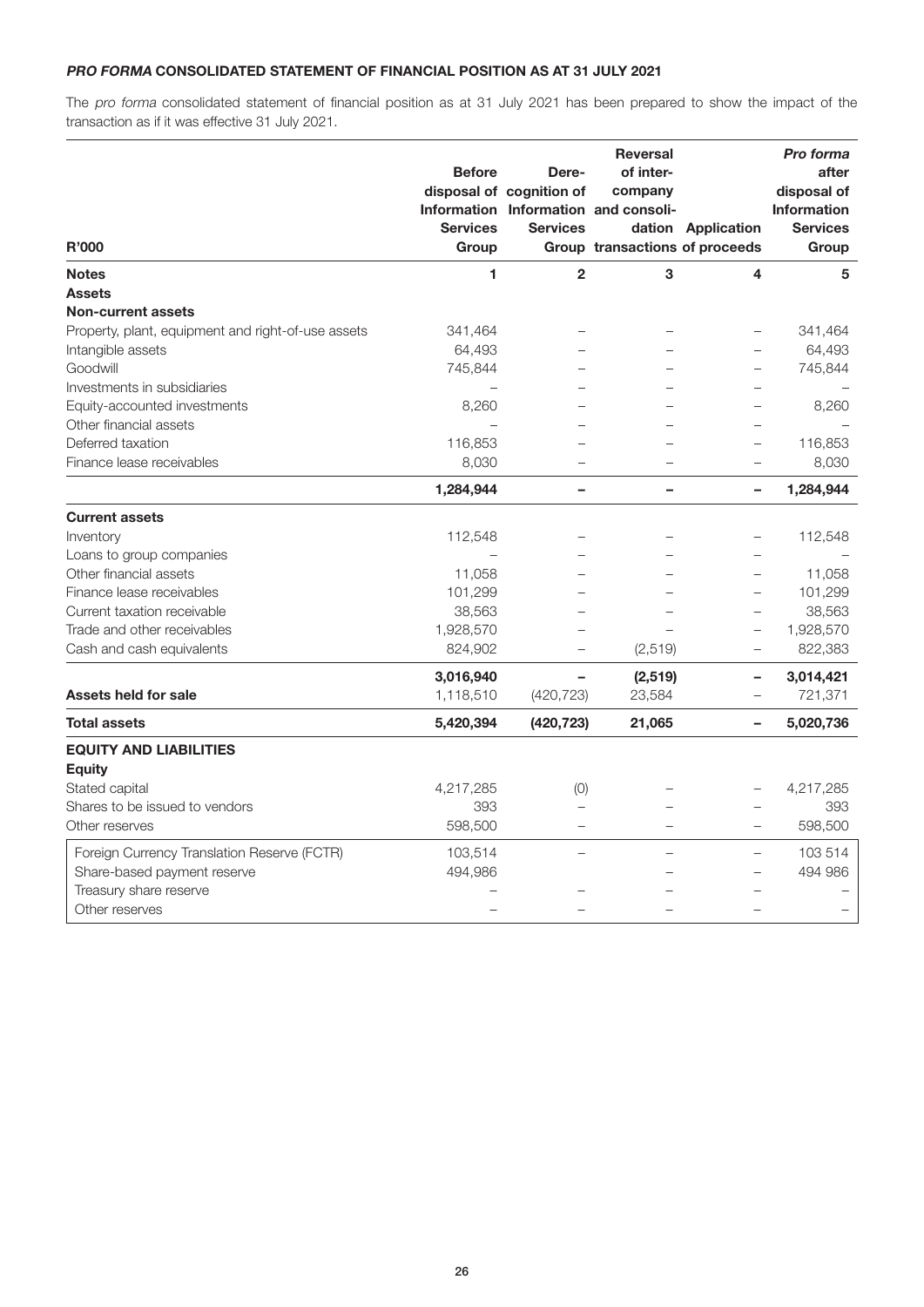| R'000                                                | <b>Before</b><br><b>Services</b><br>Group | Dere-<br>disposal of cognition of<br><b>Services</b> | <b>Reversal</b><br>of inter-<br>company<br>Information Information and consoli-<br>Group transactions of proceeds | dation Application       | Pro forma<br>after<br>disposal of<br><b>Information</b><br><b>Services</b><br>Group |
|------------------------------------------------------|-------------------------------------------|------------------------------------------------------|-------------------------------------------------------------------------------------------------------------------|--------------------------|-------------------------------------------------------------------------------------|
| <b>Notes</b>                                         | 1                                         | $\overline{2}$                                       | 3                                                                                                                 | 4                        | 5                                                                                   |
| Retained earnings                                    | (4,658,537)                               | (343, 977)                                           | 7,282                                                                                                             | 392,749                  | (4,602,483)                                                                         |
| Equity attributable to the owners of EOH Holdings    |                                           |                                                      |                                                                                                                   |                          |                                                                                     |
| Limited                                              | 157,641                                   | (343, 977)                                           | 7,282                                                                                                             | 392,749                  | 213,695                                                                             |
| <b>Non-controlling interest</b>                      | 20,153                                    |                                                      |                                                                                                                   |                          | 20,153                                                                              |
|                                                      | 177,794                                   | (343, 977)                                           | 7,282                                                                                                             | 392,749                  | 233,848                                                                             |
| <b>Liabilities</b>                                   |                                           |                                                      |                                                                                                                   |                          |                                                                                     |
| <b>Non-current liabilities</b>                       |                                           |                                                      |                                                                                                                   |                          |                                                                                     |
| Other financial liabilities                          |                                           |                                                      |                                                                                                                   |                          |                                                                                     |
| Lease liabilities                                    | 80,669                                    |                                                      |                                                                                                                   |                          | 80,669                                                                              |
| Deferred taxation                                    | 59, 482                                   |                                                      |                                                                                                                   |                          | 59,482                                                                              |
|                                                      | 140,151                                   |                                                      |                                                                                                                   |                          | 140,151                                                                             |
| <b>Current liabilities</b>                           |                                           |                                                      |                                                                                                                   |                          |                                                                                     |
| Other financial liabilities                          | 2,567,523                                 |                                                      | 487                                                                                                               | (392, 749)               | 2,175,261                                                                           |
| Current taxation payable                             | 45,591                                    |                                                      | $\overline{\phantom{0}}$                                                                                          | $\overline{\phantom{0}}$ | 45,591                                                                              |
| Lease liabilities                                    | 82,641                                    |                                                      |                                                                                                                   | $\overline{\phantom{0}}$ | 82,641                                                                              |
| Trade and other payables                             | 1,796,284                                 |                                                      | 13,296                                                                                                            | $\overline{\phantom{0}}$ | 1,809,580                                                                           |
| Provisions                                           | 324,299                                   |                                                      | $\overline{\phantom{0}}$                                                                                          | $\overline{\phantom{0}}$ | 324,299                                                                             |
|                                                      | 4,816,338                                 |                                                      | 13,783                                                                                                            | (392, 749)               | 4,437,372                                                                           |
| Liabilities directly associated with the assets held |                                           |                                                      |                                                                                                                   |                          |                                                                                     |
| for sale                                             | 286,111                                   | (76, 746)                                            |                                                                                                                   |                          | 209,365                                                                             |
| <b>Total liabilities</b>                             | 5,242,600                                 | (76, 746)                                            | 13,783                                                                                                            | (392, 749)               | 4,786,888                                                                           |
| <b>Total equity and liabilities</b>                  | 5,420,394                                 | (420, 723)                                           | 21,065                                                                                                            | -                        | 5,020,736                                                                           |
| Shares in issue (in thousands)                       | 176,545                                   |                                                      |                                                                                                                   | —                        | 176,545                                                                             |
| NAV per Share (cents)                                | 89                                        | $\overline{\phantom{0}}$                             |                                                                                                                   | $\overline{\phantom{0}}$ | 121                                                                                 |
| TNAV per Share (cents)                               | (436)                                     | -                                                    | $\overline{\phantom{0}}$                                                                                          | —                        | (404)                                                                               |

#### Notes and assumptions

- 1. The 'Before' column has been extracted without adjustment from the published audited consolidated financial results of EOH for the year ended 31 July 2021 (available on the EOH website: https://www.eoh.co.za/investor-relations/financial-results/).
- 2. Represents the derecognition of 100% of the assets and liabilities of the Information Services Group after EOH Mthombo sells a 100% equity interest and losses control therein. The "Derecognition of Information Services Group" column has been based on the combined carve-out historical financial information of the Information Services Group for the year ended 31 July 2021 which has been incorporated by reference in terms of paragraph 11.61 of the JSE Listings Requirements and is available on the Company's website at the following link: https://www.eoh.co.za/investor-relations/shareholder-meeting As the Information Services Group is presented as a discontinued operation in the annual financial statements of EOH, the related total assets and total liabilities of the Information Services Group are presented as held for sale on a single line on the face of the statement of financial position.
- 3. Represents the elimination of the inter-company balances relating to inter-company transactions such as corporate, IT, facility and normal trade transactions concluded between the Information Services Group and other EOH Group businesses during the 2021 financial year. Additionally, it includes the reversal of the amortisation of intangibles which arose on acquisition of the Information Services Group. The combined carved out historic financial information of the Information Services reflects the ongoing amortisation of these intangible assets. However, at EOH Group the amortisation was halted upon reflecting the Information Services Group as a discontinued operation.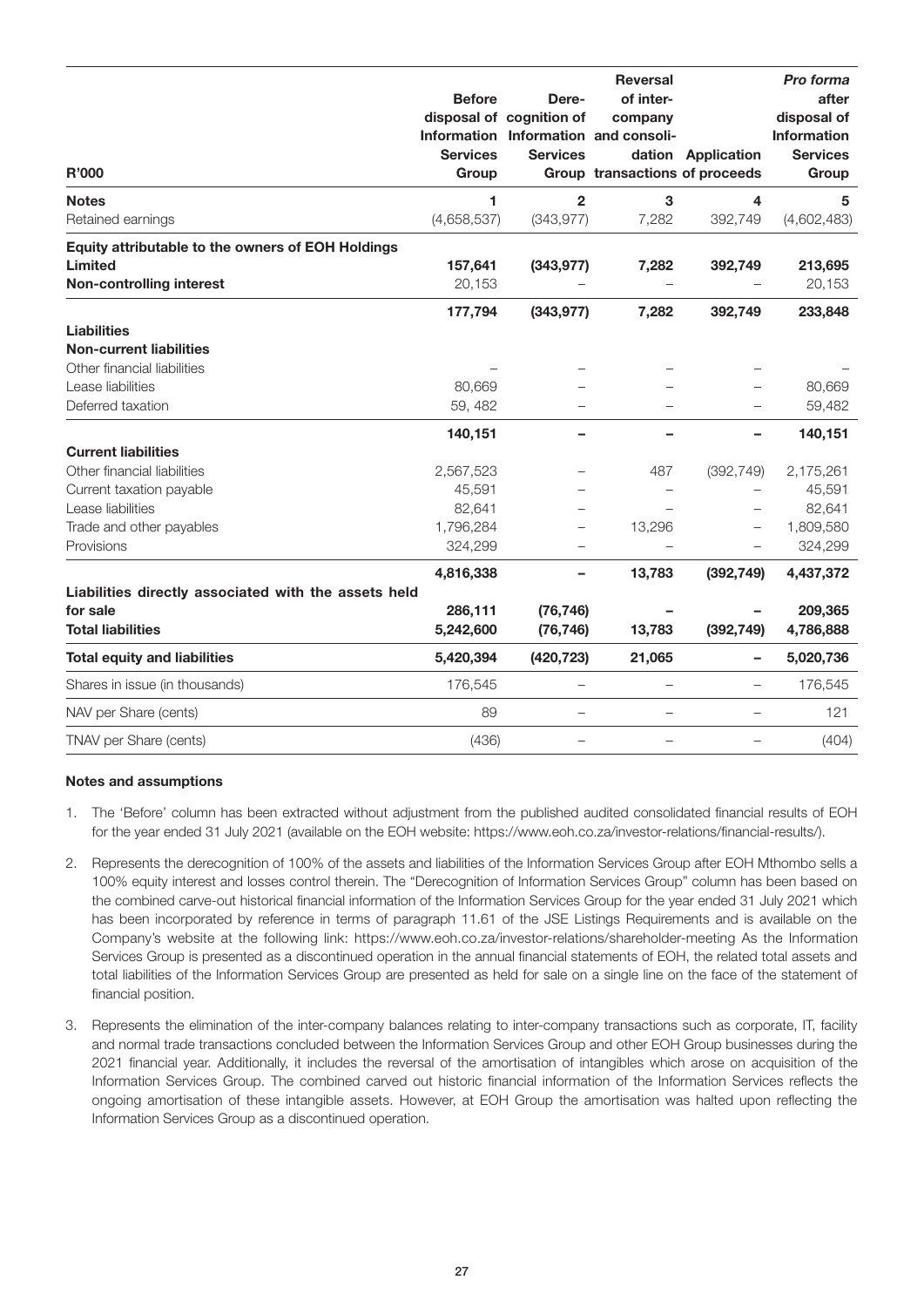4. The cash consideration net of once-off transaction costs will be used to reduce EOH Mthombo's interest bearing debt. The Net Adjustment Amount will be finalised based on the actual position on the Closing Date of the transaction. For the purpose of the pro forma financial statements, these adjustments have been calculated using the financial position as at 31 July 2021.

|                                                             | R'000    |
|-------------------------------------------------------------|----------|
| Base purchase price                                         | 417,000  |
| Net Adjustment Amount                                       | (449)    |
| Working capital adjustment amount                           | (1, 447) |
| (i) Cash adjustment                                         |          |
| (ii) Net working capital adjustment                         | (1, 447) |
|                                                             | 415,104  |
| Less: once-off transaction costs related to the transaction | (22 355) |
|                                                             | 392,749  |

- 4.1. Closing date for the purposes of the pro formas was assumed to be 31 July 2021. As a result, no accrued interest and leakage was assumed to be earned and incurred, respectively, post Locked Box date of 31 July 2021 but is expected to accrue based on the actual position on the Closing Date of the transaction.
- 5. All adjustments are recurring in nature except where otherwise stated.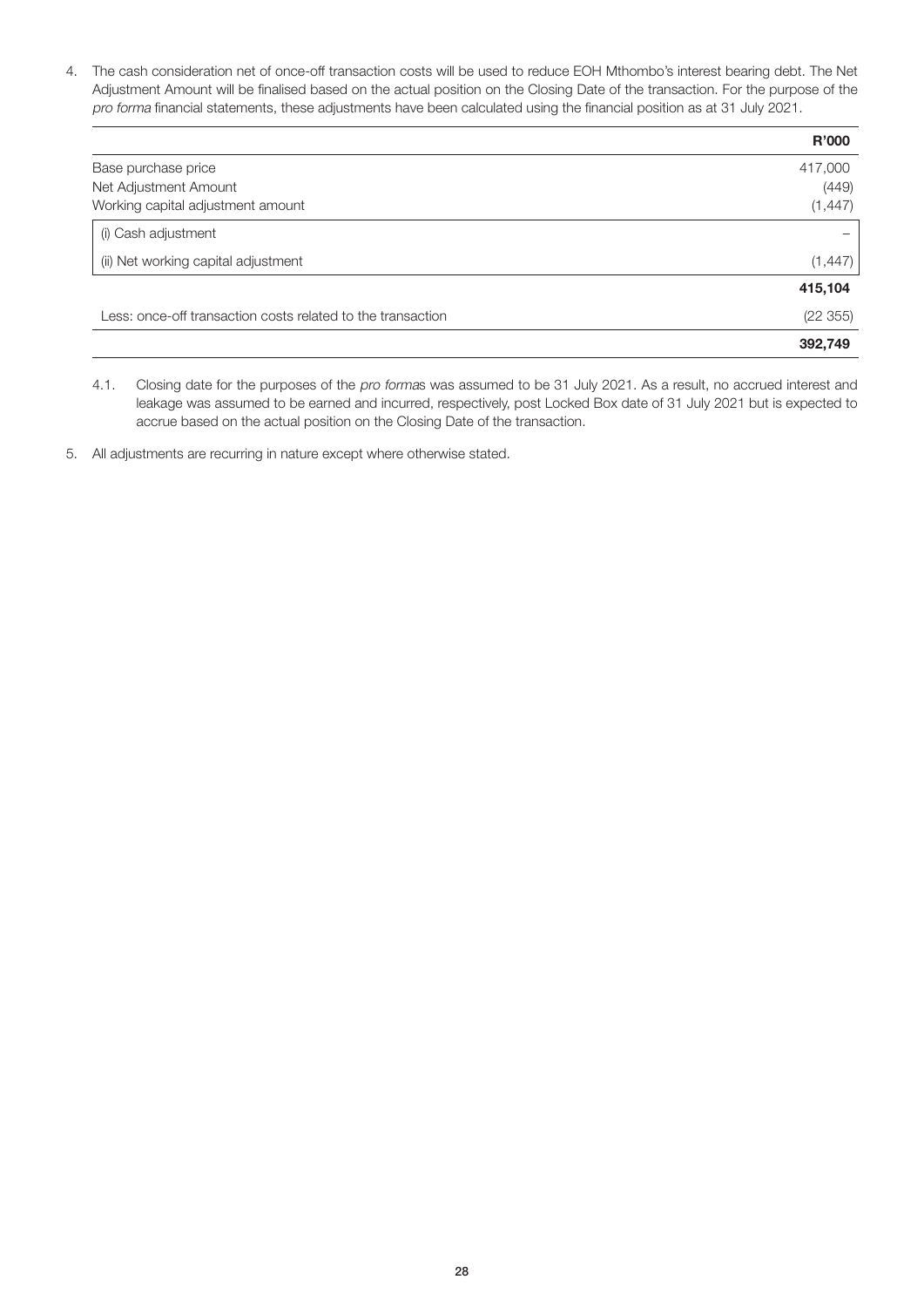## INDEPENDENT REPORTING ACCOUNTANT'S ASSURANCE REPORT ON THE COMPILATION OF THE PRO FORMA FINANCIAL INFORMATION

To the Directors of EOH Holdings Limited

#### Report on the Assurance Engagement on the Compilation of Pro Forma Financial Information included in a Circular

We have completed our assurance engagement to report on the compilation of the pro forma financial information of EOH Holdings Limited (the "Company" or "EOH") by the directors. The pro forma financial information, as set out in Annexure 1 of the circular to shareholders (the "Circular"), consists of the pro forma statement of financial position as at 31 July 2021, the pro forma statement of profit or loss and other comprehensive income for the year ended 31 July 2021 and related notes (the "Pro Forma Financial Information"). The applicable criteria on the basis of which the directors have compiled the Pro Forma Financial Information are specified in the JSE Limited (JSE) Listings Requirements and described in Annexure 1 of the Circular.

The Pro Forma Financial Information has been compiled by the directors to illustrate the impact of the proposed disposal of 100% of the issued ordinary shares in Managed Integrity Evaluation Proprietary Limited ("MIE"), Xpert Decision Systems Proprietary Limited ("XDS"), Hoonar Tekwurks Consulting (South Africa) Proprietary Limited ("HTCSA") and Zenaptix Proprietary Limited ("Zenaptix") (collectively the "Information Services Group"). As part of this process, information about the Company's financial position and financial performance has been extracted by the directors from the Company's financial statements for the year ended 31 July 2021, on which an audit report has been published.

#### Directors' responsibility

The directors of the Company are responsible for compiling the Pro Forma Financial Information on the basis of the applicable criteria specified in the JSE Listings Requirements and described in **Annexure 1** of the Circular.

#### Our independence and quality control

We have complied with the independence and other ethical requirements of the Code of Professional Conduct for Registered Auditors, issued by the Independent Regulatory Board for Auditors' (IRBA Code), which is founded on fundamental principles of integrity, objectivity, professional competence and due care, confidentiality and professional behaviour. The IRBA Code is consistent with the corresponding sections of the International Ethics Standards Board for Accountants' International Code of Ethics for Professional Accountants (including International Independence Standards).

The firm applies International Standard on Quality Control 1 and, accordingly, maintains a comprehensive system of quality control including documented policies and procedures regarding compliance with ethical requirements, professional standards and applicable legal and regulatory requirements.

#### Reporting accountant's responsibility

Our responsibility is to express an opinion about whether the Pro Forma Financial Information has been compiled, in all material respects, by the directors on the basis of the applicable criteria specified in the JSE Listings Requirements and described in Annexure 1 of the Circular based on our procedures performed.

We conducted our engagement in accordance with the International Standard on Assurance Engagements (ISAE) 3420, Assurance Engagements to Report on the Compilation of Pro Forma Financial Information Included in a Prospectus issued by the International Auditing and Assurance Standards Board. This standard requires that we plan and perform our procedures to obtain reasonable assurance about whether the Pro Forma Financial Information has been compiled, in all material respects, on the basis specified in the JSE Listings Requirements.

For purposes of this engagement, we are not responsible for updating or reissuing any reports or opinions on any historical financial information used in compiling the Pro Forma Financial Information, nor have we, in the course of this engagement, performed an audit or review of the financial information used in compiling the Pro Forma Financial Information.

The purpose of Pro Forma Financial Information is solely to illustrate the impact of a significant event or transaction on unadjusted financial information of the company as if the event had occurred or the transaction had been undertaken at an earlier date selected for purposes of the illustration. Accordingly, we do not provide any assurance that the actual outcome of the event or transaction would have been as presented.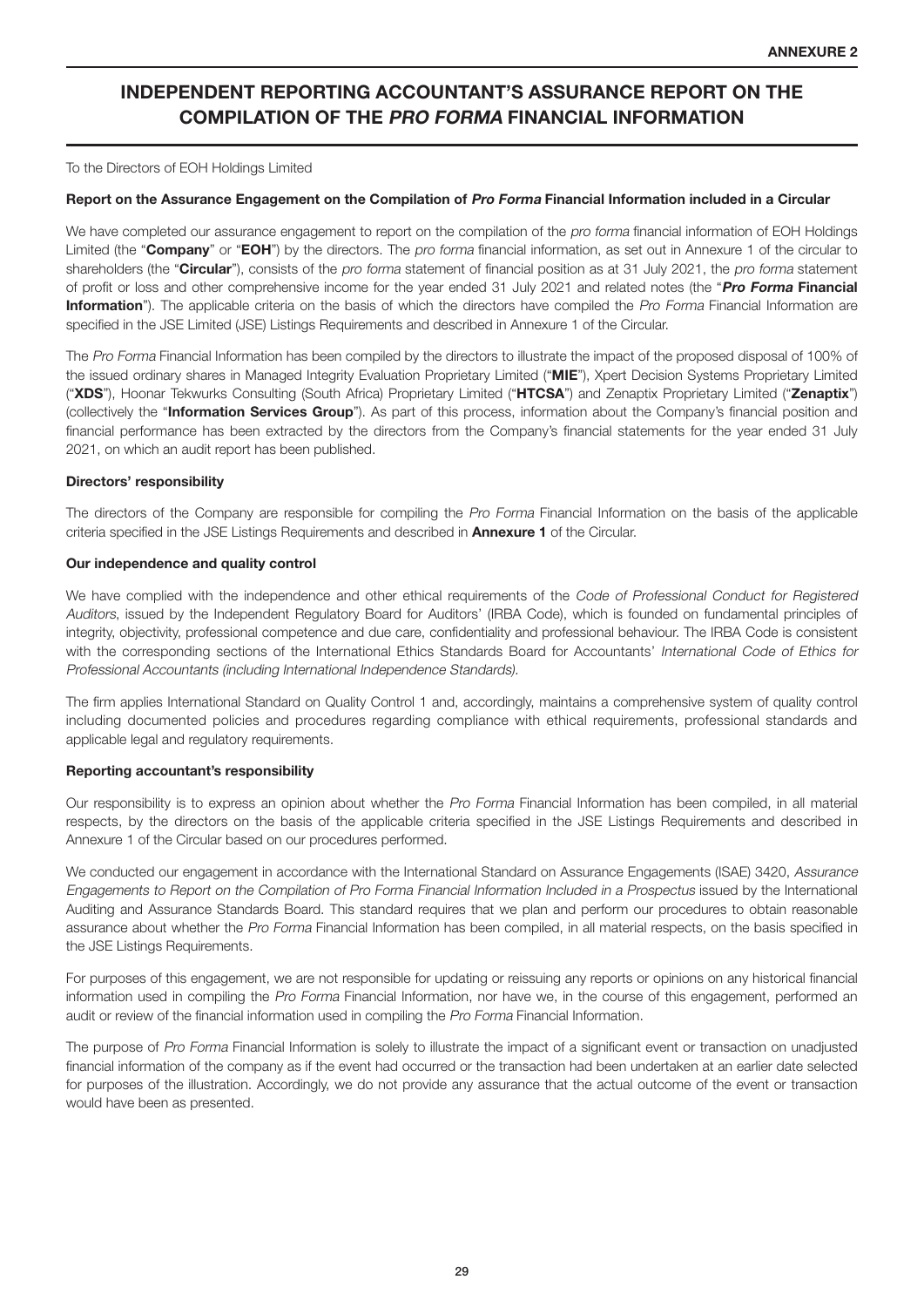A reasonable assurance engagement to report on whether the Pro Forma Financial Information has been compiled, in all material respects, on the basis of the applicable criteria involves performing procedures to assess whether the applicable criteria used by the directors in the compilation of the pro forma financial information provide a reasonable basis for presenting the significant effects directly attributable to the event or transaction, and to obtain sufficient appropriate evidence about whether:

- The related pro forma adjustments give appropriate effect to those criteria; and
- The Pro Forma Financial Information reflects the proper application of those adjustments to the unadjusted financial information.

The procedures selected depend on our judgment, having regard to our understanding of the nature of the Company, the event or transaction in respect of which the Pro Forma Financial Information has been compiled, and other relevant engagement circumstances.

Our engagement also involves evaluating the overall presentation of the Pro Forma Financial Information.

We believe that the evidence we have obtained is sufficient and appropriate to provide a basis for our opinion.

#### Opinion

In our opinion, the Pro Forma Financial Information has been compiled, in all material respects, on the basis of the applicable criteria specified by the JSE Listings Requirements and described in Annexure 1 of the Circular.

PricewaterhouseCoopers Inc. Director: Dirk Höll Registered Auditor Johannesburg, South Africa 30 March 2022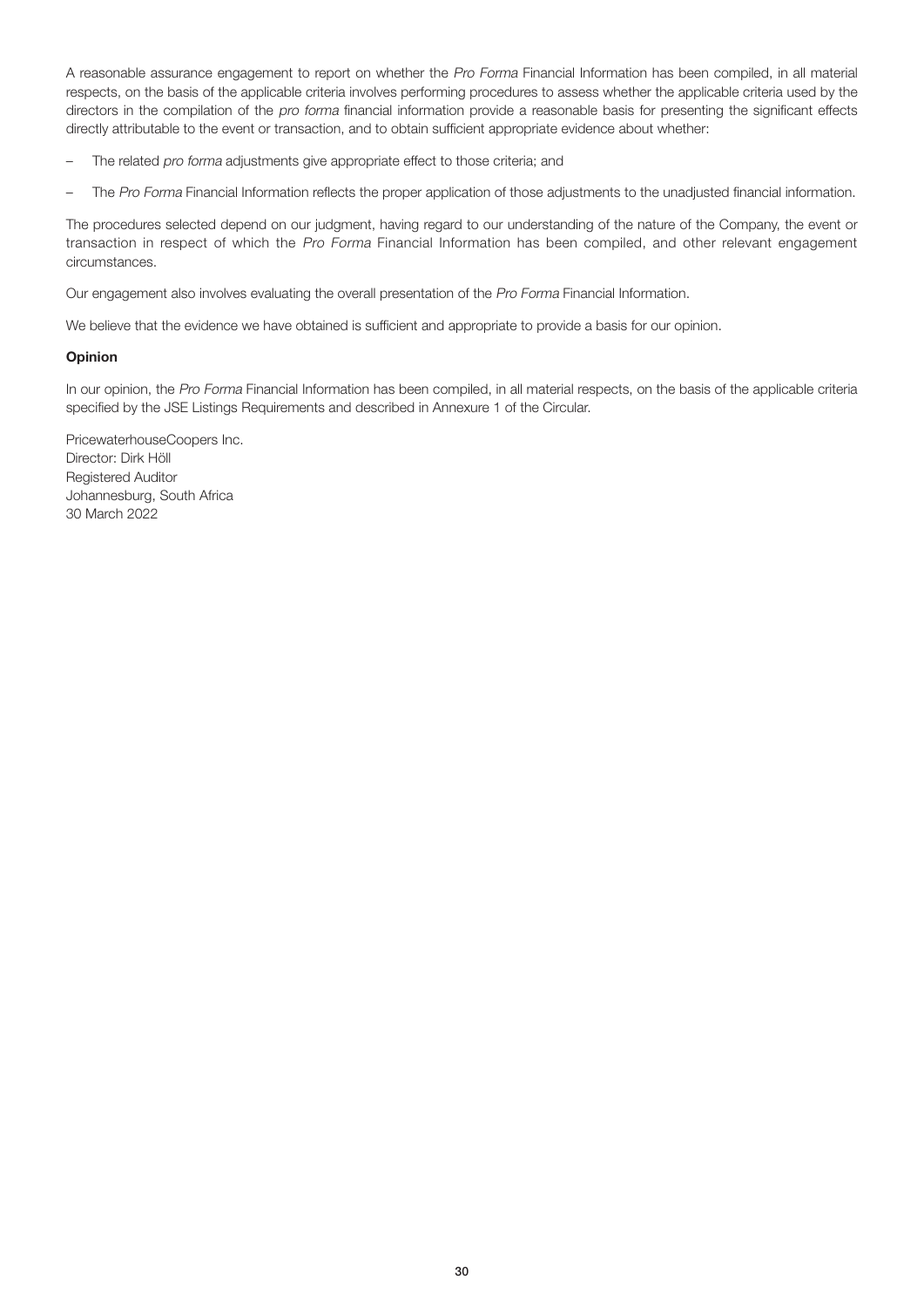#### INDEPENDENT REPORTING ACCOUNTANT'S AUDIT REPORT ON THE COMBINED HISTORICAL FINANCIAL INFORMATION ON THE INFORMATION SERVICES GROUP FOR THE YEAR ENDED 31 JULY 2021 AND INDEPENDENT REPORTING ACCOUNTANT'S REVIEW REPORT ON THE COMBINED HISTORICAL FINANCIAL INFORMATION ON THE INFORMATION SERVICES GROUP FOR THE YEAR ENDED 31 JULY 2020

#### Independent reporting accountant's audit report on the Combined Historical Financial Information of the Information Services Group

To the directors of EOH Holdings Limited

#### Our opinion

EOH Holdings Limited ("EOH" or "the Company") is issuing a circular to its shareholders (the "Circular") regarding its proposed disposal of 100% of the total issued shares held in Managed Integrity Evaluation Proprietary Limited ("MIE"), Xpert Decision Systems Proprietary Limited ("XDS"), Hoonar Tekwurks Consulting South Africa Proprietary Limited ("HTCSA") and ZenAptix Proprietary Limited ("ZenAptix") (collectively the "Information Services Group") (the "Proposed Transaction").

In our opinion, the combined historical financial information incorporated by reference in terms of Part II, paragraph 8 of the Circular (the "Combined Historical Financial Information") presents fairly, in all material respects, the combined financial position of the Information Services Group as at 31 July 2021, and its combined financial performance and its combined cash flows for the year then ended in accordance with the "Basis of Preparation" described in Note 1 of the Combined Historical Financial Information and the JSE Limited Listings Requirements.

#### What we have audited

At your request and solely for the purpose of the Circular to be dated on or about 7 April 2022, we have audited the Combined Historical Financial Information of the Information Services Group, which comprises:

- the combined statement of financial position as at 31 July 2021;
- the combined statement of profit or loss and other comprehensive income for the year then ended;
- the combined statement of changes in net parent investment for the year then ended;
- the combined statement of cash flows for the year then ended; and
- the notes to the combined historical financial information, which include a summary of significant accounting policies.

#### Basis for opinion

We conducted our audit in accordance with International Standards on Auditing (ISAs). Our responsibilities under those standards are further described in the Reporting accountant's responsibilities for the audit of the Combined Historical Financial Information section of our report.

We believe that the audit evidence we have obtained is sufficient and appropriate to provide a basis for our opinion.

#### Independence

We are independent of the Company in accordance with the Independent Regulatory Board for Auditors' Code of Professional Conduct for Registered Auditors (IRBA Code) and other independence requirements applicable to performing audits of financial statements in South Africa. We have fulfilled our other ethical responsibilities in accordance with the IRBA Code and in accordance with other ethical requirements applicable to performing audits in South Africa. The IRBA Code is consistent with the corresponding sections of the International Ethics Standards Board for Accountants' International Code of Ethics for Professional Accountants (including International Independence Standards).

#### Emphasis of Matter: Basis of accounting and restriction of use

We draw attention to the fact that, as described in the Information Services Group Combined Historical Financial Information incorporated by reference in Part II, paragraph 8 of this Circular, the Information Services Group has not operated as a separate entity. The Combined Historical Financial Information is, therefore, not necessarily indicative of results that would have occurred if the Information Services Group had operated as a separate stand-alone entity during the year presented or of future results of the Information Services Group.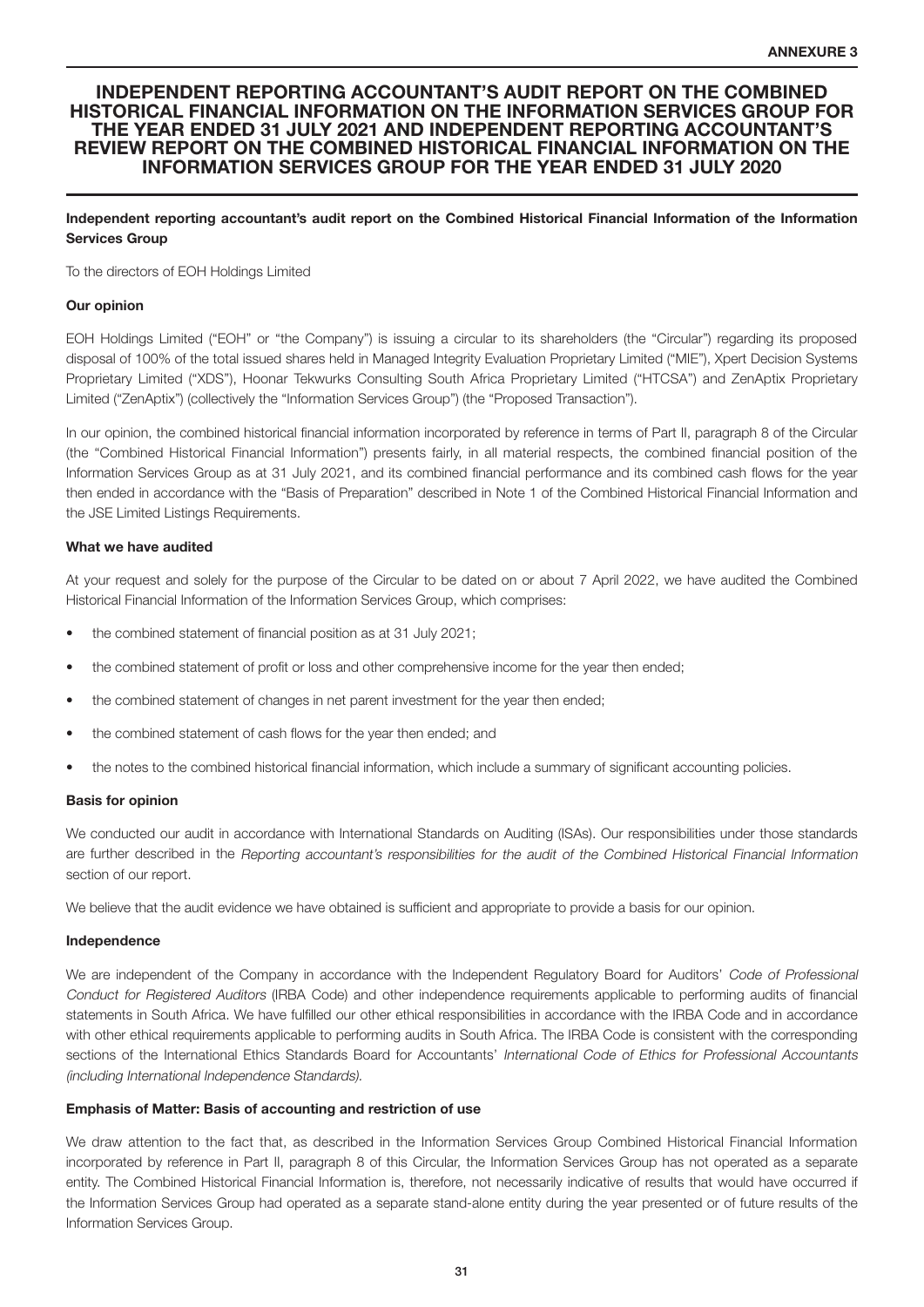The Combined Historical Financial Information is prepared for the board of directors of EOH to assist them in presenting the financial position and results of the Information Services Group, in connection with the transaction described in Part I of this Circular and in accordance with the "Basis of Preparation" described in Note 1 of the Information Services Group Combined Historical Financial Information. As a result, the Combined Historical Financial Information may not be suitable for another purpose.

Our opinion is not modified in respect of these matters.

#### Purpose of this report

This report has been prepared for the purpose of the Circular and for no other purpose.

#### Other Matter

The combined historical financial information of the Information Services Group as at 31 July 2020, and for the year then ended was not audited but subject to review. A review engagement is substantially less in scope than an audit. The review report dated 30 March 2022 expressed an unqualified conclusion.

#### Responsibilities of the directors for the Combined Historical Financial Information

The directors of EOH are responsible for the preparation, contents and presentation of the Circular and are responsible for ensuring that EOH complies with the requirements of the JSE Limited Listings Requirements.

The directors of EOH are responsible for the preparation and fair presentation of the Combined Historical Financial Information in accordance with the Basis of Preparation" described in Note 1 of the Combined Historical Financial Information and the requirements of the JSE Limited Listings Requirements, and for such internal control as the directors determine is necessary to enable the preparation of Combined Historical Financial Information that are free from material misstatement, whether due to fraud or error.

In preparing the Combined Historical Financial Information, the directors of EOH are responsible for assessing the Information Services Group's ability to continue as a going concern, disclosing, as applicable, matters related to going concern and using the going concern basis of accounting unless the directors either intend to liquidate the Information Services Group or to cease operations, or have no realistic alternative but to do so.

#### Reporting accountant's responsibilities for the audit of the Combined Historical Financial Information

Our objectives are to obtain reasonable assurance about whether the Combined Historical Financial Information as a whole is free from material misstatement, whether due to fraud or error, and to issue a reporting accountant's report that includes our opinion. Reasonable assurance is a high level of assurance, but is not a guarantee that an audit conducted in accordance with ISAs will always detect a material misstatement when it exists. Misstatements can arise from fraud or error and are considered material if, individually or in the aggregate, they could reasonably be expected to influence the economic decisions of users taken on the basis of this Combined Historical Financial Information.

As part of an audit in accordance with ISAs, we exercise professional judgement and maintain professional scepticism throughout the audit. We also:

- Identify and assess the risks of material misstatement of the Combined Historical Financial Information, whether due to fraud or error, design and perform audit procedures responsive to those risks, and obtain audit evidence that is sufficient and appropriate to provide a basis for our opinion. The risk of not detecting a material misstatement resulting from fraud is higher than for one resulting from error, as fraud may involve collusion, forgery, intentional omissions, misrepresentations, or the override of internal control.
- Obtain an understanding of internal control relevant to the audit in order to design audit procedures that are appropriate in the circumstances, but not for the purpose of expressing an opinion on the effectiveness of the Information Services Group's internal control.
- Evaluate the appropriateness of accounting policies used and the reasonableness of accounting estimates and related disclosures made by the directors of EOH.
- Conclude on the appropriateness of the directors of EOH's use of the going concern basis of accounting and, based on the audit evidence obtained, whether a material uncertainty exists related to events or conditions that may cast significant doubt on the Information Services Group's ability to continue as a going concern. If we conclude that a material uncertainty exists, we are required to draw attention in our reporting accountant's report to the related disclosures in the Combined Historical Financial Information or, if such disclosures are inadequate, to modify our opinion. Our conclusions are based on the audit evidence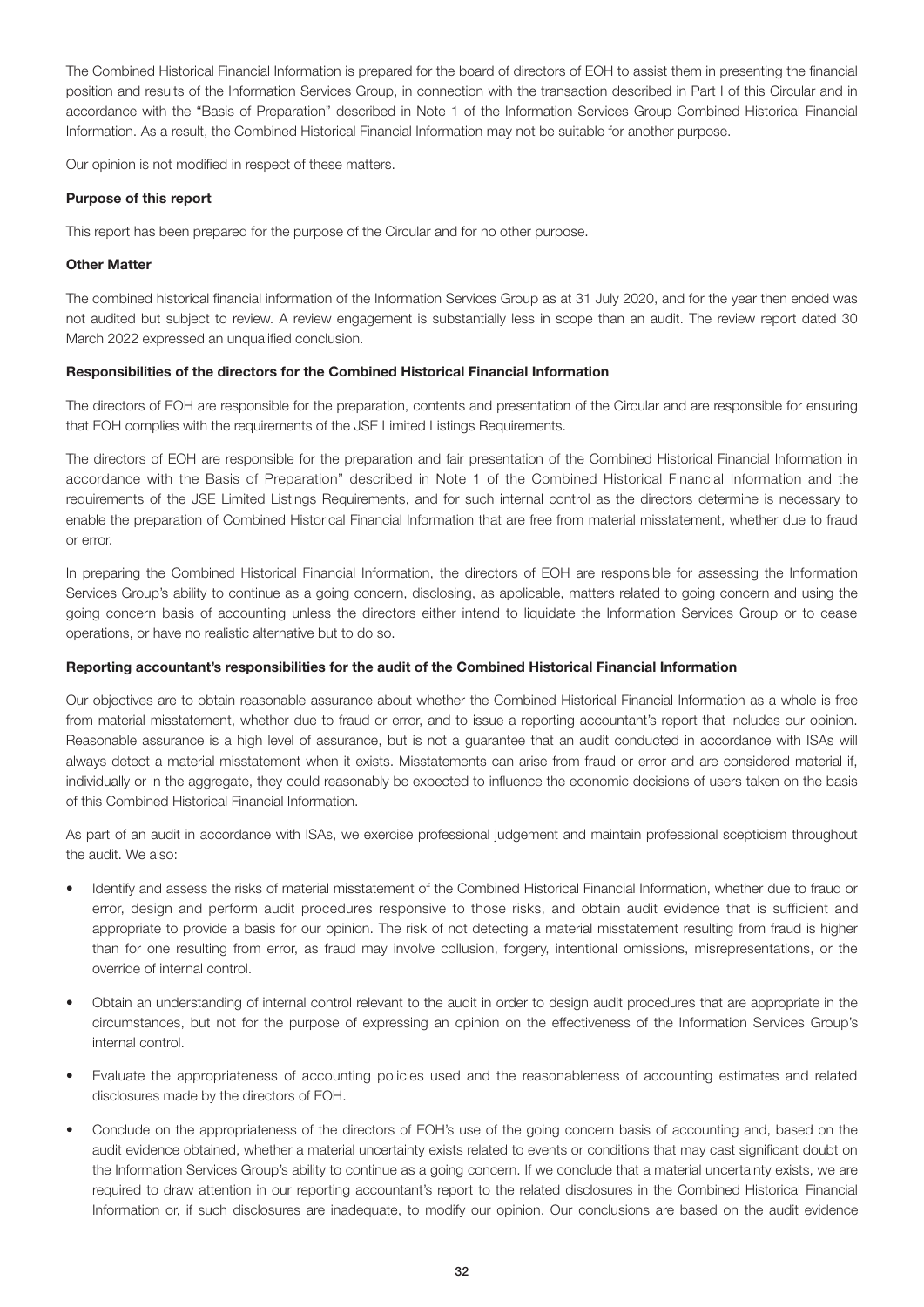obtained up to the date of our reporting accountant's report. However, future events or conditions may cause the Information Services Group to cease to continue as a going concern.

- Evaluate the overall presentation, structure and content of the Combined Historical Financial Information, including the disclosures, and whether the Combined Historical Financial Information represent the underlying transactions and events in a manner that achieves fair presentation.
- Obtain sufficient appropriate audit evidence regarding the financial information of the entities or business activities within the Information Services Group to express an opinion on the Combined Historical Financial Information. We are responsible for the direction, supervision and performance of the Information Services Group audit. We remain solely responsible for our audit opinion.

We communicate with the directors of EOH regarding, among other matters, the planned scope and timing of the audit and significant audit findings, including any significant deficiencies in internal control that we identify during our audit.

We also provide the directors of EOH with a statement that we have complied with relevant ethical requirements regarding independence, and to communicate with them all relationships and other matters that may reasonably be thought to bear on our independence, and where applicable, actions taken to eliminate threats or safeguards applied.

#### PricewaterhouseCoopers Inc.

Director: BS Humphreys Registered Auditor Johannesburg, South Africa 30 March 2022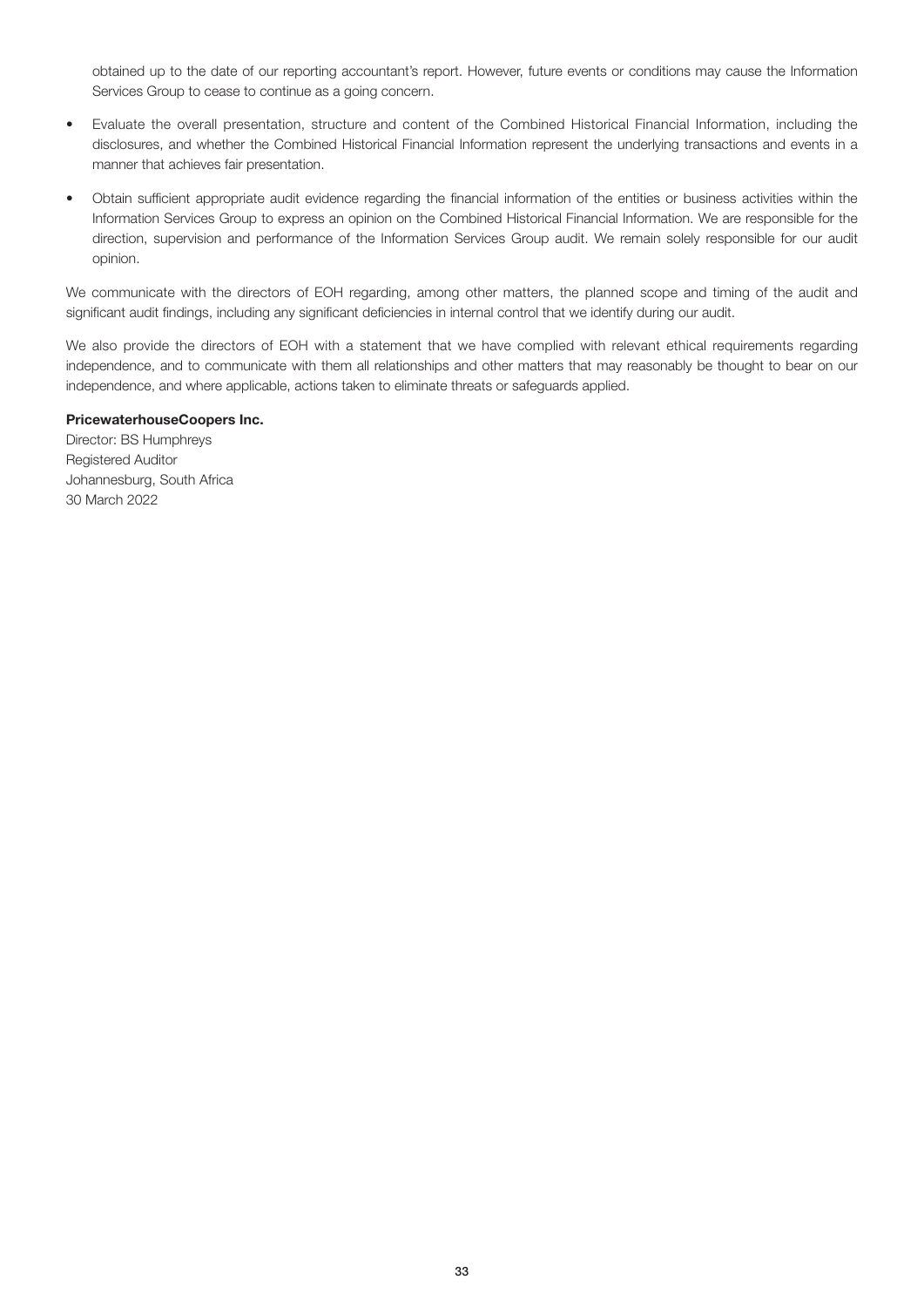#### Independent reporting accountant's review report on the Combined Historical Financial Information of the Information Services group

To the directors of EOH Holdings Limited

#### Introduction

EOH Holdings Limited ("EOH" or "the Company") is issuing a circular to its shareholders (the "Circular") regarding its proposed disposal of 100% of the total issued shares held in Managed Integrity Evaluation Proprietary Limited ("MIE"), Xpert Decision Systems Proprietary Limited ("XDS"), Hoonar Tekwurks Consulting South Africa Proprietary Limited ("HTCSA") and ZenAptix Proprietary Limited ("ZenAptix") (collectively the "Information Services Group") (the "Proposed Transaction").

At your request and for the purpose of the Circular to be dated on or about 7 April 2022, we have reviewed the accompanying combined statement of financial position of the Information Services Group as at 31 July 2020 and the related combined statements of profit or loss and other comprehensive income, changes in net parent investment and cash flows for the year then ended, and the notes, comprising a summary of significant accounting policies and other explanatory information (the "Combined Historical Financial Information"), incorporated by reference in terms of Part II, paragraph 8 of the Circular, in compliance with the requirements of the JSE Limited Listings Requirements.

#### Directors' responsibility

The directors of EOH are responsible for the preparation, contents and presentation of the Circular and are responsible for ensuring that EOH complies with the JSE Listings Requirements.

The directors of EOH are responsible for the preparation and fair presentation of the Combined Historical Financial Information in accordance with the "Basis of Preparation" described in Note 1 of the Combined Historical Financial Information and the JSE Listings Requirements, and for such internal control as the directors determine is necessary to enable the preparation of Combined Historical Financial Information that is free from material misstatement, whether due to fraud or error.

In preparing the Combined Historical Financial Information, the directors of EOH are responsible for assessing the Information Services Group's ability to continue as a going concern, disclosing, as applicable, matters related to going concern and using the going concern basis of accounting unless the directors either intend to liquidate the Information Services Group or to cease operations, or have no realistic alternative but to do so.

#### Reporting accountant's responsibility

Our responsibility is to express a conclusion on the Combined Historical Financial Information. We conducted our review in accordance with International Standard on Review Engagements 2410, Review of Interim Financial Information Performed by the Independent Auditor of the Entity, which applies to a review of historical financial information performed by the independent auditor of the entity. ISRE 2410 requires us to conclude whether anything has come to our attention that causes us to believe that the Combined Historical Financial Information is not prepared in all material respects in accordance with the applicable financial reporting framework. This standard also requires us to comply with relevant ethical requirements.

A review of the Combined Historical Financial Information in accordance with ISRE 2410 is a limited assurance engagement. We perform procedures, primarily consisting of making inquiries of management and others within the entity, as appropriate, and applying analytical procedures, and evaluate the evidence obtained.

The procedures in a review are substantially less than and differ in nature from those performed in an audit conducted in accordance with International Standards on Auditing. Accordingly, we do not express an audit opinion on the Combined Historical Financial Information.

#### Conclusion

Based on our review, nothing has come to our attention that causes us to believe that the Combined Historical Financial Information do not present fairly, in all material respects, the financial position of the Information Services Group as at 31 July 2020, and its financial performance and its cash flows for the year then ended in accordance with the "Basis of Preparation" described in Note 1 of the Combined Historical Financial Information and the requirements of the JSE Limited Listings Requirements.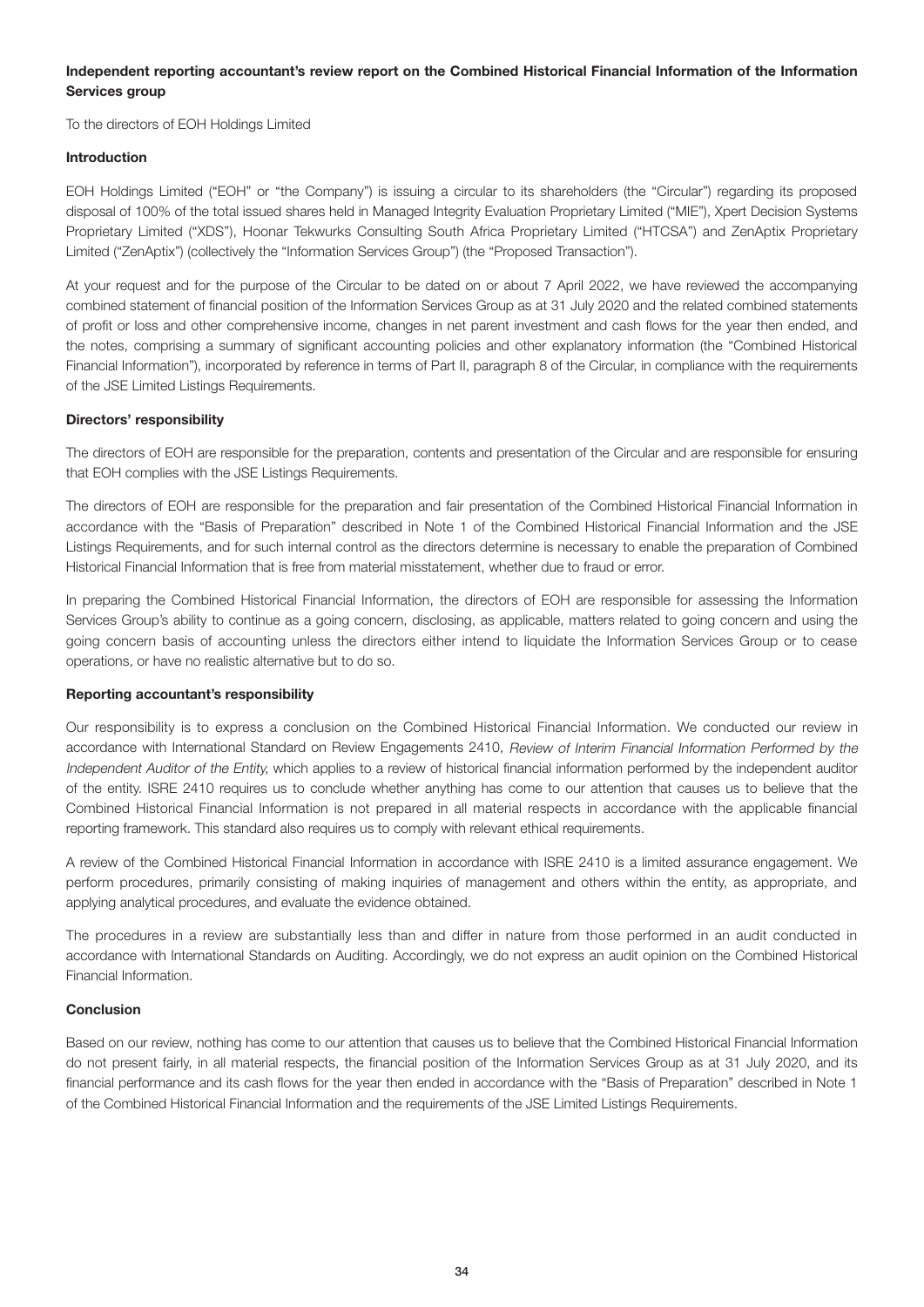#### Emphasis of Matter: Basis of accounting and restriction of use

We draw attention to the fact that, as described in the Information Services Group Combined Historical Financial Information incorporated by reference in Part II, paragraph 8 of this Circular, the Information Services Group has not operated as a separate entity. The Combined Historical Financial Information is, therefore, not necessarily indicative of results that would have occurred if the Information Services Group had operated as a separate stand-alone entity during the year presented or of future results of the Information Services Group.

The Combined Historical Financial Information is prepared for the board of directors of EOH to assist them in presenting the financial position and results of the Information Services Group, in connection with the transaction described in Part I of this Circular and in accordance with the "Basis of Preparation" described in Note 1 of the Information Services Group Combined Historical Financial Information. As a result, the Combined Historical Financial Information may not be suitable for another purpose.

Our conclusion is not modified in respect of these matters.

#### Purpose of the report

This report has been prepared for the purpose of the Circular and for no other purpose.

#### PricewaterhouseCoopers Inc.

Director: BS Humphreys Registered Auditor Johannesburg, South Africa 30 March 2022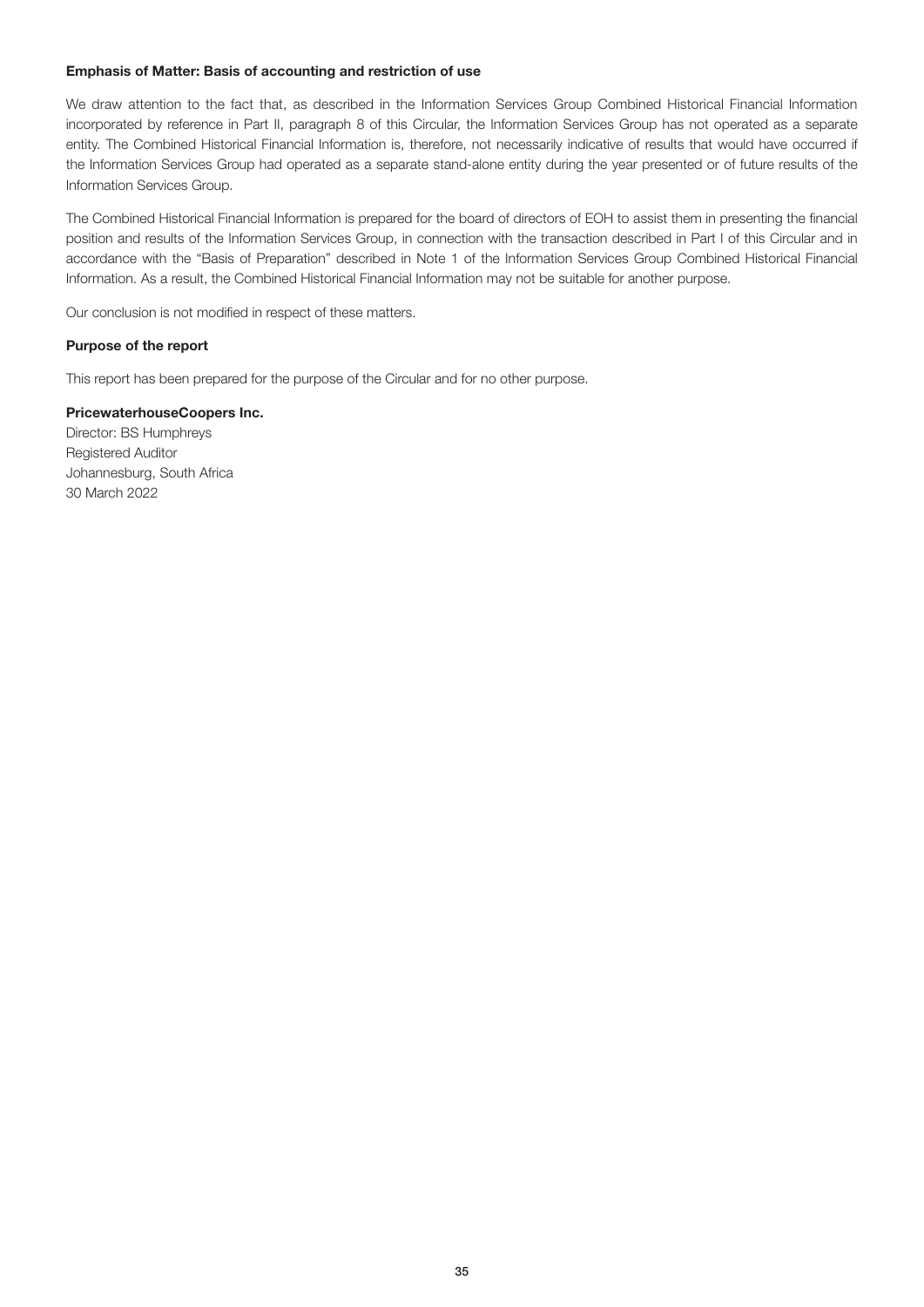#### INDEPENDENT REPORTING ACCOUNTANT'S REVIEW REPORT ON THE COMBINED HISTORICAL FINANCIAL INFORMATION ON THE INFORMATION SERVICES GROUP FOR THE YEAR ENDED 31 JULY 2019

To the directors of EOH Holdings Limited Block D, EOH Business Park Osborne Lane Bedfordview, 2007

30 March 2022

#### Dear Sirs

INDEPENDENT REPORTING ACCOUNTANT'S REPORT ON THE HISTORICAL COMBINED FINANCIAL INFORMATION OF THE INFORMATION SERVICES GROUP (COMPRISING COLLECTIVELY, HOONAR TEKWURKS CONSULTING SOUTH AFRICA PROPRIETARY LIMITED, MANAGED INTEGRITY EVALUATION PROPRIETARY LIMITED, XPERT DECISION SYSTEMS PROPRIETARY LIMITED AND ZENAPTIX PROPRIETARY LIMITED) INCLUDED IN THE CIRCULAR TO EOH HOLDINGS LIMITED SHAREHOLDERS

#### Introduction

This Reporting Accountant's Report on the Historical Combined Financial Information of the Information Services Group is prepared to comply with the Listings Requirements of the JSE Limited and for inclusion in the Circular to be issued to shareholders of EOH Holdings Limited on or about 7 April 2022.

At your request and for the purposes of the EOH Holdings Limited ("the Company") Circular, we have:

• reviewed the historical combined financial information of the Subject Matter in respect of the year ended 31 July 2019 incorporated by reference in paragraph 8 of the Circular dated 7 April 2022 ("the Circular").

#### Historical combined financial information for the year ended 31 July 2019

We have reviewed the historical combined financial information of the Subject Matter, incorporated by reference in paragraph 8 of the Circular, which comprise the combined statements of financial position as at 31 July 2019 and the combined statements of comprehensive income, changes in equity and cash flows for the years then ended, including a summary of significant accounting policies and explanatory notes.

#### Directors' responsibility for the historical combined financial information

The directors are responsible for the preparation and fair presentation of the historical combined financial information in accordance with the basis of preparation and the JSE Listings Requirements, and for such internal control as the directors determine is necessary to enable the preparation of historical combined financial information that is free from material misstatement, whether due to fraud or error.

#### Auditor's responsibility for the review of the historical combined financial information for the years ended 31 July 2019

Our responsibility is to express a conclusion on the historical combined financial information. We conducted our review in accordance with International Standards on Review Engagements (ISRE) 2400, Engagements to Review Financial Statements. ISRE 2400 requires us to conclude whether anything has come to our attention that causes us to believe that the historical combined financial information is not prepared in all material respects in accordance with the applicable financial reporting framework. This standard also requires us to comply with relevant ethical requirements.

A review of financial information in accordance with ISRE 2400 is a limited assurance engagement. We perform procedures, primarily consisting of making inquiries of management and others within the entity, as appropriate, and applying analytical procedures, and evaluate the evidence obtained.

The procedures performed in a review are substantially less than and differ in nature from those performed in an audit conducted in accordance with International Standards on Auditing. Accordingly, we do not express an audit opinion on the historical combined financial information.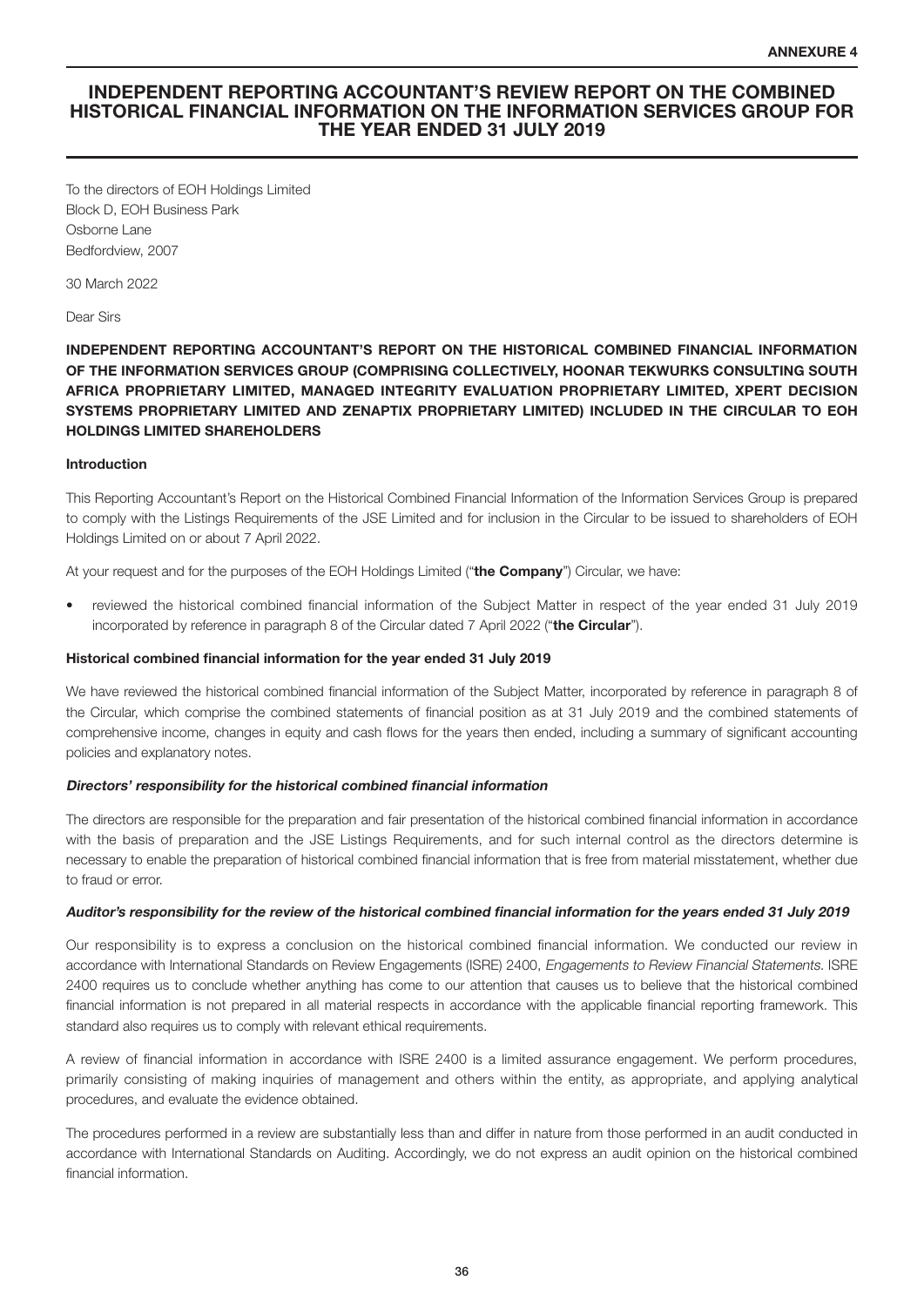#### Conclusion

Based on our review, nothing has come to our attention that causes us to believe that the historical combined financial information of the Subject Matter for the year ended 31 July 2019 do not present fairly, in all material respects, the combined financial position of the Subject Matter as at 31 July 2019, and its financial performance and cash flows for the years then ended, in accordance with the basis of preparation in note 1.1 and the JSE Listings Requirements.

#### Purpose of the report

The purpose of our report is for the Circular of EOH Holdings Limited and is not to be used for any other purpose.

#### Mazars

Registered Auditor Miles Fisher Partner 54 Glenhove Road Melrose Estate Johannesburg South Africa

30 March 2022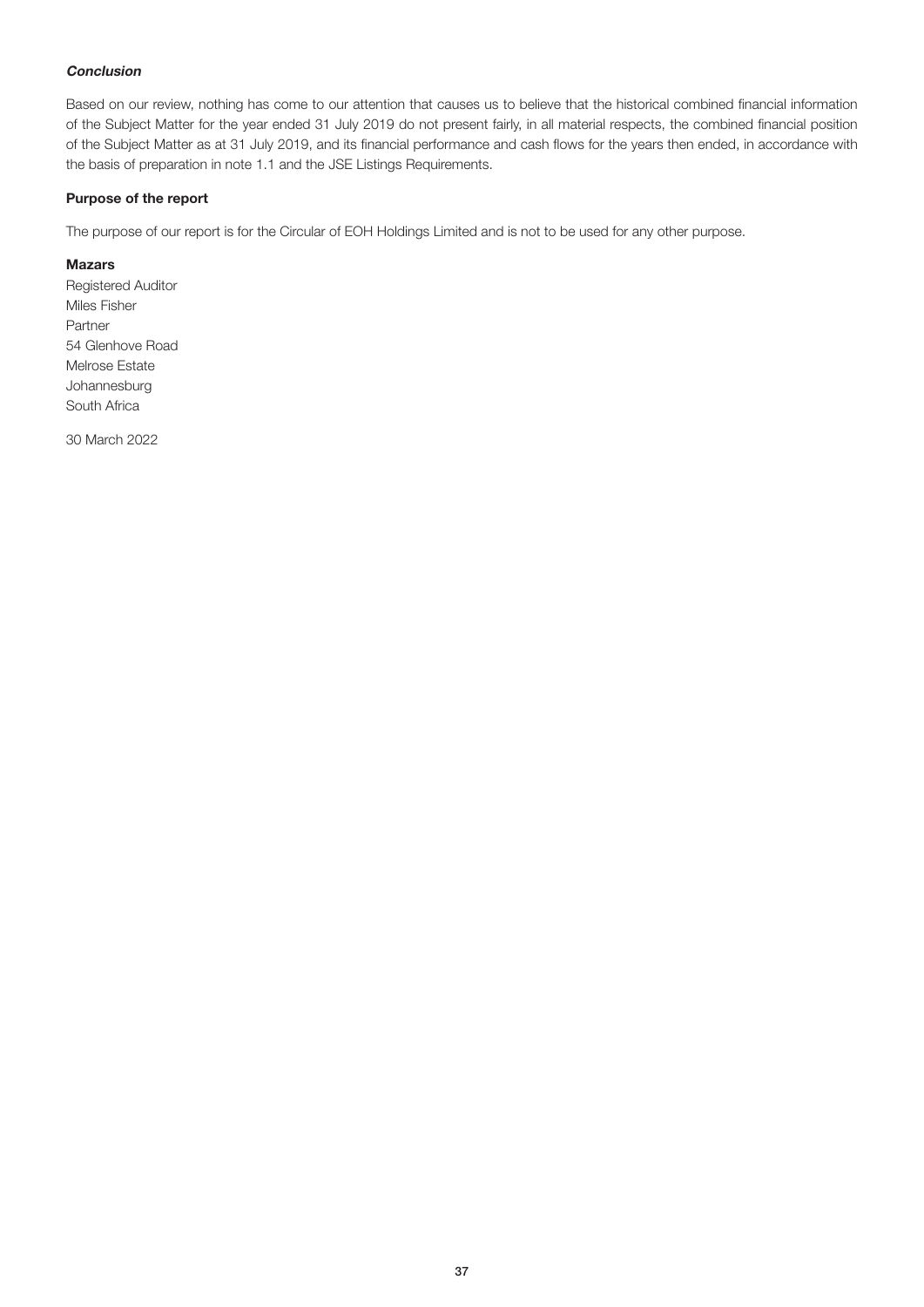## MATERIAL CONTRACTS

In addition to the Agreement, the salient features of which are set out in paragraph 4 of the circular, the loan agreements described in Annexure 6, the following are details of material contracts, being (i) contracts entered into otherwise than in the ordinary course of business, within the two years prior to the date of this circular or at any time containing an obligation or settlement that is or may be material to the Company or its subsidiaries at the last practicable date; and (ii) contracts that are otherwise considered material by the Company.

#### 1. DISPOSAL OF SYBRIN LIMITED (GUERNSEY) AND SYBRIN SYSTEMS PROPRIETARY LIMITED

- 1.1. As announced on SENS on 8 June 2021, EOH Mthombo ("the Seller"), a wholly-owned subsidiary of EOH, entered into a share purchase agreement to dispose of 100% of the issued ordinary shares of Sybrin Limited (Guernsey) ("Sybrin Ltd") and Sybrin Systems (Pty) Ltd ("Sybrin Systems") ("the Sale Shares"), together with all of Sybrin Ltd and Sybrin Systems' interests in their subsidiaries and associates (together "Sybrin"), to K2020893770 South Africa (Pty) Ltd ("the Purchaser"), a 51% black owned entity, for a cash consideration of up to R334 million ("the Base Purchase Price").
- 1.2. The Purchaser is a consortium comprising of:
	- One Thousand & One Voices Management (Mauritius) Ltd; and
	- Crossfin Technology Holdings Proprietary Limited and their black economic empowerment partners led by Isaac Mophatlane, (together "the Consortium").
- 1.3. Closing will take place on the last business day of the month in which the last suspensive condition is fulfilled ("the Closing Date").
- 1.4. The Base Purchase Price, after adjusting for net debt, non-operating assets and working capital, equates to an enterprise value ("EV") of R410 000 000 implying an EV/normalised EBITDA multiple of 5.3x on Sybrin's 31 July 2020 normalised EBITDA of R77 982 619 (FY19: R79 270 087), ("FY21 Normalised EBITDA"). The Base Purchase Price is subject to adjustment, and shall be settled in cash, as follows:
	- − R280 174 777 to EOH on the Closing Date;
	- − R4 176 363 will be paid, by the Consortium, into an escrow account and held by an escrow agent on the Closing Date; and
	- − such other amounts calculated in accordance with the Completion Accounts Adjustment Amount and the EBITDA Adjustment Amount, will be paid to EOH within 60 days of the Closing Date.

The "EBITDA Adjustment Amount" is calculated as follows:

- − Should the FY21 Normalised EBITDA be between R70 000 000 and R80 000 000, the EBITDA Adjustment Amount will be R50 000 000 ("the Base EBITDA Adjustment Amount").
- − Should FY21 Normalised EBITDA be greater than R80 000 000, the Base EBITDA Adjustment Amount of R50 000 000 will be adjusted upwards by R3 333 333 for every R1 000 000 increase in EBITDA subject to a maximum adjustment of R75 000 000.
- − Should FY21 Normalised EBITDA be less than R70 000 000, the Base EBITDA Adjustment Amount of R50 000 000 will be adjusted downwards by R3 333 333 for every R1 000 000 decrease in EBITDA subject to a maximum adjustment of R50 000 000

The "Completion Accounts Adjustment Amount" is calculated as follows:

- − The difference between the Net Working Capital Difference (being the difference between net working capital as at the Closing Date and the average net working capital for the 12-month period prior to the Closing Date) and R3 998 132; and
- The difference between net debt as at the Closing Date and the expected net debt at the Closing Date;
- − The difference between the non-operating assets as at the Closing Date and the target non-operating assets at the Closing Date.
- 1.5. Paragraph 2.5 of Part I of this circular provides an update on the Sybrin transaction.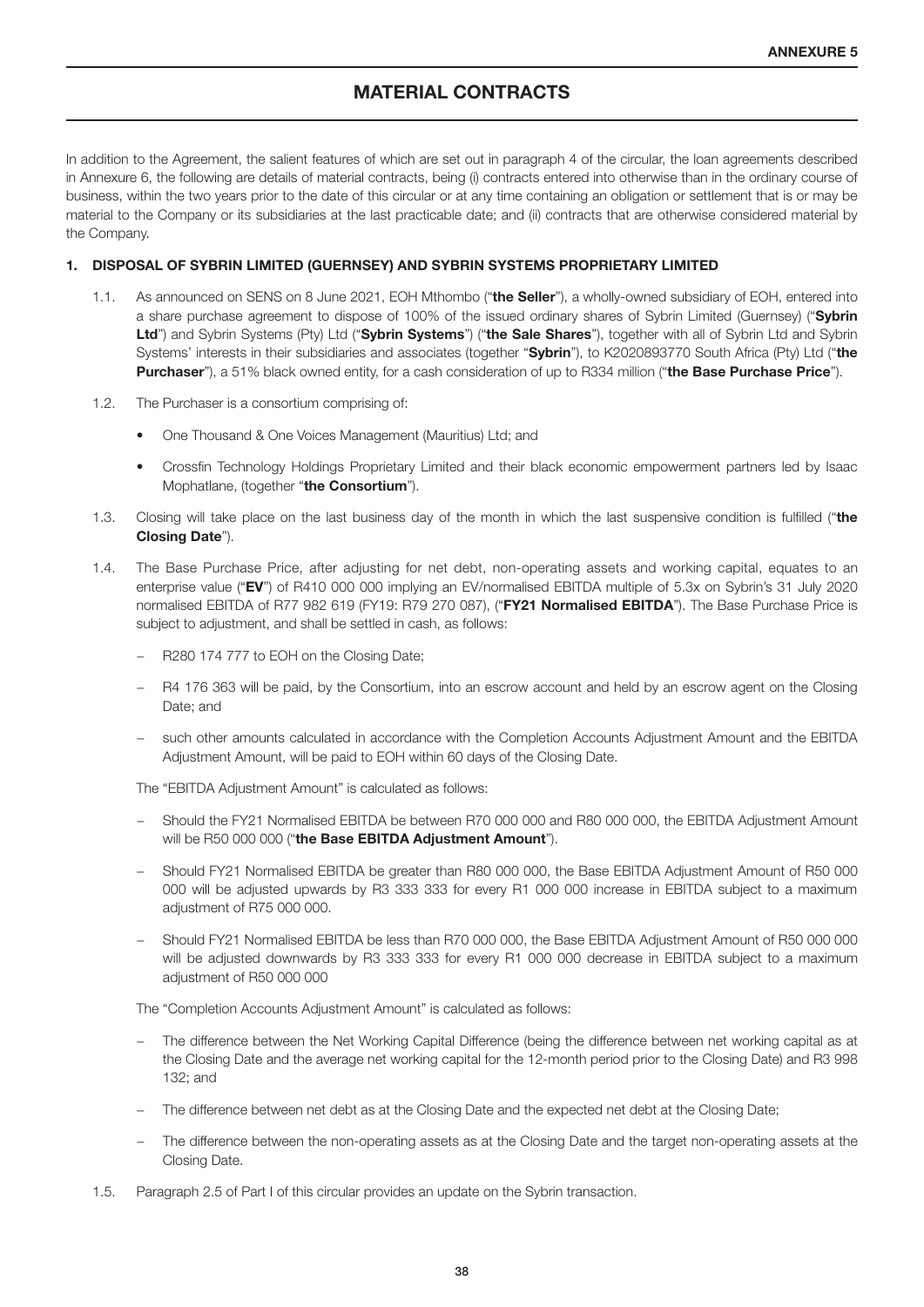#### 2. DISPOSAL OF 100% OF MARS HOLDINGS PROPRIETARY LIMITED

- 2.1. As announced on SENS on 18 November 2020, EOH Mthombo ("the Seller"), a wholly-owned subsidiary of EOH, entered into a share purchase agreement ("SPA") to dispose of 100% of the issued ordinary shares of MARS Holdings Proprietary Limited, together with its subsidiaries and associates (together "Syntell"), to K2020776145 South Africa Proprietary Limited ("the Purchaser"), owned by a consortium led by the current executive directors of Syntell, for a consideration of R211 000 000 ("the Base Purchase Price").
- 2.2. Closing took place on the date of signature of the SPA ("the Signature Date"), being 18 November 2020 ("the Closing Date"). The Base Purchase Price has been calculated with reference to the Syntell management accounts as at 31 July 2020 and increased at a rate of 5% per annum from 1 November 2020 until the Closing Date ("the Purchase Price Increase Amount").
- 2.3. The Purchaser has paid to the Seller a cash amount equal to the Base Purchase Price, plus the Purchase Price Increase Amount less the vendor for acquisition liability. Additionally, a shareholder loan from EOH of R10 500 000 was settled by Syntell prior to the Signature Date.

#### 3. DISPOSAL OF DENTAL INFORMATION SYSTEMS HOLDINGS PROPRIETARY LIMITED

- 3.1. As announced on SENS on 19 December 2019, EOH Abantu Proprietary Limited ("EOH Abantu"), a wholly-owned subsidiary of EOH, entered into a sale of shares agreement with Afrocentric Health (RF) Proprietary Limited ("the Purchaser"), a subsidiary of AfroCentric Investment Corporation Limited ("AfroCentric"), in terms of which EOH Abantu disposed of all of its shares in Dental Information Systems Holdings Proprietary Limited ("Denis") to the Purchaser on such terms that it received a total value of R250,000,000 ("the Transaction").
- 3.2. EOH Abantu disposed of all of its shares in Denis to the Purchaser for a purchase consideration of R170,000,000 (the "Purchase Price"). Prior to the completion date of the Transaction. Denis was entitled to distribute a cash dividend of R80 000 000 to EOH Abantu, in its capacity as the sole shareholder of Denis ("the Permitted Dividend"). The Purchase Price, together with the Permitted Dividend resulted in EOH Abantu receiving a total value of R 250,000,000. An amount equal to R16,500,000 ("Escrow Amount") (being a portion of the Purchase Price) was held in escrow by an escrow agent as security for the payment by EOH Abantu to AfroCentric for any warranty claims. The Escrow Amount was held for a period of 18 months and is anticipated to be released in full during March 2022.

#### 4. DISPOSAL OF LSD INFORMATION TECHNOLOGY PROPRIETARY LIMITED

- 4.1. In December 2017, EOH, through its wholly-owned subsidiary, EOH Mthombo, acquired LSD Information Technology Proprietary Limited ("LSD") from the trustees for the time being of The Ixoxo Trust, LSD Capital Proprietary Limited, Stefan Lesicnik (the "Key Employee") and Neil Cameron White (collectively the "Initial Sellers") by entering into an acquisition agreement (the "Initial Acquisition Agreement"). LSD specialises in open source technologies with offerings across Linux, automation, DevOps and containers. EOH announced on 20 April 2020, that EOH Mthombo entered into a settlement agreement, on 17 April 2020 with the Initial Sellers (the "Settlement Agreement") in terms of which EOH Mthombo agreed to transfer all of its shares in LSD to the Initial Sellers as full and final settlement of EOH's outstanding obligations to the Initial Sellers, created in terms of the Initial Acquisition Agreement
- 4.2. The Initial Sellers retained all consideration received from EOH Mthombo pursuant to the Initial Acquisition Agreement and EOH Mthombo was entitled to retain any dividends declared by LSD post the Initial Acquisition Agreement until the closing date up to a maximum of R30 000 000, following which no further liabilities were deemed to exist between LSD, EOH Mthombo and/or any other company within the EOH Group in respect of inter-company loans. The overall benefits of such an approach to each party were considered to largely offset within a fair difference.
- 4.3. Following the conclusion of the Settlement Agreement, EOH Mthombo, the Initial Sellers and the Key Employee agreed that all and any liabilities in terms of the Initial Acquisition Agreement and/or the services agreement concluded between the Key Employee and EOH Mthombo were discharged in full and final settlement and none of the Initial Sellers nor the Key Employee will have any further claims or actions arising from the Initial Acquisition Agreement or services agreement against EOH Mthombo and/or any other company within the EOH Group.
- 4.4. With effect from the effective date, being 1 April 2020, the Initial Sellers and the Key Employee provided an unconditional and irrevocable release of EOH Mthombo and/or any other company within the EOH Group from any duties, obligations and liabilities that any of them may have towards LSD, the Initial Sellers and/or the Key Employee in respect of the Initial Acquisition Agreement and/or the services agreement.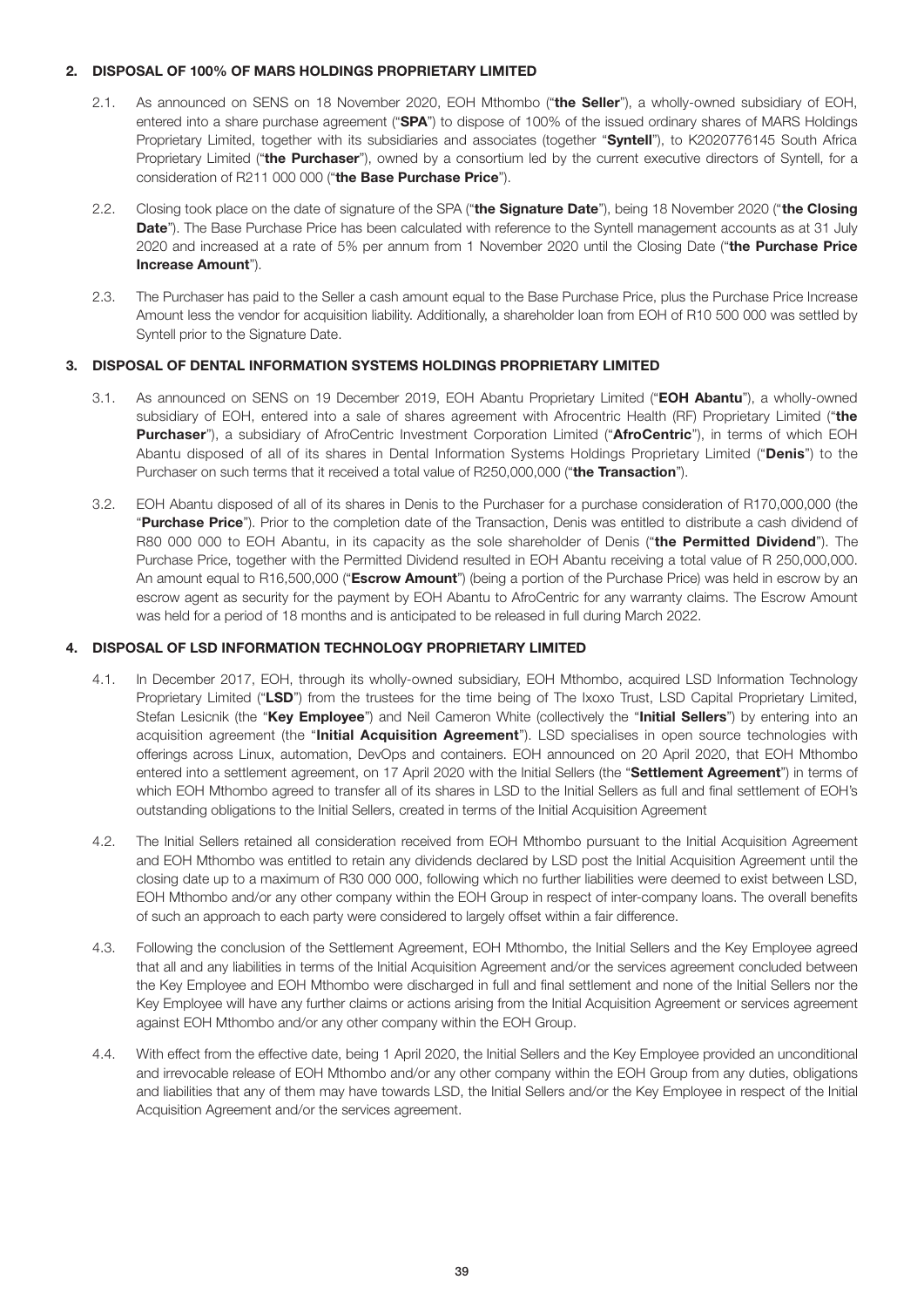|             | Material loans as at the last practicable date:                                                                                                                                                                                                            |                                                                   |                                                                                                                                                                                   |                                                                                                                                                                                                                                                                                                                                                                                                                                                         |                                                                                                    |                                                                                                                                                                                                                                                                                                                                                                                                                                                                                                                                                                                                                                                                                         |                                                                                                                             |
|-------------|------------------------------------------------------------------------------------------------------------------------------------------------------------------------------------------------------------------------------------------------------------|-------------------------------------------------------------------|-----------------------------------------------------------------------------------------------------------------------------------------------------------------------------------|---------------------------------------------------------------------------------------------------------------------------------------------------------------------------------------------------------------------------------------------------------------------------------------------------------------------------------------------------------------------------------------------------------------------------------------------------------|----------------------------------------------------------------------------------------------------|-----------------------------------------------------------------------------------------------------------------------------------------------------------------------------------------------------------------------------------------------------------------------------------------------------------------------------------------------------------------------------------------------------------------------------------------------------------------------------------------------------------------------------------------------------------------------------------------------------------------------------------------------------------------------------------------|-----------------------------------------------------------------------------------------------------------------------------|
|             | Lender                                                                                                                                                                                                                                                     | <b>Description</b>                                                | Origination                                                                                                                                                                       | <b>Interest Rate</b><br>E<br>Capital amount<br>outstanding                                                                                                                                                                                                                                                                                                                                                                                              | and conditions<br>Amount, terms<br>of repayment<br>or renewal                                      | Security                                                                                                                                                                                                                                                                                                                                                                                                                                                                                                                                                                                                                                                                                | Maturity date                                                                                                               |
| Senior debt | Limited <sup>2</sup> , Sanlam<br>FirstRand Bank<br>Africa Limited <sup>2</sup> ,<br>Bank of South<br>Limited, Absa<br>The Standard<br>Management<br><b>Bank Limited</b><br>Sanlam Life<br>Investment<br>Proprietary<br>Insurance<br>Limited <sup>2</sup> , | secured through<br>Interest-bearing<br>Security SPV<br>bank loans | consolidation of<br><b>Common Terms</b><br>the group into a<br>single funding<br>facility dated 20<br>arising from the<br>all debt across<br>October 2021<br>Agreement<br>Revised | 3-month JIBAR $+ 265$<br>$3$ -month JIBAR $+285$<br>3-month JIBAR $+ 240$<br>3-month JIBAR + 220<br>· revolving credit facility<br>a dematerialised note<br>bank loans comprises:<br>at an interest rate of<br>at an interest rate of<br>at an interest rate of<br>· an amortising facility<br>a bullet facility at an<br>The interest-bearing<br>basis points; and<br>interest rate of<br>basis points;<br>basis points;<br>basis points<br>1963218066 | process of being<br>currently in the<br>renegotiated<br>with lenders.<br>Senior debt<br>conditions | · any other amounts, of<br>member of the Group<br>whatsoever, including<br>incorporated in South<br>account against, any<br>requires wholly-owned<br>subsidiaries to provide<br>without limitation, all<br>a pledge and cession<br>becoming by any of<br>whatsoever, now or<br>from time to time in<br>· bank accounts and<br>the future owing by<br>· disposal proceeds;<br>Security SPV which<br>amounts owing or<br>arising out of any<br>Secured through a<br>· all shares in, and<br>any third person<br>its debtors; and<br>cause of action<br>· cash and cash<br>claims on loan<br>· related rights.<br>investments;<br>equivalents;<br>any nature<br>· claims;<br>Africa;<br>ťö | Senior debt in the<br>process of being<br>enders with the<br>refinanced with<br>loan currently<br>classified as<br>current. |
|             |                                                                                                                                                                                                                                                            |                                                                   |                                                                                                                                                                                   |                                                                                                                                                                                                                                                                                                                                                                                                                                                         |                                                                                                    |                                                                                                                                                                                                                                                                                                                                                                                                                                                                                                                                                                                                                                                                                         |                                                                                                                             |

Set out below are details of all material loans made to EOH and/or to any of its subsidiaries, that remain outstanding as at the last practicable date: Set out below are details of all material loans made to EOH and/or to any of its subsidiaries, that remain outstanding as at the last practicable date:

Material loans as at the last practicable date:

## MATERIAL LOANS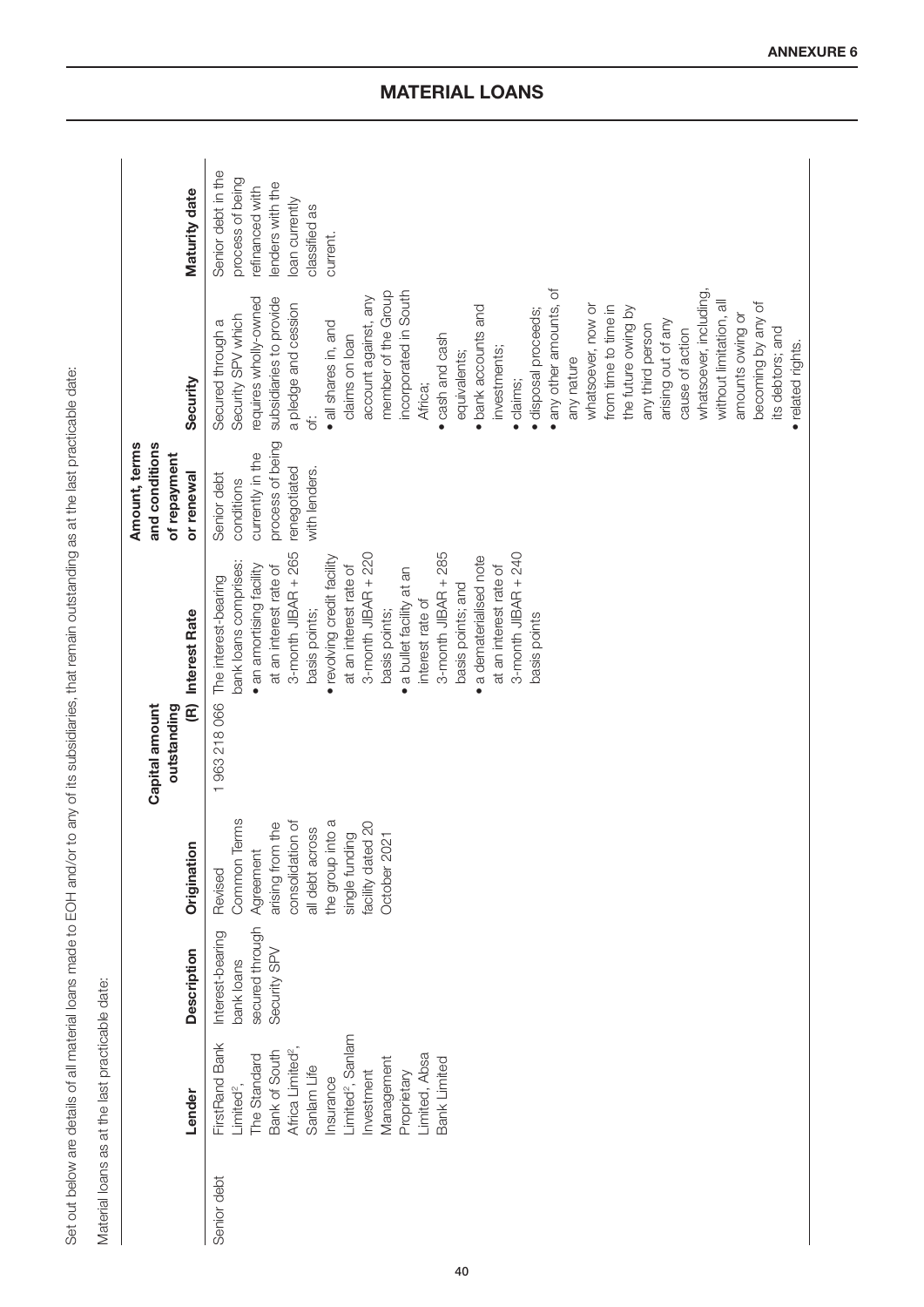|                                 | Lender                                                  | <b>Description</b>                                                       | Originatio                                                                                                                                   | (R) Interest Rate<br>Capital amount<br>outstanding                                     | Amount, terms<br>and conditions<br>of repayment<br>or renewal                                              | Security                                                                                                                                                                                                                                                                      | Maturity date |
|---------------------------------|---------------------------------------------------------|--------------------------------------------------------------------------|----------------------------------------------------------------------------------------------------------------------------------------------|----------------------------------------------------------------------------------------|------------------------------------------------------------------------------------------------------------|-------------------------------------------------------------------------------------------------------------------------------------------------------------------------------------------------------------------------------------------------------------------------------|---------------|
| DC loan facility The Industrial | Corporation of<br>Development<br>South Africa<br>imited | interest-bearing<br>Comprises an<br>granted by the<br>loan facility<br>8 | (Pty) Ltd to fund<br>27 March 2019<br>to Pia Solar SA<br>working capital<br>R124 400 000<br>Loan facility of<br>concluded on<br>requirements | 10.75% in respect of<br>114 901 665 14.25% in respect of<br>R47 700 000<br>R67 300 000 | established with<br>For every draw<br>3 to 6 months<br>a repayment<br>contract is<br>individual<br>down an | cession of debtors, loan current<br>guarantee of R30 million<br>bond over all moveable<br>proceeds; (ii) a general<br>from Nextec Industrial<br>Technologies Limited.<br>term of between assets; (iii) a limited<br>and special notarial<br>Secured by: (i) a<br>accounts and | Classified as |
|                                 |                                                         |                                                                          |                                                                                                                                              |                                                                                        |                                                                                                            |                                                                                                                                                                                                                                                                               |               |

# Notes

- 1. None of the above material loans are the subject of any conversion or redemption rights. 1. None of the above material loans are the subject of any conversion or redemption rights.
- The proceeds from the disposal (excluding transaction costs) will be used to reduce the outstanding senior debt. 2. The proceeds from the disposal (excluding transaction costs) will be used to reduce the outstanding senior debt. $\alpha$

## MATERIAL LOANS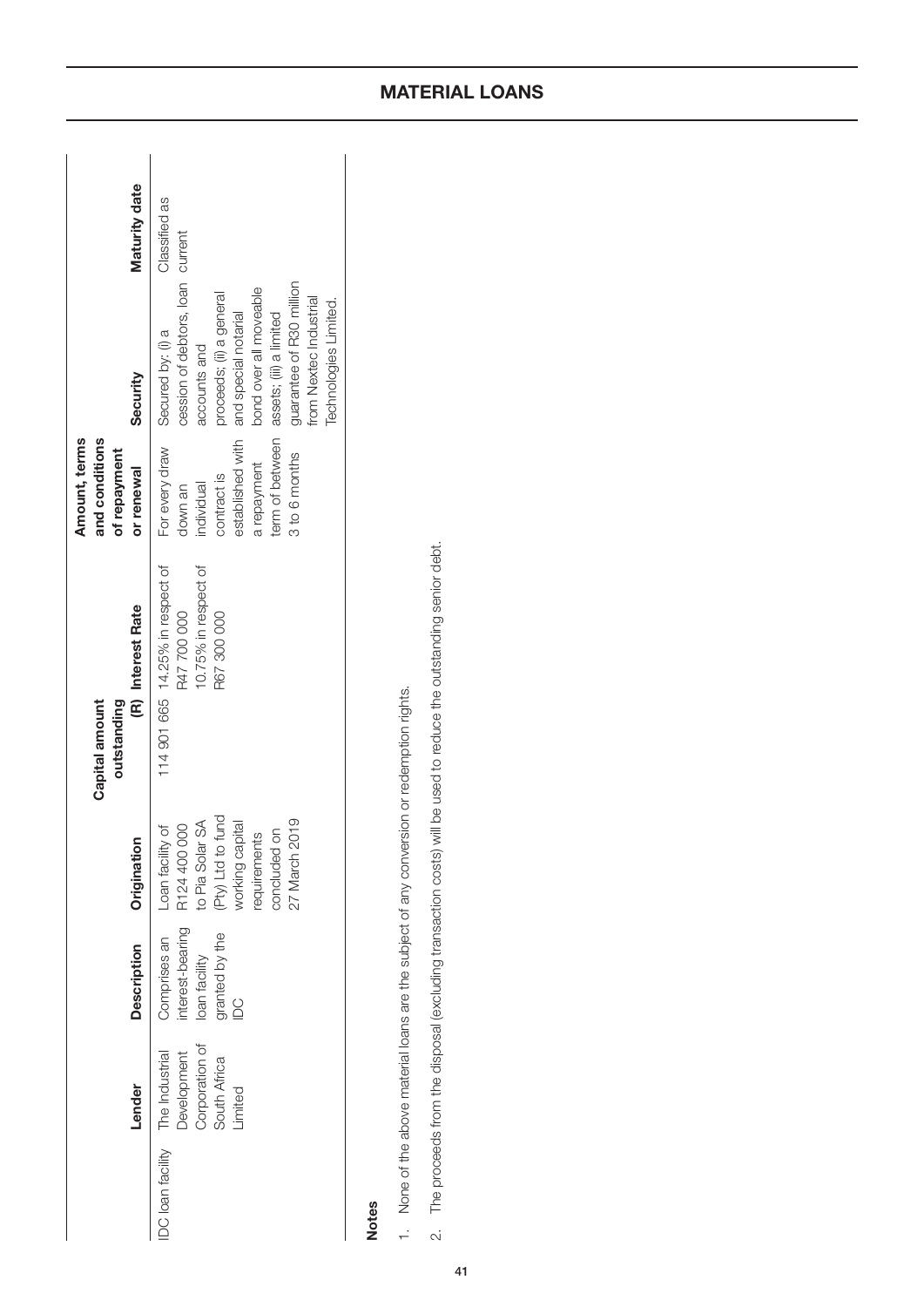## MATERIAL RISKS

The risks tabulated below are the top risks for the EOH Group. Risks identified here are overseen by the Governance and Risk Committee, which is accountable for providing oversight of the actions being managed at executive level.

Risks are managed within the context of the risk and compliance framework, which forms part of the EOH corporate governance framework. This framework includes control, management compliance and integrated assurance, aligned to our five philosophies, and is designed to drive our strategic objectives and future value creation for all our stakeholders.

| <b>Risk</b>                                                                           | Impact                                                                                                                                                                                                                                                                                                                                                                                                                                                                                   | <b>Mitigation</b>                                                                                                                                                                                                                                                                                                        |  |  |
|---------------------------------------------------------------------------------------|------------------------------------------------------------------------------------------------------------------------------------------------------------------------------------------------------------------------------------------------------------------------------------------------------------------------------------------------------------------------------------------------------------------------------------------------------------------------------------------|--------------------------------------------------------------------------------------------------------------------------------------------------------------------------------------------------------------------------------------------------------------------------------------------------------------------------|--|--|
| Macro-economic<br>conditions and<br>COVID-19                                          | Volatile macro-economic conditions, exacerbated<br>by the economic impact of COVID-19, may<br>weaken enterprise spending affecting ability to<br>achieve growth and revenue targets.                                                                                                                                                                                                                                                                                                     | • Continuously monitoring customer needs to<br>understand where we can assist with their<br>technology demands to enhance our customer<br>value proposition<br>• Continue to implement and monitor cost<br>containment measures put in place                                                                             |  |  |
| <b>Cyber threat</b>                                                                   | A malicious or accidental cyber-attack from<br>outside our organisation, as well as insider threats<br>or supplier breaches, could result in service<br>interruptions and/or the infringement of personal<br>and confidential data. This could impact our<br>customers, our revenue and reputation, and lead<br>to costs associated with fraud and/or extortion.<br>During the COVID-19 pandemic, there has been<br>an increase in cyber threats; this is exacerbated<br>by remote work. | • Manage security risks by implementing<br>continuous security improvement programmes<br>• Ongoing training of employees, to educate<br>employees on new processes and technologies<br>• Strengthening on zero trust architecture                                                                                        |  |  |
| Regulatory<br>compliance<br>including data<br>privacy                                 | Failure to meet regulatory requirements such as<br>B-BBEE, tax liabilities relating to statutory<br>employment, and emerging and evolving data<br>privacy requirements would incur cost and<br>reputational damage.                                                                                                                                                                                                                                                                      | • Appointment of data privacy officers across the<br>Group<br>• Mandatory data privacy training conducted<br>across the Group<br>• Roll-out of compliance risk management plans<br>across the Group                                                                                                                      |  |  |
| Implementation of<br>a new Group<br>enterprise resource<br>planning ('ERP')<br>system | The adoption of a new ERP system, which will<br>replace the existing accounting systems, poses<br>several challenges relating to, among other things,<br>training of personnel, communication of new rules<br>and procedures, changes in corporate culture,<br>migration of data and possible business<br>interruptions during implementation.                                                                                                                                           | • Appropriate governance measures have been<br>put in place including:<br>- an Executive Steering committee<br>- subcommittees established for data, ERP,<br>change management<br>• A system implementation process is being<br>followed<br>• Roll-out will follow a phased implementation<br>• Rigorous testing process |  |  |
| Human capital                                                                         | There is increasing demand for tech skill in the<br>global market. Remote work in a post-COVID-19<br>market is providing skilled resources additional<br>opportunities. As competition for these employees<br>increases, EOH may not be successful in<br>attracting and retaining qualified personnel.                                                                                                                                                                                   | • Updated and revised remuneration policy<br>• Launched the RiseUp Academy to provide all<br>employees with a platform to grow their skillset<br>· Implementation of 'wellness Wednesday' aimed<br>at delivering targeted interventions to all<br>employees                                                              |  |  |
| <b>Legacy issues</b>                                                                  | The ongoing legal and forensic examination of<br>wrongdoing could consume ongoing resources<br>and executive bandwidth, yielding further financial<br>claims requiring justice, remediation and<br>restitution.                                                                                                                                                                                                                                                                          | • Problematic legacy contracts have been<br>concluded<br>. Investigation into material matters has been<br>concluded<br>• Costs associated with litigation will be reviewed<br>on an ongoing basis                                                                                                                       |  |  |
| <b>Liquidity</b>                                                                      | Liquidity constraints could be faced due to the<br>suboptimal gearing of the balance sheet                                                                                                                                                                                                                                                                                                                                                                                               | • Signed a Common Terms Agreement with the<br>lender group on 20 October 2021<br>• Continuing activities to deleverage the balance<br>sheet and normalise the capital structure                                                                                                                                          |  |  |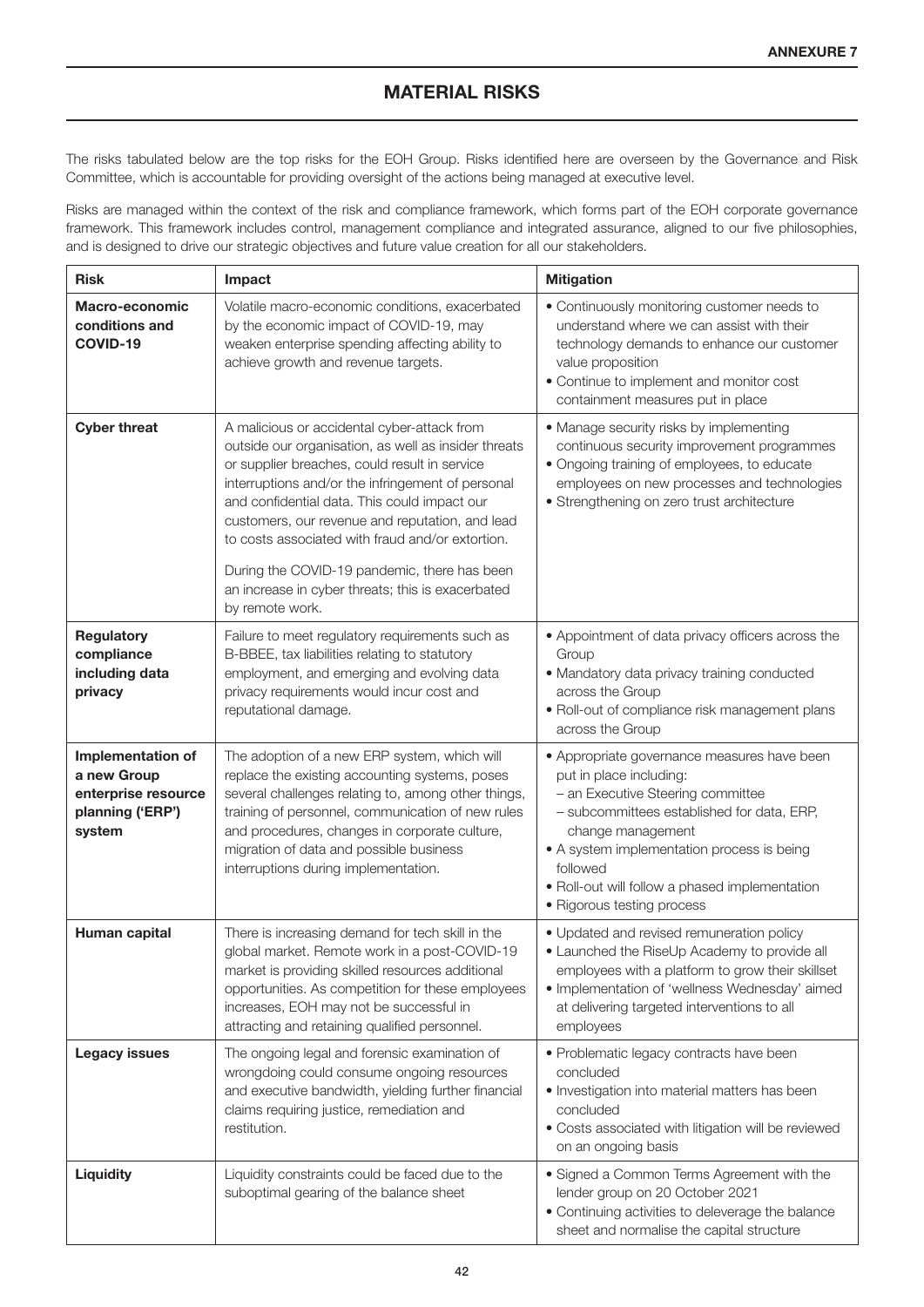

EOH HOLDINGS LIMITED (Incorporated in the Republic of South Africa) (Registration number 1998/014669/06) JSE share code: EOH ISIN: ZAE000071072 ("EOH" or the "Company")

## NOTICE OF GENERAL MEETING OF SHAREHOLDERS

Where appropriate and applicable, the terms defined in the circular to which this notice of general meeting is attached bear the same meanings in this notice of general meeting and, in particular, in the resolutions set out below.

Notice is hereby given that a general meeting of EOH shareholders will be held at 10:00 on Wednesday, 11 May 2022 and will be conducted entirely by electronic participation as contemplated in section 63(2)(a) of the Companies Act and provided for by the Company's MOI for the purpose of considering and, if deemed fit, passing, with or without modification, the resolutions set out below.

Shareholders are referred to the circular, which sets out the information and explanatory material that they may require in order to determine whether to participate in the general meeting and vote on the resolutions set out below.

The resolutions set out in this notice of general meeting are all inter-conditional and are further each subject to the fulfilment or, if applicable, waiver of the suspensive conditions to the transaction, as set out in paragraph 4 of the circular, save for any such condition precedent relating to the passing of such resolution.

#### Salient dates and times

|                                                                                                                                                                                                                                                                              | 2022              |
|------------------------------------------------------------------------------------------------------------------------------------------------------------------------------------------------------------------------------------------------------------------------------|-------------------|
| Record date to receive the circular and notice of general meeting                                                                                                                                                                                                            | Friday, 1 April   |
| Circular and notice of general meeting distributed                                                                                                                                                                                                                           | Thursday, 7 April |
| Last day to trade in order to be eligible to participate in and vote at the general meeting                                                                                                                                                                                  | Tuesday, 3 May    |
| Record date in order to vote at the general meeting                                                                                                                                                                                                                          | Friday, 6 May     |
| Last day to lodge forms of proxy for the general meeting with the transfer secretaries, by 10:00 (forms<br>of proxy not lodged with the transfer secretaries in time may be handed to the chairperson of the<br>general meeting immediately before the commencement thereof) | Monday, 9 May     |
| General meeting held at 10:00                                                                                                                                                                                                                                                | Wednesday, 11 May |
| Results of the general meeting released on SENS and ANS on or before                                                                                                                                                                                                         | Thursday, 12 May  |
| Results of the general meeting published in the press on or before                                                                                                                                                                                                           | Friday, 13 May    |

#### Notes:

- 1. All dates and times in this notice of general meeting are local dates and times in South Africa and are subject to change. Any changes will be announced on SENS and ANS.
- 2. EOH shareholders are referred to page 2 of the circular to which this notice of general meeting is attached for information on the action required to be taken by them.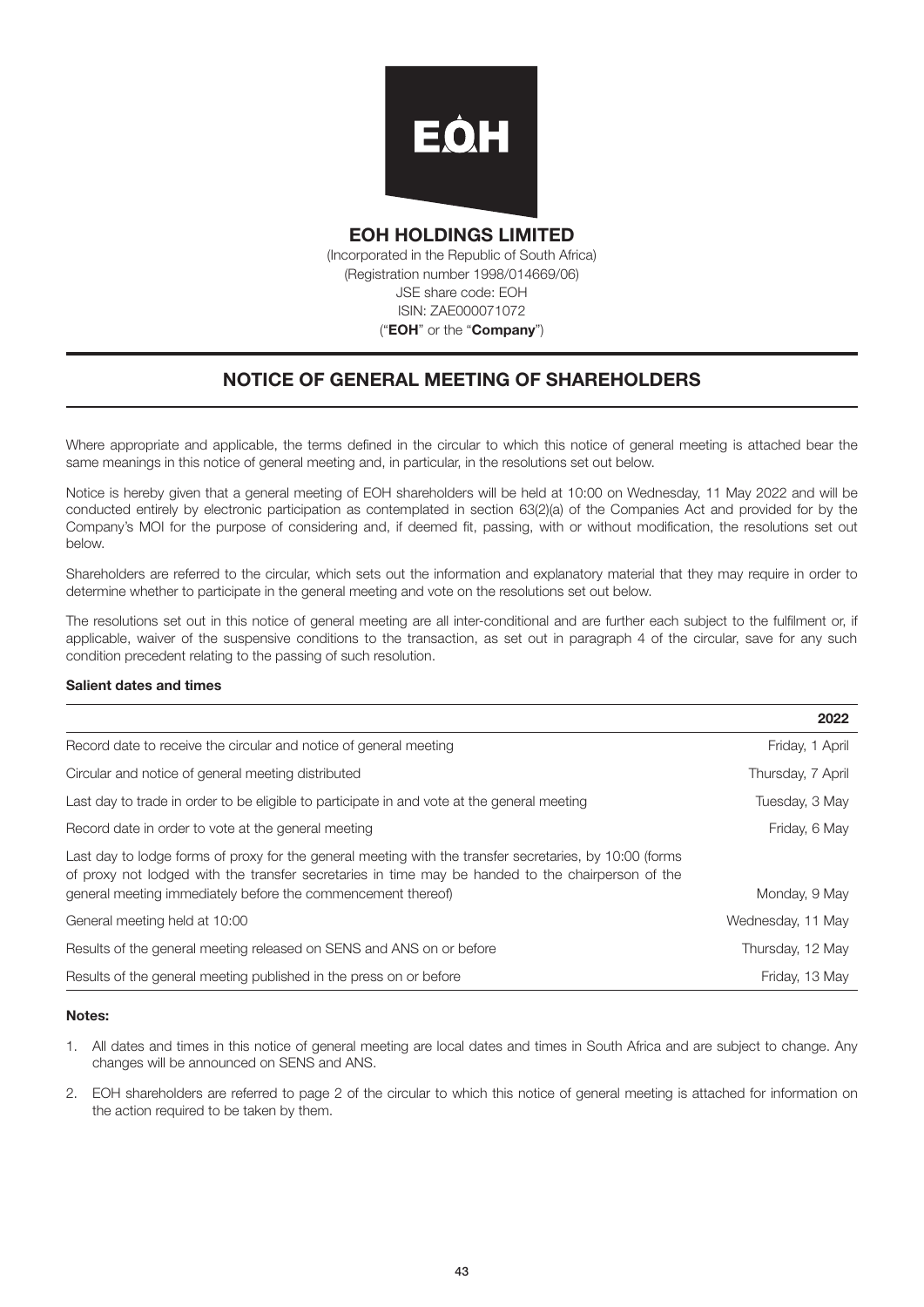#### ORDINARY RESOLUTION 1: DISPOSAL OF 100% OF THE ISSUED SHARE CAPITAL OF THE INFORMATION SERVICES **GROUP**

"Resolved in terms of paragraph 9.20 of the JSE Listings Requirements that the disposal by EOH Mthombo Proprietary Limited (a wholly-owned subsidiary of EOH) of the Information Services Group comprising 100% of the issued share capital of Hoonar Tekwurks Consulting South Africa Proprietary Limited, 100% of the issued share capital of Managed Integrity Evaluation Proprietary Limited, 100% of the issued share capital of Xpert Decision Systems Proprietary Limited and 100% of the issued share capital of ZenAptix Proprietary Limited to Bachique 842 Proprietary Limited, pursuant to the implementation of the sale of shares agreement dated 10 March 2022, be and is hereby authorised."

In order for ordinary resolution 1 to be adopted, the support of more than 50% of the voting rights exercised on the resolution by shareholders, present in person or by proxy at the general meeting, is required. Only shareholders holding ordinary shares in EOH and reflected on the register as such on the voting record date (excluding treasury shares) are entitled to vote on ordinary resolution 1.

#### ORDINARY RESOLUTION 2: AUTHORITY TO GIVE EFFECT TO RESOLUTION

"Resolved that any director or the company secretary of EOH be and is hereby authorised to do all such things and sign all such documents required to give effect to the resolution passed at the general meeting."

In order for ordinary resolution 2 to be adopted, the support of more than 50% of the voting rights exercised on the resolution by shareholders, present in person or by proxy at the general meeting, is required. Only shareholders holding ordinary shares in EOH and reflected on the register as such on the voting record date (excluding treasury shares) are entitled to vote on ordinary resolution 2.

#### VOTING AND QUORUM

The quorum requirement for the general meeting to begin or for a matter to be considered at the general meeting is at least three shareholders present in person or represented by proxy (and if the shareholder is a body corporate, the representative of the body corporate), and entitled to vote at the general meeting. In addition:

- the general meeting may not begin until sufficient persons are present in person or represented by proxy to exercise, in aggregate, at least 25% of the voting rights that are entitled to be exercised in respect of at least one matter to be decided at the general meeting; and
- a matter to be decided at the general meeting may not begin to be considered unless sufficient persons are present in person or represented by proxy to exercise, in aggregate, at least 25% of all of the voting rights that are entitled to be exercised in respect of that matter at the time the matter is called on the agenda.

Every shareholder present in person or represented by proxy and entitled to exercise voting rights at the general meeting shall be entitled to vote on a show of hands, irrespective of the number of voting rights that shareholder would otherwise be entitled to exercise. On a poll, any person who is present at the general meeting, whether as a shareholder or as proxy for a shareholder, has the number of votes determined in accordance with the voting rights associated with the shares held by that shareholder.

#### GENERAL INSTRUCTIONS

Shareholders who are entitled to attend, speak and vote at the general meeting are encouraged to do so.

#### ELECTRONIC PARTICIPATION

The Company has retained the services of Computershare Investor Services Proprietary Limited ("Computershare") to host the general meeting on an interactive platform and to facilitate electronic participation and voting by shareholders.

Shareholders who wish to electronically participate in and/or vote at the general meeting are required to register online at www. smartagm.co.za by no later than 10:00 on Monday, 9 May 2022. Shareholders may still register online to participate in and/or vote electronically at the general meeting after this date and time, provided, however, that for those shareholders to participate and/or vote electronically at the general meeting, they must be verified and registered before the commencement of the general meeting.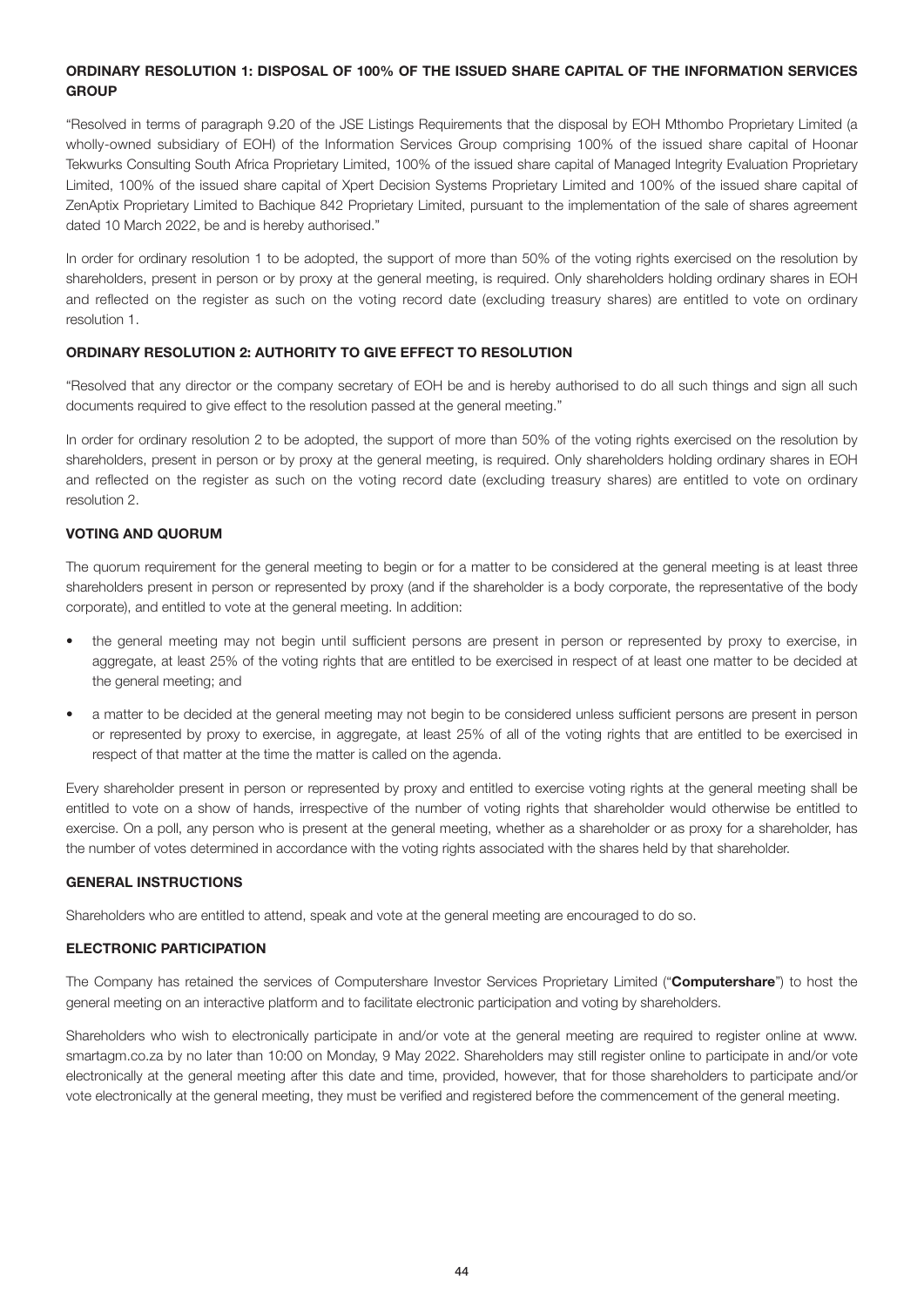As part of the registration process you will be requested to upload proof of identification (i.e., SA identity document, SA driver's license or passport) and authority to do so (where acting in a representative capacity), as well as to provide details, such as your name, surname, email address and contact number. Following successful registration, the transfer secretary will provide you with a meeting ID number, username and password in order to connect electronically to the general meeting. General meeting participation will be through the Lumi app or website by following the steps set out at www.smartagm.co.za. While the Company will bear all costs for the hosting of the general meeting by way of a remote interactive electronic platform, shareholders will be liable for their own network charges in relation to electronic participation in and/ or voting at the general meeting. Any such charges will not be for the account of the Company and/or Computershare. Neither the Company nor Computershare can be held accountable in the case of loss of network connectivity or other network failure due to insufficient airtime, internet connectivity, internet bandwidth and/or power outages which prevents any such shareholder from participating in and/or voting at the general meeting.

#### PROXIES AND AUTHORITY FOR REPRESENTATIVES TO ACT

The attached form of proxy is only to be completed by:

- certificated shareholders; or
- own-name dematerialised shareholders,

who cannot attend the general meeting but wish to be represented thereat.

All other beneficial owners who have dematerialised their shares through a CSDP or broker, without own-name registration, and who wish to attend the general meeting, must instruct their CSDP or broker to provide them with the necessary letter of representation, or they must provide the CSDP or broker with their voting instructions in terms of the relevant custody agreement entered into between them and the CSDP or broker. These shareholders must not use a form of proxy.

Forms of proxy are requested to be delivered to the transfer secretaries, Computershare at Rosebank Towers, 15 Biermann Avenue, Rosebank, 2196, or posted to Private Bag X9000, Saxonwold, 2132, or faxed to +27 11 688 5238, or emailed to proxy@computershare.co.za, so as to arrive no later than 10:00 on Monday, 9 May 2022. Alternatively, the form of proxy may be handed to the chairperson of the meeting or to the transfer secretaries at the meeting, at any time prior to its commencement, or prior to voting on any resolutions proposed at the meeting. Any shareholder who completes and lodges a form of proxy will nevertheless be entitled to attend, speak and vote in person at the general meeting should the shareholder decide to do so.

A company that is a shareholder, wishing to attend and participate at the general meeting should ensure that a resolution authorising a representative to so attend and participate at the general meeting on its behalf, is passed by its directors.

#### EOH does not accept responsibility and will not be held liable for any failure on the part of the CSDP or broker of a dematerialised EOH shareholder to notify such shareholder of the general meeting of or any business to be conducted thereat.

#### GENERAL NOTES

- 1. A shareholder entitled to attend and vote at the general meeting is entitled to appoint a person as a proxy or two or more persons as proxies in the alternative, but only one of such proxies may attend and vote instead of such shareholder. A proxy need not also be a shareholder. The delivery of an appointment of proxy shall not preclude a shareholder from attending and voting at the general meeting or at any adjournment thereof.
- 2. To appoint a proxy if you are a certificated shareholder or an own-name dematerialised shareholder and are registered on the share register, to be valid the signed form of proxy must be sent to Computershare either by depositing it at Rosebank Towers, 15 Biermann Avenue, Rosebank, 2196, via email to proxy@computershare.co.za, or via post to Private Bag X9000, Saxonwold, 2132, to be received no later than 10:00 on Monday, 9 May 2022. Alternatively, the form of proxy may be handed to the chairperson of the meeting or to the transfer secretaries at the meeting, at any time prior to its commencement, or prior to voting on any resolutions proposed at the meeting.
- 3. A form of proxy is enclosed. Completion and return of the form of proxy will not prevent a shareholder from attending and voting in person at the general meeting or any adjournment thereof, if the shareholder so wishes and is so entitled to attend.
- 4. Dematerialised shareholders who have not elected own-name registration who wish to attend the general meeting must instruct their CSDP or broker to provide them with the necessary authority to attend. Dematerialised shareholders who are unable to attend the general meeting, but who wish to vote, must promptly provide their CSDP or broker with their voting instructions in terms of the custody agreement entered into between that shareholder and the CSDP or broker.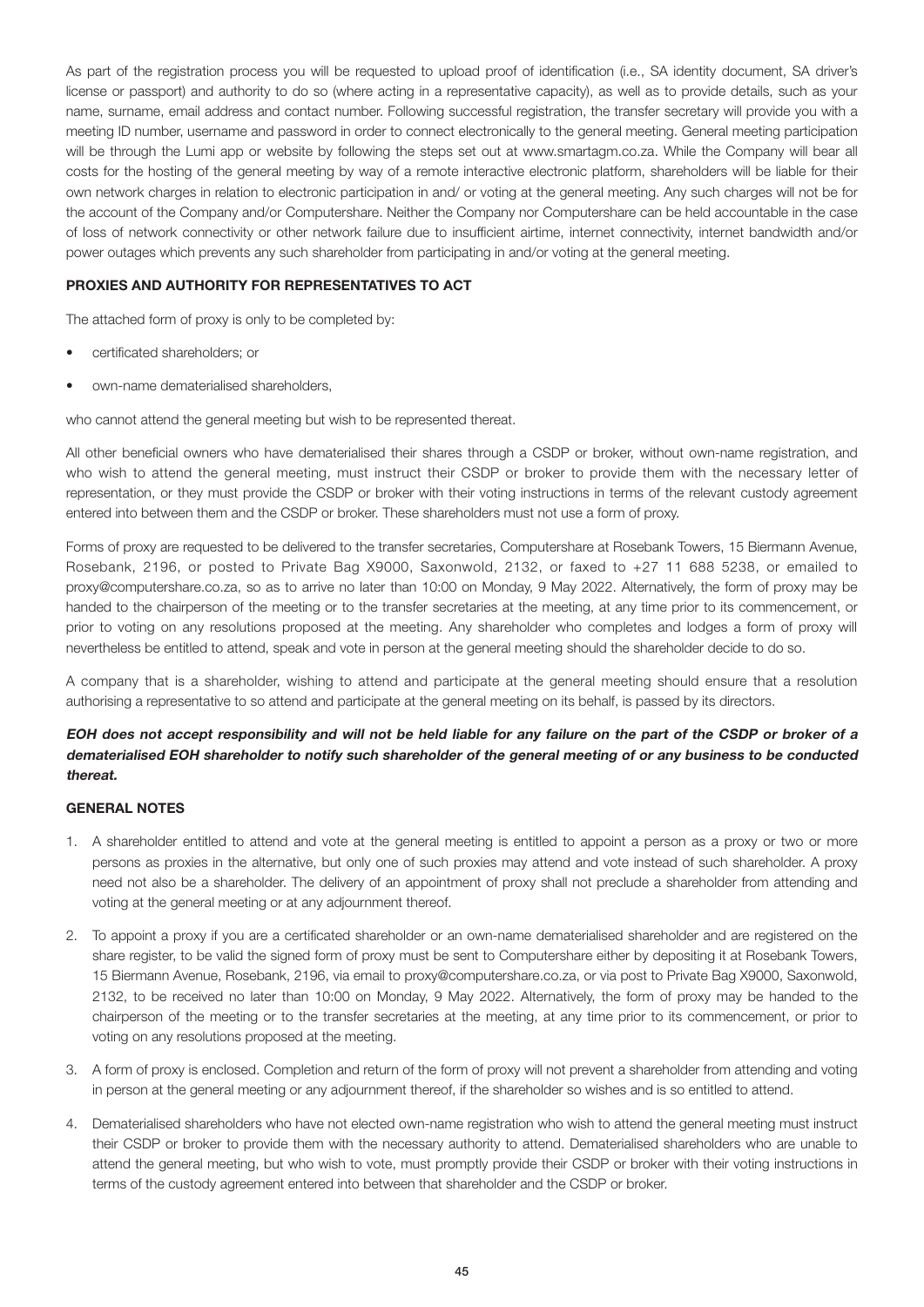- 5. Where there are joint registered holders of any ordinary share, the vote of the senior holder who tenders a vote (whether in person or by proxy) will be counted to the exclusion of the votes of the other joint holders. For this purpose, seniority shall be determined by the order in which the names of the holders stand in the register of shareholders.
- 6. No shareholder shall be entitled to vote in respect of any ordinary shares unless he has been registered as their holder or has been validly appointed as a proxy. For the purposes of determining which persons are entitled to attend or vote at the general meeting and how many votes such person may cast the shareholder must be entered on the register of members of the Company on Friday, 6 May 2022.
- 7. Any corporation which is a shareholder can appoint one or more corporate representatives who may exercise on its behalf all of its powers as a shareholder provided that they do not do so in relation to the same shares.

By order of the board

#### EOH Holdings Limited

30 March 2022

#### Registered office

Block D, EOH Business Park Osborne Lane Bedfordview, 2007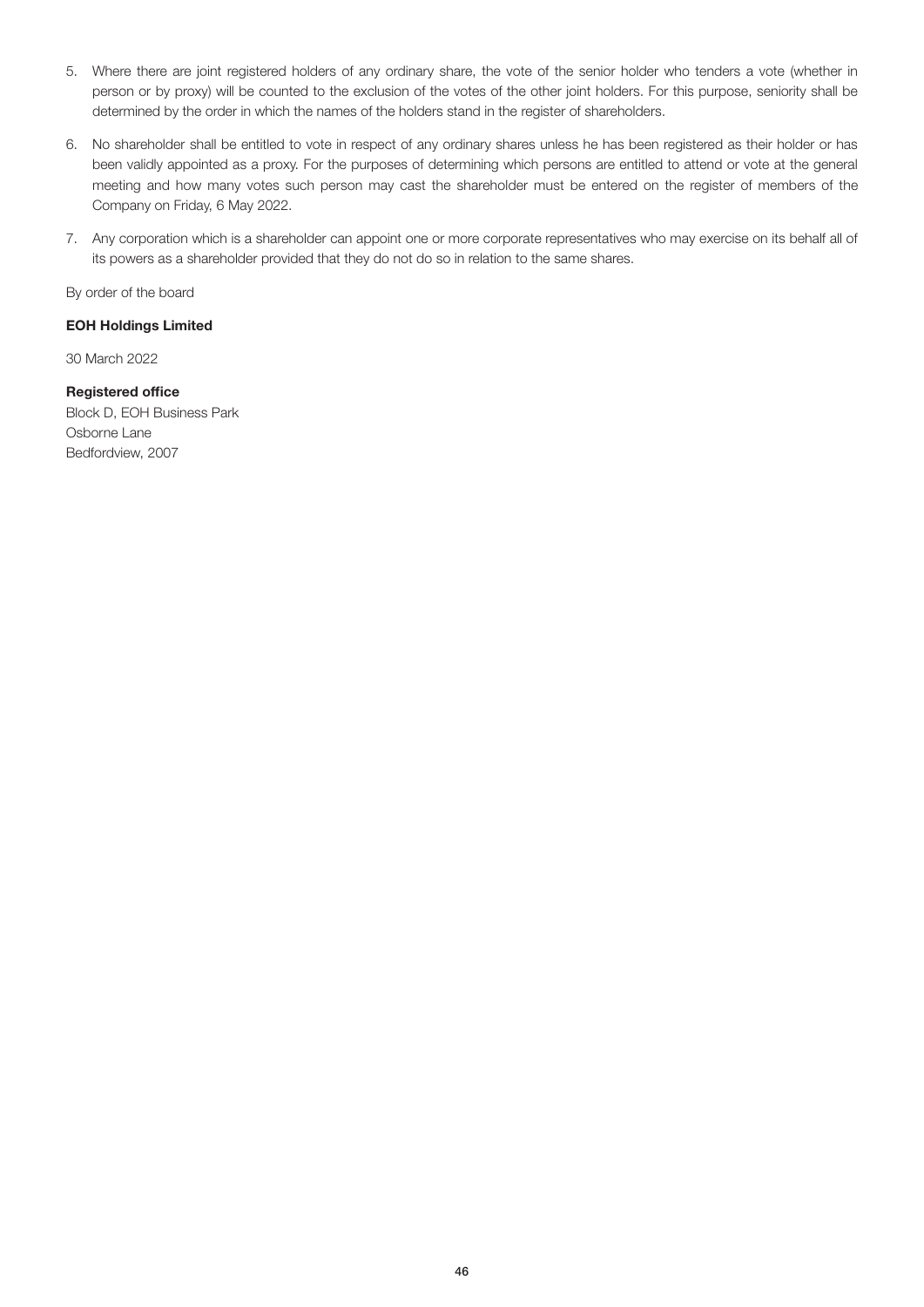

EOH HOLDINGS LIMITED

(Incorporated in the Republic of South Africa) (Registration number 1998/014669/06) JSE share code: EOH ISIN: ZAE000071072 ("EOH" or the "Company")

## FORM OF PROXY

Where appropriate and applicable, the terms defined in the circular to which this form of proxy is attached bear the same meanings in this form of proxy.

#### THIS FORM OF PROXY IS ONLY FOR USE BY:

- certificated shareholders; and
- own-name dematerialised shareholders.

For completion by the aforesaid registered shareholders who are unable to attend the general meeting to be held at 10:00 on Wednesday, 11 May 2022 entirely by electronic participation.

If you are a dematerialised shareholder, other than with own-name registration, do not use this form. Dematerialised shareholders, other than with own-name registration, should provide instructions to their appointed CSDP or broker in the form as stipulated in the agreement entered into between the shareholder and the CSDP or broker.

#### I/We (FULL NAMES IN BLOCK LETTERS PLEASE)

Email address Telephone number Cell phone number of (address) being the holder(s) of EOH shares hereby appoint:

|          | or failing him/her |
|----------|--------------------|
| <u>.</u> | of failing him/her |
| .        |                    |

3. the chairperson of the general meeting

as my/our proxy to attend and speak and to vote for me/us and on my/our behalf at the general meeting of shareholders and at any adjournment or postponement thereof, for the purpose of considering and, if deemed fit, passing, with or without modification, the resolutions to be proposed at the general meeting, and to vote on the resolutions in respect of the shares registered in my/our name(s).

Please indicate with an "X" in the appropriate spaces below how you wish your votes to be cast. Unless this is done the proxy will vote as he/she thinks fit.

|                                                                                                          | Number of votes |          |          |
|----------------------------------------------------------------------------------------------------------|-----------------|----------|----------|
|                                                                                                          | *In favour of   | *Against | *Abstain |
| Ordinary resolution 1: Disposal of 100% of the issued share capital of the Information Services<br>Group |                 |          |          |
| Ordinary resolution 2: Authority to give effect to resolution                                            |                 |          |          |

\* One vote per EOH share held by shareholders, recorded in the registers on the voting record date

Unless otherwise instructed my proxy may vote or abstain from voting as he/she thinks fit.

| Signed this                       | day of | 2022 |
|-----------------------------------|--------|------|
| Signature                         |        |      |
| Assisted by me (where applicable) |        |      |
| (State capacity and full name)    |        |      |

A shareholder entitled to attend and vote at the general meeting is entitled to appoint a proxy to attend, vote and speak in his/her stead. A proxy need not be a shareholder of EOH. Each shareholder is entitled to appoint one or more proxies to attend, speak and, on a poll, vote in place of that shareholder at the general meeting.

Forms of proxy are requested to be delivered to the transfer secretaries, Computershare, at Rosebank Towers, 15 Biermann Avenue, Rosebank, 2196, or posted to Private Bag X9000, Saxonwold, 2132, or faxed to +27 11 688 5238, or emailed to proxy@computershare.co.za, so as to arrive no later than 10:00 on Monday, 9 May 2022. Any shareholder who completes and lodges a form of proxy will nevertheless be entitled to attend, speak and vote in person at the general meeting should the shareholder decide to do so.

#### Please read notes on the reverse side hereof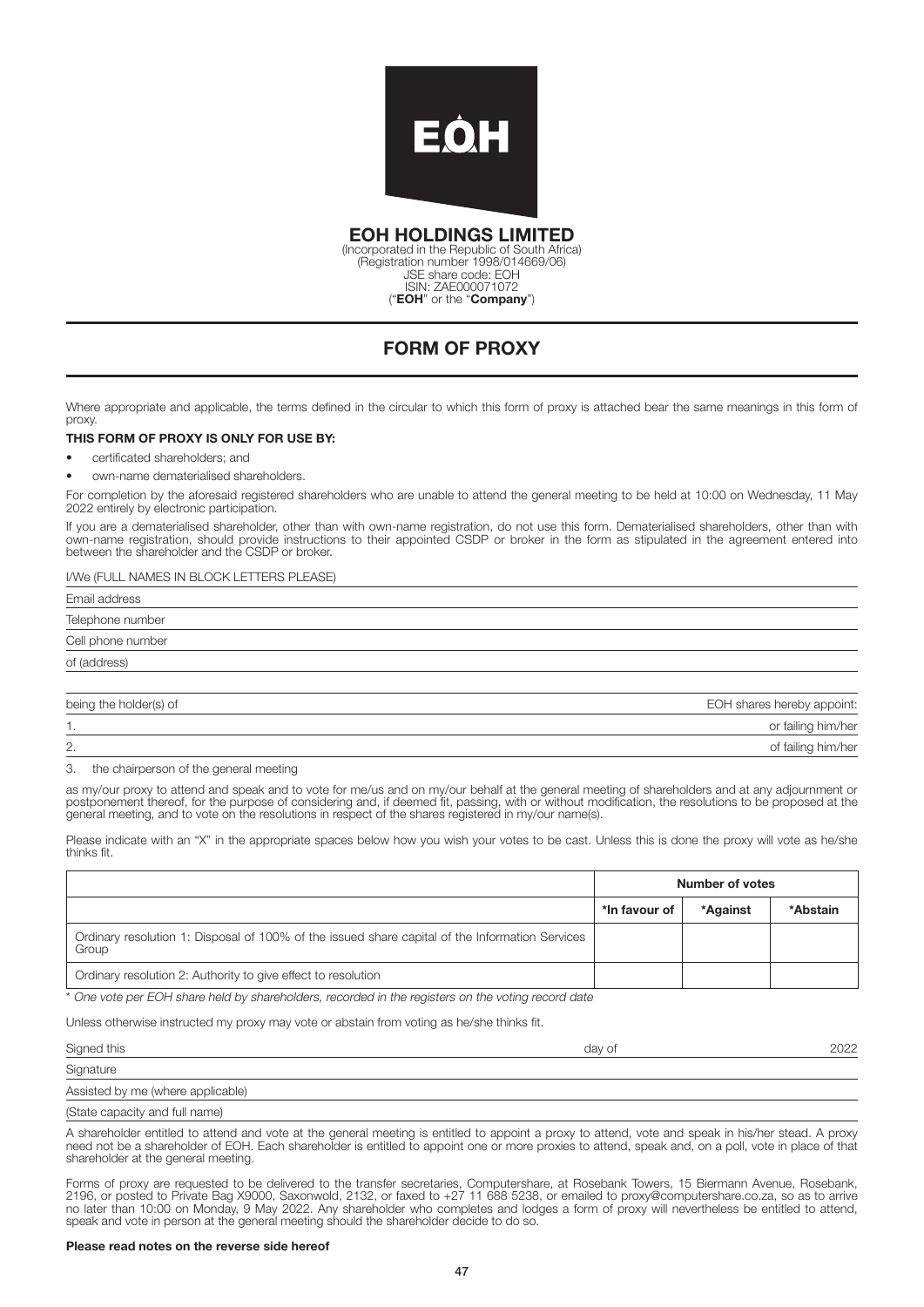## NOTES TO THE FORM OF PROXY

- 1. Only shareholders who are registered in the register of EOH under their own name on the voting record date may complete a form of proxy or attend the general meeting. This includes certificated shareholders or own-name dematerialised shareholders. A proxy need not be an EOH shareholder.
- 2. Certificated shareholders wishing to attend the general meeting have to ensure beforehand with the transfer secretaries that their shares are registered in their own name.
- 3. Beneficial shareholders whose shares are not registered in their own-name, but in the name of another, for example, a nominee, may not complete a proxy form, unless a form of proxy is issued to them by a registered shareholder and they should contact the registered shareholder for assistance in issuing instructions on voting their shares, or obtaining a proxy to attend, speak and, on a poll, vote at the general meeting.
- 4. Dematerialised shareholders who have not elected own-name registration in the registers of EOH through a CSDP and who wish to attend the general meeting, must instruct the CSDP or broker to provide them with the necessary letter of representation to attend.
- 5. Dematerialised shareholders who have not elected own-name registration in the register of EOH through a CSDP and who are unable to attend, but wish to vote at the general meeting, must timeously provide their CSDP or broker with their voting instructions in terms of the custody agreement entered into between that shareholder and the CSDP or broker.
- 6. A shareholder may insert the name of a proxy or the names of two or more alternative proxies of the shareholder's choice in the space, with or without deleting "the chairperson of the general meeting of shareholders". The person whose name stands first on the form of proxy and who is present at the general meeting will be entitled to act as proxy to the exclusion of those whose names follow.
- 7. The completion and lodging of this form of proxy will not preclude the relevant shareholder from attending the general meeting and speaking and voting in person thereat to the exclusion of any proxy appointed, should such shareholder wish to do so. In addition to the aforegoing, a shareholder may revoke the proxy appointment by:
	- 7.1. cancelling it in writing, or making a later inconsistent appointment of a proxy; and
	- 7.2. delivering a copy of the revocation instrument to the proxy, and to EOH.
- 8. The revocation of a proxy appointment constitutes a complete and final cancellation of the proxy's authority to act on behalf of the shareholder as of the later of the date:
	- 8.1. stated in the revocation instrument, if any; or
- 8.2. upon which the revocation instrument is delivered to the proxy and EOH as required in section 58(4)(c)(ii) of the Companies Act.
- 9. Should the instrument appointing a proxy or proxies have been delivered to the transfer secretaries, as long as that appointment remains in effect, any notice that is required by the Companies Act or the MOI to be delivered by the Company to the shareholder must be delivered to:
	- 9.1. the shareholder; or
	- 9.2. the proxy or proxies if the shareholder has in writing directed EOH to do so and has paid any reasonable fee charged by EOH for doing  $\mathbf{S}$
- 10. A proxy is entitled to exercise, or abstain from exercising, any voting right of the relevant shareholder without direction, except to the extent that the existing MOI or the instrument appointing the proxy provide otherwise.
- 11. If EOH issues an invitation to shareholders to appoint one or more persons named by EOH as a proxy, or supplies a form of instrument appointing a proxy:
	- 11.1. such invitation must be sent to every shareholder who is entitled to receive notice of the meeting at which the proxy is intended to be exercised;
	- 11.2. EOH must not require that the proxy appointment be made irrevocable; and
	- 11.3. the proxy appointment remains valid only until the end of the relevant meeting at which it was intended to be used, unless revoked as contemplated in section 58(5) of the Companies Act.
- 12. Any alteration or correction made to this form of proxy must be initialled by the signatory/ies. A deletion of any printed matter and the completion of any blank space(s) need not be signed or initialled.
- 13. Documentary evidence establishing the authority of a person signing this form of proxy in a representative capacity must be attached to this form unless previously recorded by the transfer secretaries or waived by the chairperson of the general meeting.
- 14. A minor must be assisted by his/her parent/guardian unless the relevant documents establishing his/her legal capacity are produced or have been registered by the transfer secretaries.
- 15. A company holding shares in EOH that wishes to attend and participate at the general meeting should ensure that a resolution authorising a representative to act is passed by its directors. Resolutions authorising representatives in terms of section 57(5) of the Companies Act must be lodged with the transfer secretaries prior to the general meeting.
- 16. Where there are joint holders of shares any one of such persons may vote at any meeting in respect of such shares as if he were solely entitled thereto; but if more than one of such joint holders wishes to be present or represented at the general meeting, that one of the said persons whose name appears first in the register of such shares or his proxy, as the case may be, shall alone be entitled to vote in respect thereof.
- 17. The chairperson of the general meeting may reject or accept any proxy which is completed and/or received other than in accordance with the instructions, provided that he shall not accept a proxy unless he is satisfied as to the matter in which a shareholder wishes to vote.
- 18. A proxy may not delegate his/her authority to act on behalf of the shareholder, to another person.
- 19. A shareholder's instruction to the proxy must be indicated by the insertion of the relevant number of shares to be voted on behalf of that shareholder in the appropriate space provided. Failure to comply with the above will be deemed to authorise the chairperson of the general meeting, if the chairperson is the authorised proxy, to vote in favour of the resolutions at the general meeting or other proxy to vote or to abstain from voting at the general meeting as he/she deems fit, in respect of the shares concerned. A shareholder or the proxy is not obliged to use all of the votes exercisable by the shareholder or the proxy, but the total of votes cast in respect whereof abstention is recorded may not exceed the total of the votes exercisable by the shareholder or the proxy.
- 20. Forms of proxy are requested to be delivered to the transfer secretaries, Computershare, at Rosebank Towers, 15 Biermann Avenue, Rosebank, 2196, or posted to Private Bag X9000, Saxonwold, 2132, or faxed to +27 11 688 5238, or emailed to proxy@computershare.co.za, so as to arrive no later than 10:00 on Monday, 9 May 2022. Alternatively, the form of proxy may be handed to the chairperson of the meeting or to the transfer secretaries at the meeting, at any time prior to its commencement, or prior to voting on any resolutions proposed at the meeting. Any shareholder who completes and lodges a form of proxy will nevertheless be entitled to attend, speak and vote in person at the general meeting should the shareholder decide to do so.
- 21. This form of proxy may be used at any adjournment or postponement of the general meeting, including any postponement due to a lack of quorum, unless withdrawn by the shareholder.
- 22. The aforegoing notes include a summary of the relevant provisions of section 58 of the Companies Act, as required in terms of that section.